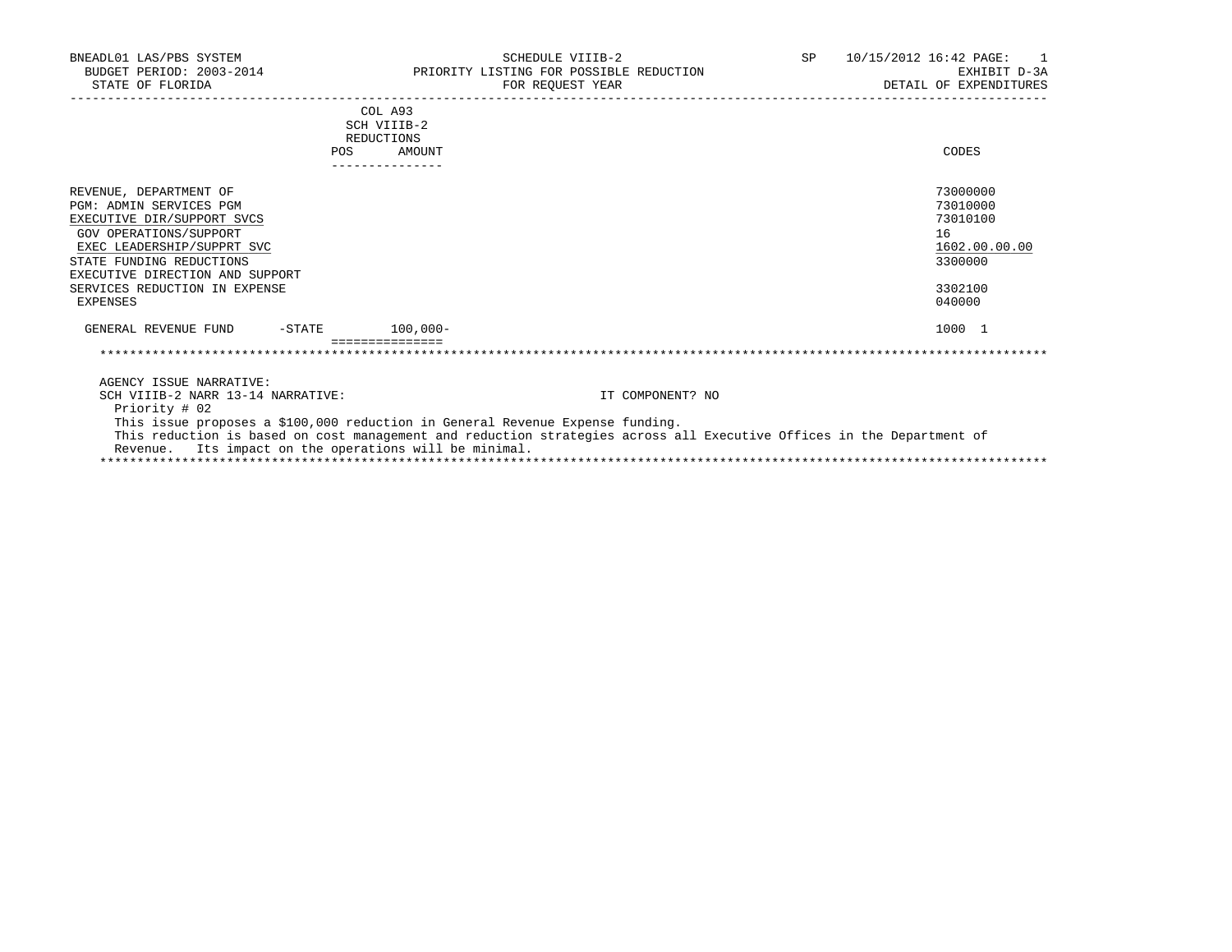| BNEADL01 LAS/PBS SYSTEM<br>BUDGET PERIOD: 2003-2014<br>STATE OF FLORIDA                                                                                                                                                                         |           |                                                        | SCHEDULE VIIIB-2<br>PRIORITY LISTING FOR POSSIBLE REDUCTION<br>FOR REQUEST YEAR | SP | 10/15/2012 16:42 PAGE:<br>$\overline{2}$<br>EXHIBIT D-3A<br>DETAIL OF EXPENDITURES      |
|-------------------------------------------------------------------------------------------------------------------------------------------------------------------------------------------------------------------------------------------------|-----------|--------------------------------------------------------|---------------------------------------------------------------------------------|----|-----------------------------------------------------------------------------------------|
|                                                                                                                                                                                                                                                 |           | COL A93<br>SCH VIIIB-2<br>REDUCTIONS<br>AMOUNT<br>POS. |                                                                                 |    | CODES                                                                                   |
| REVENUE, DEPARTMENT OF<br>PGM: PROPERTY TAX OVRSIGHT<br>COMPLIANCE DETERMINATION<br>GOV OPERATIONS/SUPPORT<br>GOVERNMENTAL OPERATIONS<br>STATE FUNDING REDUCTIONS<br>OFFICE SPACE CONSOLIDATION SAVINGS<br>- PROPERTY TAX OVERSIGHT<br>EXPENSES |           |                                                        |                                                                                 |    | 73000000<br>73200000<br>73200500<br>16<br>1601.00.00.00<br>3300000<br>3302010<br>040000 |
| GENERAL REVENUE FUND                                                                                                                                                                                                                            | $-$ STATE | 42,391-                                                |                                                                                 |    | 1000 1                                                                                  |
|                                                                                                                                                                                                                                                 |           |                                                        |                                                                                 |    |                                                                                         |

This issue reduces General Revenue Expense previously used for office space lease costs by \$42,391.

 The Property Tax Oversight Program (PTO) is reducing office space in the Ft. Myers and Coral Springs satellite offices, based on space utilization strategies that focus on increased employee telecommuting and more cost effective leasing practices. The reduction consists of 170 square feet in Fort Myers and 1339 square feet in Coral Springs.

 The revised footprint for both locations will include offices for the service center manager and clerical staff, a storage room, a conference area and one office for every three full-time equivalent (FTE) professional positions. Professional FTEs will share offices on a rotating schedule, utilizing the hoteling concept. \*\*\*\*\*\*\*\*\*\*\*\*\*\*\*\*\*\*\*\*\*\*\*\*\*\*\*\*\*\*\*\*\*\*\*\*\*\*\*\*\*\*\*\*\*\*\*\*\*\*\*\*\*\*\*\*\*\*\*\*\*\*\*\*\*\*\*\*\*\*\*\*\*\*\*\*\*\*\*\*\*\*\*\*\*\*\*\*\*\*\*\*\*\*\*\*\*\*\*\*\*\*\*\*\*\*\*\*\*\*\*\*\*\*\*\*\*\*\*\*\*\*\*\*\*\*\*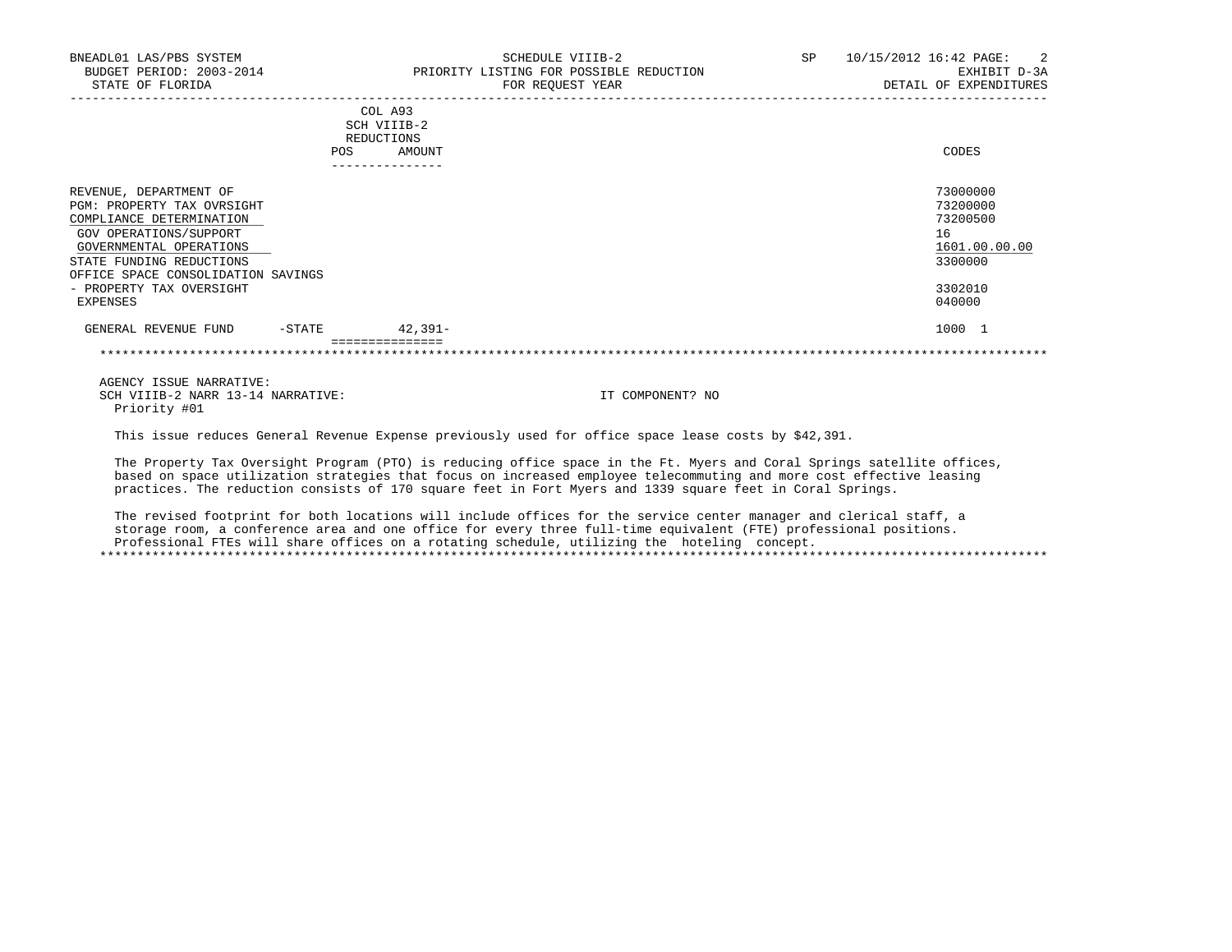| BNEADL01 LAS/PBS SYSTEM<br>BUDGET PERIOD: 2003-2014<br>STATE OF FLORIDA                                                                                                                                        | SCHEDULE VIIIB-2<br>PRIORITY LISTING FOR POSSIBLE REDUCTION<br>FOR REOUEST YEAR<br>--------------------------------------                                                                                                                                                                                                                                                                                                                                                                                                                                                                                                            | SP | 10/15/2012 16:42 PAGE:<br>3<br>EXHIBIT D-3A<br>DETAIL OF EXPENDITURES         |
|----------------------------------------------------------------------------------------------------------------------------------------------------------------------------------------------------------------|--------------------------------------------------------------------------------------------------------------------------------------------------------------------------------------------------------------------------------------------------------------------------------------------------------------------------------------------------------------------------------------------------------------------------------------------------------------------------------------------------------------------------------------------------------------------------------------------------------------------------------------|----|-------------------------------------------------------------------------------|
|                                                                                                                                                                                                                | COL A93<br>SCH VIIIB-2<br>REDUCTIONS                                                                                                                                                                                                                                                                                                                                                                                                                                                                                                                                                                                                 |    |                                                                               |
| <b>POS</b>                                                                                                                                                                                                     | AMOUNT<br>_______________                                                                                                                                                                                                                                                                                                                                                                                                                                                                                                                                                                                                            |    | CODES                                                                         |
| REVENUE, DEPARTMENT OF<br>PGM: CHILD SUPPORT ENF PGM<br>CASE PROCESSING<br>HEALTH AND HUMAN SERVICES<br>SERVICES/MOST VULNERABLE<br>STATE FUNDING REDUCTIONS<br>CHILD SUPPORT ENFORCEMENT EXPENSE<br>REDUCTION |                                                                                                                                                                                                                                                                                                                                                                                                                                                                                                                                                                                                                                      |    | 73000000<br>73300000<br>73300600<br>13<br>1304.00.00.00<br>3300000<br>3302070 |
| <b>EXPENSES</b>                                                                                                                                                                                                |                                                                                                                                                                                                                                                                                                                                                                                                                                                                                                                                                                                                                                      |    | 040000                                                                        |
| GENERAL REVENUE FUND -MATCH<br>FEDERAL GRANTS TRUST FUND -FEDERL                                                                                                                                               | 144,539–<br>$280.575-$                                                                                                                                                                                                                                                                                                                                                                                                                                                                                                                                                                                                               |    | 1000 2<br>2261 3                                                              |
| TOTAL APPRO                                                                                                                                                                                                    | $425.114-$                                                                                                                                                                                                                                                                                                                                                                                                                                                                                                                                                                                                                           |    |                                                                               |
|                                                                                                                                                                                                                | ================                                                                                                                                                                                                                                                                                                                                                                                                                                                                                                                                                                                                                     |    |                                                                               |
| AGENCY ISSUE NARRATIVE:<br>SCH VIIIB-2 NARR 13-14 NARRATIVE:<br>Priority #02                                                                                                                                   | IT COMPONENT? NO                                                                                                                                                                                                                                                                                                                                                                                                                                                                                                                                                                                                                     |    |                                                                               |
| Expense appropriations.                                                                                                                                                                                        | This issue proposes a \$1,049,147 (\$356,710 General Revenue) reduction in the Child Support Enforcement Program (CSE)                                                                                                                                                                                                                                                                                                                                                                                                                                                                                                               |    |                                                                               |
|                                                                                                                                                                                                                | CSE has identified over \$1 million of recurring Expense appropriations that will not be needed to cover mandatory Program<br>costs during Fiscal Year 2013-2014. These funds represent an accumulation of savings achieved by CSE through a variety of<br>initiatives including renegotiating postal equipment leases, implementing strategic leasing practices to reduce leased<br>space costs, reducing regional mailing volumes, implementing electronic submission of non-assistance applications,<br>reducing mailing costs by eliminating second and third enforcement notices, and reducing office operations costs per FTE. |    |                                                                               |
|                                                                                                                                                                                                                | This proposal will have little to no impact on the provision of services.                                                                                                                                                                                                                                                                                                                                                                                                                                                                                                                                                            |    |                                                                               |
|                                                                                                                                                                                                                |                                                                                                                                                                                                                                                                                                                                                                                                                                                                                                                                                                                                                                      |    |                                                                               |
| ELIMINATE CHILD SUPPORT ENFORCEMENT<br>1-800-KIDS LINE<br><b>EXPENSES</b>                                                                                                                                      |                                                                                                                                                                                                                                                                                                                                                                                                                                                                                                                                                                                                                                      |    | 3302080<br>040000                                                             |
| GENERAL REVENUE FUND -MATCH<br>FEDERAL GRANTS TRUST FUND -FEDERL                                                                                                                                               | $340.000 -$<br>$660,000 -$<br>_______________                                                                                                                                                                                                                                                                                                                                                                                                                                                                                                                                                                                        |    | 1000 2<br>2261 3                                                              |
| TOTAL APPRO 1,000,000-                                                                                                                                                                                         |                                                                                                                                                                                                                                                                                                                                                                                                                                                                                                                                                                                                                                      |    |                                                                               |
|                                                                                                                                                                                                                | ===============                                                                                                                                                                                                                                                                                                                                                                                                                                                                                                                                                                                                                      |    |                                                                               |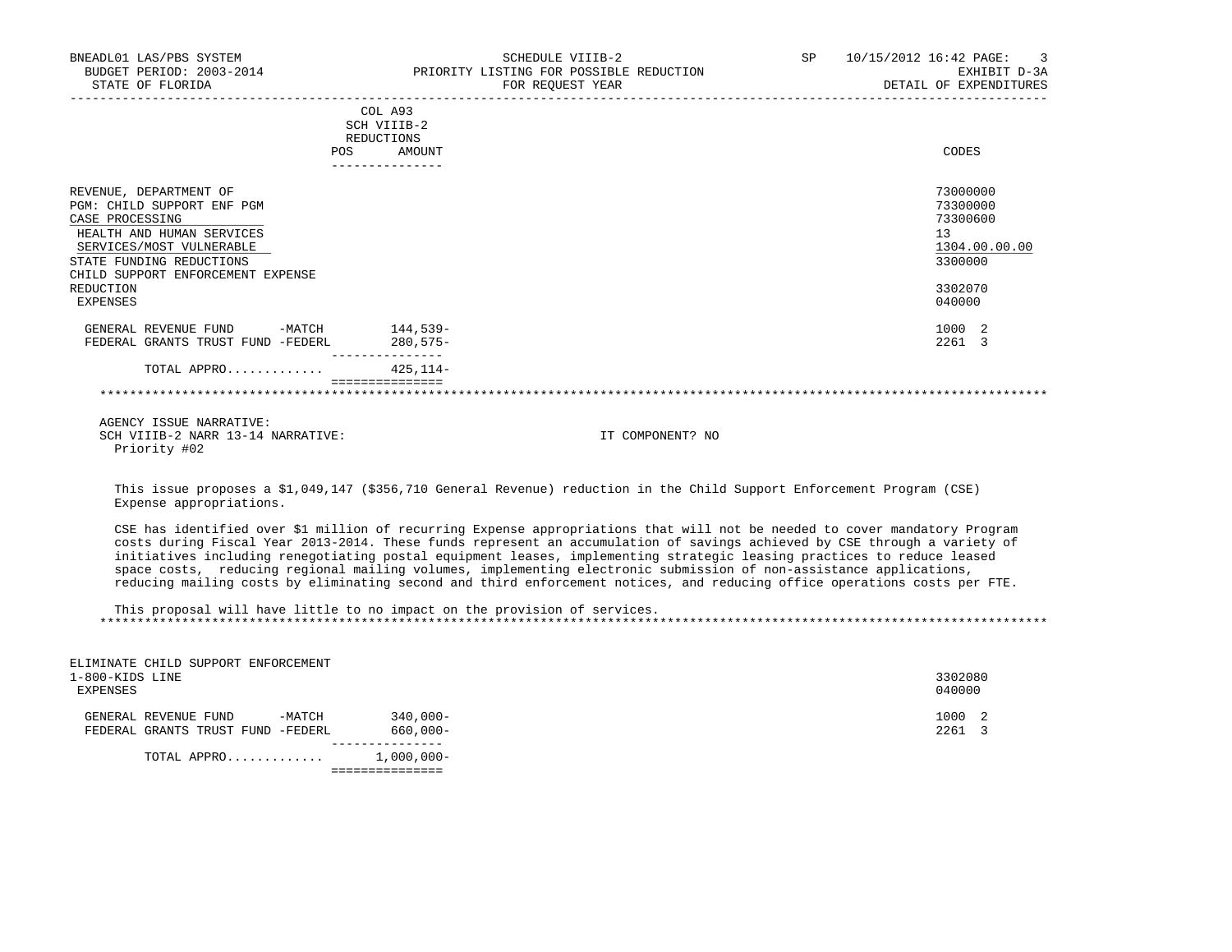|            | _______________ |       |
|------------|-----------------|-------|
| POS        | AMOUNT          | CODES |
| REDUCTIONS |                 |       |
|            | SCH VIIIB-2     |       |
|            | COL A93         |       |

| DEPARTMENT OF<br>REVENUE ,          | 73000000      |
|-------------------------------------|---------------|
| PGM: CHILD SUPPORT ENF PGM          | 73300000      |
| CASE PROCESSING                     | 73300600      |
| HEALTH AND HUMAN SERVICES           |               |
| SERVICES/MOST VULNERABLE            | 1304.00.00.00 |
| STATE FUNDING REDUCTIONS            | 3300000       |
| ELIMINATE CHILD SUPPORT ENFORCEMENT |               |
| 1-800-KIDS LINE                     | 3302080       |
|                                     |               |

-----------------------------------------------------------------------------------------------------------------------------------

 AGENCY ISSUE NARRATIVE: SCH VIIIB-2 NARR 13-14 NARRATIVE: IT COMPONENT? NO Priority #05

 This issue proposes eliminating the Child Support Enforcement Program's (CSE) toll free 1-800 KIDS telephone line and replacing it with a local number managed by the Program's Customer Contact Center (CCC). This would result in a savings of \$1,000,000 (\$340,000 General Revenue), enabling CSE to reduce its Expense funding accordingly.

 The 1-800 KIDS telephone line provides agent assisted case specific information and automated educational messages to customers. The line is available 5-days a week from 7:30 AM until 6:00 PM EST. The KIDS line averages over 5.4 million minutes of phone air time per month. Approximately 14.2 million phone calls are made to the 1-800 KIDS line annually. Costs for the line average over \$100,000 monthly.

 Replacement of the 1-800 KIDS line with a local phone number would eliminate toll free calling to the CCC. Customers outside the local calling area would be responsible for long distance charges when contacting the CCC.

 Activating a local number will require the installation of additional high capacity fiber optic telephone lines known as T1 lines to accommodate the anticipated volume of incoming calls. It is estimated that 25 T1 lines will be needed at a total monthly recurring cost of \$15,000. As a result, this proposal will generate a net savings of approximately \$85,000 monthly, based on an average \$100,000 monthly savings for the 1-800 KIDS line less \$15,000 in monthly T-1 line costs. Recognizing the inherent variability in cost projections, the Department has proposed a reduction that is slightly less than the \$1,020,000 projected annualized savings.

While there will be non-recurring costs associated with replacing the 1-800 KIDS phone line information on forms and notices generated by the Child Support Enforcement Automated Management System (CAMS), it is anticipated that all changes can be accomplished through configuration of the CAMS software at minimal cost and within existing resources.

 Since customers outside the local calling area would have to absorb the cost of long distance charges when contacting the CCC, individuals with limited cellular call plans or land lines could be significantly impacted. Some customers might be unable to afford the additional cost, resulting in calls not being made. Participation from customers is important in successful case processing. Calls result in valuable information being provided that allows the Department to proceed on cases and not receiving this information would adversely affect collections. There would be little impact to customers who have cellular telephones with unlimited minutes. Customers also have the option of using e-services to contact the CCC. \*\*\*\*\*\*\*\*\*\*\*\*\*\*\*\*\*\*\*\*\*\*\*\*\*\*\*\*\*\*\*\*\*\*\*\*\*\*\*\*\*\*\*\*\*\*\*\*\*\*\*\*\*\*\*\*\*\*\*\*\*\*\*\*\*\*\*\*\*\*\*\*\*\*\*\*\*\*\*\*\*\*\*\*\*\*\*\*\*\*\*\*\*\*\*\*\*\*\*\*\*\*\*\*\*\*\*\*\*\*\*\*\*\*\*\*\*\*\*\*\*\*\*\*\*\*\*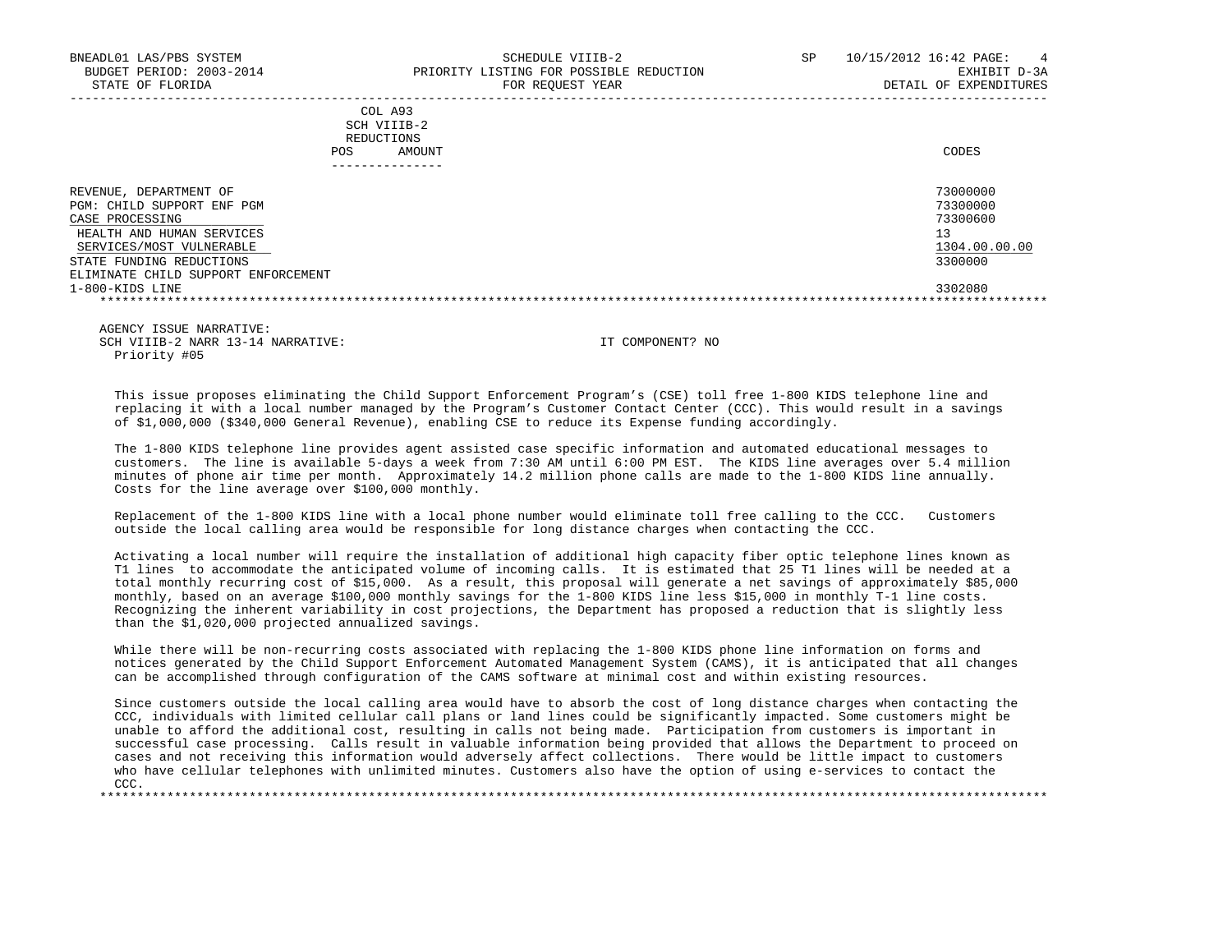| BNEADL01 LAS/PBS SYSTEM<br>BUDGET PERIOD: 2003-2014<br>STATE OF FLORIDA                                                                                                                                                                                          | SCHEDULE VIIIB-2<br>PRIORITY LISTING FOR POSSIBLE REDUCTION<br>FOR REQUEST YEAR | SP | 10/15/2012 16:42 PAGE:<br>$-5$<br>EXHIBIT D-3A<br>DETAIL OF EXPENDITURES |
|------------------------------------------------------------------------------------------------------------------------------------------------------------------------------------------------------------------------------------------------------------------|---------------------------------------------------------------------------------|----|--------------------------------------------------------------------------|
|                                                                                                                                                                                                                                                                  | COL A93<br>SCH VIIIB-2<br>REDUCTIONS<br>POS<br>AMOUNT                           |    | CODES                                                                    |
| REVENUE, DEPARTMENT OF<br>PGM: CHILD SUPPORT ENF PGM<br>CASE PROCESSING<br>HEALTH AND HUMAN SERVICES<br>SERVICES/MOST VULNERABLE<br>STATE FUNDING REDUCTIONS<br>REQUIRE CUSTODIAL PARENT TO PAY<br>MANDATORY ANNUAL FEE THROUGH<br>RECOUPMENT FROM CHILD SUPPORT |                                                                                 |    | 73000000<br>73300000<br>73300600<br>13<br>1304.00.00.00<br>3300000       |
| COLLECTED<br>SPECIAL CATEGORIES<br>CSE ANNUAL FEE                                                                                                                                                                                                                |                                                                                 |    | 3302090<br>100000<br>101137                                              |
| $-$ STATE<br>GENERAL REVENUE FUND                                                                                                                                                                                                                                | $1,500,000 -$                                                                   |    | 1000 1                                                                   |

 This issue proposes shifting the cost of the \$25 mandatory annual fee imposed on certain child support cases from the State to custodial parents. If this proposal is implemented, \$1,500,000 in General Revenue would no longer be needed to pay the fee and could be eliminated from the Child Support Enforcement Program (CSE) budget on a recurring basis beginning in Fiscal Year 2013-2014. \$1,500,000 in non-recurring funding would need to be provided in Fiscal Year 2013-2014 to pay the Federal Fiscal Year (FFY) 2012-2013 estimated liability of \$2,935,368 in September 2013.

 42 US Code section 654(6)(B) imposes a mandatory annual fee of \$25 on each case in which an individual who has never received temporary cash assistance receives at least \$500 of support during the year. Florida Statute 409.2567(1) implements this requirement and requires the Department to pay the annual fee. The State could opt to shift responsibility for payment of the mandatory \$25 annual fee to custodial parents by recouping it from subsequent collections beginning October 1, 2013.

 The Code mandates an annual fee of \$25 for every non-assistance individual (a person who has never received Title IV-A Temporary Assistance for Needy Families assistance) that receives distributions of at least \$500 during a federal fiscal year. The fee is payable for each child support case associated with the individual that satisfies this requirement. States have the option of charging the fee to the custodial or non-custodial parent, recouping the fee from collections paid to the custodial parent, or paying the federal share of the fee from state funds. The State of Florida has elected to pay the federal share of the fee from state funds. If responsibility for payment of the fee was shifted to the custodial parent through recoupment from subsequent payments, the State would still be responsible for payment of the federal share for food stamp only and international cases and cases that received at least \$500 but less than \$525 in support payments.

 The estimated number of cases in FFY 2013-2014 that will be subject to the fee is 204,171. The State's liability for the federal share of the collection is estimated to be \$3,368,822 under current law. The Department was originally appropriated \$1,980,000 in recurring General Revenue to pay this liability.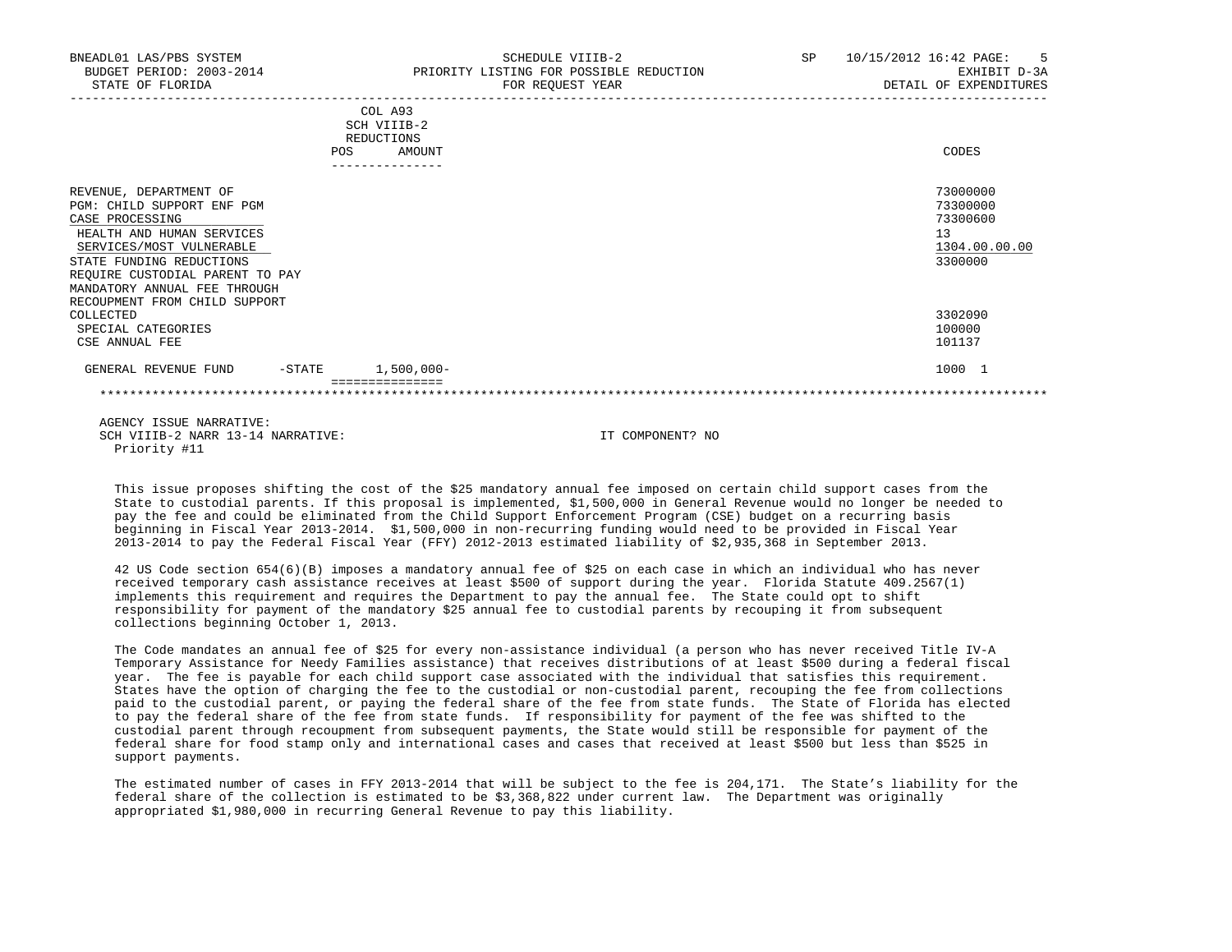|     | COL A93     |       |
|-----|-------------|-------|
|     | SCH VIIIB-2 |       |
|     | REDUCTIONS  |       |
| POS | AMOUNT      | CODES |

---------------

REVENUE, DEPARTMENT OF 73000000 PGM: CHILD SUPPORT ENF PGM<br>CASE PROCESSING 73300000 72300600  $\sqrt{2ASE\ \ \ \text{PROCESSING}}$  and the contract of the contract of the contract of the contract of the contract of the contract of the contract of the contract of the contract of the contract of the contract of the contract of the c HEALTH AND HUMAN SERVICES 1304.00.00.00 PHEALTH AND HUMAN SERVICES AND HUMAN SERVICES AND HUMAN SERVICES AND LOCAL AND SERVICES AND LOCAL AND SERVICES AND LOCAL AND LOCAL AND SERVICES AND LOCAL AND LOCAL AND LOCAL AND LOCA  $SERVICES/MOST$   $\tt ULINERABLE$   $\tt 1304.00$ <br>  $\tt 3300000$ STATE FUNDING REDUCTIONS REQUIRE CUSTODIAL PARENT TO PAY MANDATORY ANNUAL FEE THROUGH RECOUPMENT FROM CHILD SUPPORT<br>COLLECTED COLLECTED 3302090

 If the State opts to shift responsibility for payment of the mandatory \$25 annual fee to custodial parents by recouping it from collections beginning October 1, 2013, child support payments to affected families would be reduced by \$25 per case. Such a change could create a hardship for some families.

 To implement this proposal effective October 1, 2013, \$1,500,000 of the recurring \$1,980,000 appropriation for the CSE Annual fee could be made non-recurring beginning with SFY 2013-14, leaving \$480,000 in recurring budget to meet the State's future liabilities that cannot be recouped from payments. To pay the State's FFY 2012-13 liability in September 2013, the Department would use a combination of non-recurring and recurring funds along with funds appropriated in excess of need for the FFY 2011-12 liability.

 For FFY 2013-14 and beyond, the State would still be required to pay the federal share of the fee for all eligible food stamp only and international cases, as the state is prohibited from charging the fee on those cases. Additionally, the State would be required to pay the federal share of the fee for cases meeting the \$500 threshold that have no or insufficient subsequent payments from which to recoup the fee.

 For FFY 2013-14, 204,171 cases are estimated to be subject to the fee. The total estimated fees from those cases are \$5,104,275, of which the estimated federal share is \$3,368,822. The estimated collectable (recoupable) amount of the total fees is \$3,052,415 which would be used to pay the federal share of the fee, leaving a shortfall of \$316,407 to be paid. The recurring balance of \$480,000 would be used to fund the shortfall and any remaining balance would be reverted. Due to the number of variables impacting this estimate, the Department proposes to reduce the recurring appropriation by only \$1,500,000 leaving a balance of \$480,000 to fund any variance that might be encountered. \*\*\*\*\*\*\*\*\*\*\*\*\*\*\*\*\*\*\*\*\*\*\*\*\*\*\*\*\*\*\*\*\*\*\*\*\*\*\*\*\*\*\*\*\*\*\*\*\*\*\*\*\*\*\*\*\*\*\*\*\*\*\*\*\*\*\*\*\*\*\*\*\*\*\*\*\*\*\*\*\*\*\*\*\*\*\*\*\*\*\*\*\*\*\*\*\*\*\*\*\*\*\*\*\*\*\*\*\*\*\*\*\*\*\*\*\*\*\*\*\*\*\*\*\*\*\*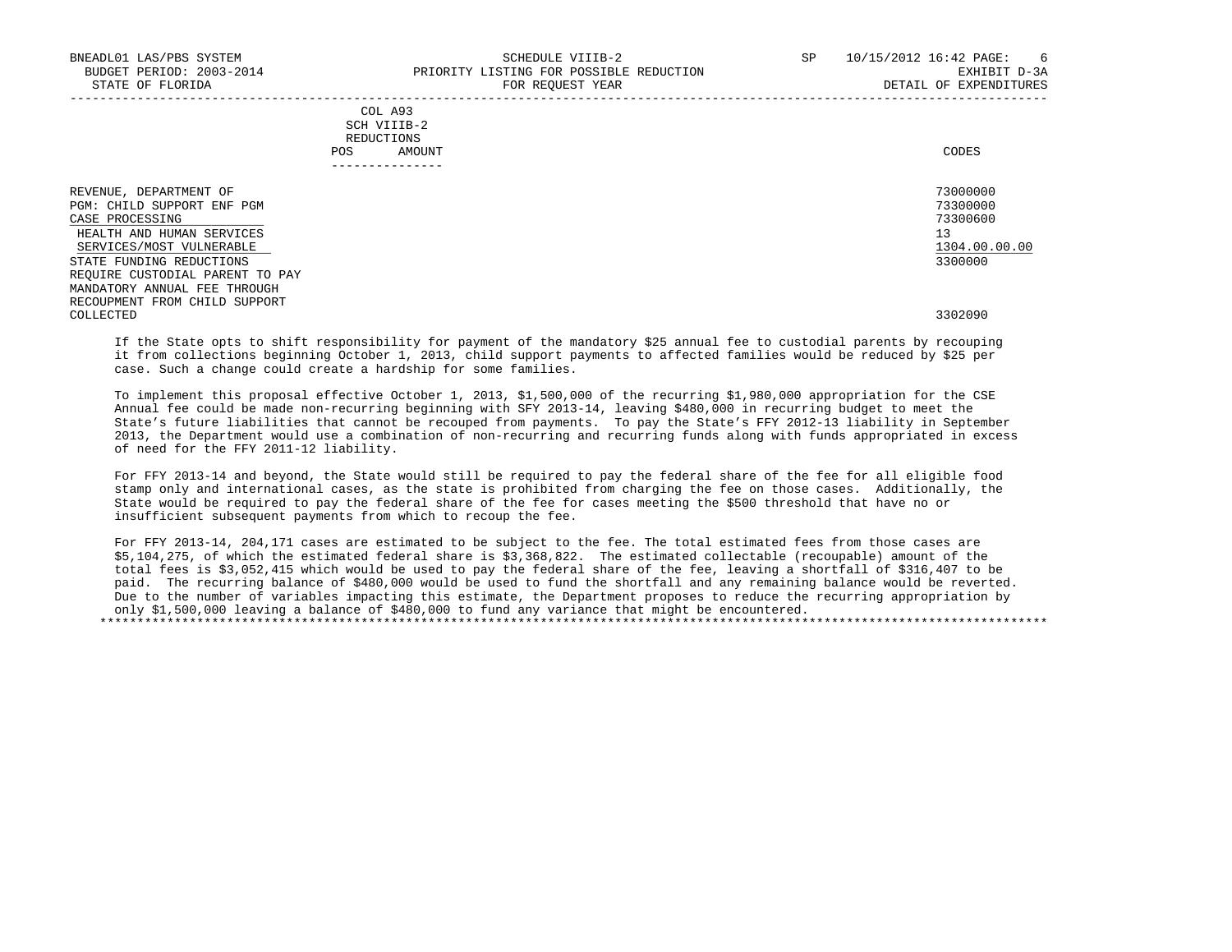| BNEADL01 LAS/PBS SYSTEM<br>BUDGET PERIOD: 2003-2014<br>STATE OF FLORIDA                                                                                                                                                | SCHEDULE VIIIB-2<br>PRIORITY LISTING FOR POSSIBLE REDUCTION<br>FOR REQUEST YEAR | 10/15/2012 16:42 PAGE:<br>$\overline{7}$<br>SP <sub>2</sub><br>EXHIBIT D-3A<br>DETAIL OF EXPENDITURES |
|------------------------------------------------------------------------------------------------------------------------------------------------------------------------------------------------------------------------|---------------------------------------------------------------------------------|-------------------------------------------------------------------------------------------------------|
|                                                                                                                                                                                                                        | COL A93<br>SCH VIIIB-2<br>REDUCTIONS<br>POS<br>AMOUNT                           | CODES                                                                                                 |
| REVENUE, DEPARTMENT OF<br>PGM: CHILD SUPPORT ENF PGM<br>CASE PROCESSING<br>HEALTH AND HUMAN SERVICES<br>SERVICES/MOST VULNERABLE<br>FUND SHIFT<br>REINSTATEMENT OF THE TWENTY FIVE<br>DOLLAR APPLICATION FEE FOR CHILD |                                                                                 | 73000000<br>73300000<br>73300600<br>13<br>1304.00.00.00<br>3400000                                    |
| SUPPORT ENFORCEMENT SERVICES - ADD<br>SPECIAL CATEGORIES<br>PUR/SVCS-CHILD SUPP ENF                                                                                                                                    |                                                                                 | 3400140<br>100000<br>102877                                                                           |
| CSE APP FEE & PROG REV TF -MATCH                                                                                                                                                                                       | 52,274                                                                          | 2104 2                                                                                                |
|                                                                                                                                                                                                                        |                                                                                 |                                                                                                       |

 This issue proposes reinstatement of the \$25 application fee, effective October 1, 2013, for individuals who apply for Child Support Enforcement services and do not receive public assistance. It is projected this would generate an estimated \$210,647 in additional state trust revenue in Fiscal Year 2013-2014 which could be used in lieu of General Revenue. The estimated revenue would be eligible for 2 to 1 federal matching funds and could fund a total of \$619,550 of the CSE Program's administrative costs in Fiscal Year 2013-2014.

 Federal law requires a one-time application fee of up to \$25 for applicants for Title IV-D child support services who do not receive public assistance. The 2005 Legislature reduced the fee to \$1 and waived it for applicants. Based on the proposed change, applicants who do not receive public assistance would be required to pay the \$25 fee in order to receive child support services effective October 1, 2013. For the nine month period of October 1, 2013 to June 30, 2014, approximately 24,782 applications for services could potentially be impacted, which would result in families paying an estimated \$619,550 in application fees. This change is estimated to increase revenue to the Child Support Enforcement Application and Program Revenue Trust Fund by an estimated \$210,647 (34% of the fees). When matched with federal funds, the change could fund potentially \$619,550 of the CSE Program administrative costs. There would be a modest increase in workload associated with processing an estimated 24,782 payments.

 In FY 2014-2015 and future years, approximately 33,043 applications for services could potentially be impacted, which would result in families paying an estimated \$826,075 in application fees. This change is estimated to increase revenue to the Child Support Enforcement Application and Program Revenue Trust Fund by an estimated \$280,866 (34% of the fees). This would enable CSE to shift an additional estimated \$70,219 in General Revenue to the trust fund which when matched with federal funds would fund an additional budget amount of \$206,526.

 Payment of the fee could result in a potential financial hardship for some families. \*\*\*\*\*\*\*\*\*\*\*\*\*\*\*\*\*\*\*\*\*\*\*\*\*\*\*\*\*\*\*\*\*\*\*\*\*\*\*\*\*\*\*\*\*\*\*\*\*\*\*\*\*\*\*\*\*\*\*\*\*\*\*\*\*\*\*\*\*\*\*\*\*\*\*\*\*\*\*\*\*\*\*\*\*\*\*\*\*\*\*\*\*\*\*\*\*\*\*\*\*\*\*\*\*\*\*\*\*\*\*\*\*\*\*\*\*\*\*\*\*\*\*\*\*\*\*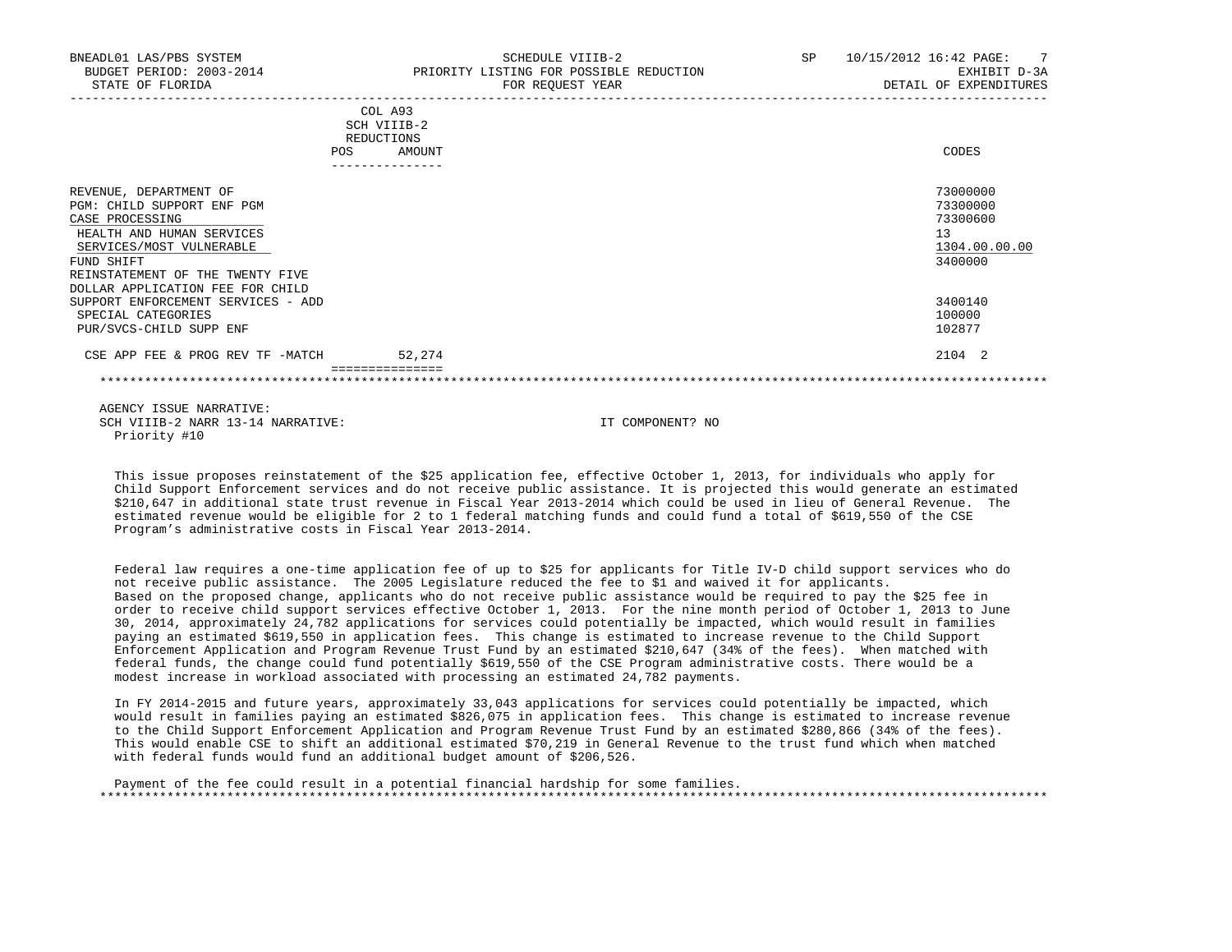| BNEADL01 LAS/PBS SYSTEM<br>BUDGET PERIOD: 2003-2014<br>STATE OF FLORIDA                                                                                                                                                                                  |            | PRIORITY LISTING FOR POSSIBLE REDUCTION                           | SCHEDULE VIIIB-2<br>FOR REQUEST YEAR | SP 10/15/2012 16:42 PAGE: 8<br>EXHIBIT D-3A<br>DETAIL OF EXPENDITURES |
|----------------------------------------------------------------------------------------------------------------------------------------------------------------------------------------------------------------------------------------------------------|------------|-------------------------------------------------------------------|--------------------------------------|-----------------------------------------------------------------------|
|                                                                                                                                                                                                                                                          | <b>POS</b> | COL A93<br>SCH VIIIB-2<br>REDUCTIONS<br>AMOUNT<br>--------------- |                                      | CODES                                                                 |
| REVENUE, DEPARTMENT OF<br>PGM: CHILD SUPPORT ENF PGM<br>CASE PROCESSING<br>HEALTH AND HUMAN SERVICES<br>SERVICES/MOST VULNERABLE<br>FUND SHIFT<br>REINSTATEMENT OF THE TWENTY FIVE<br>DOLLAR APPLICATION FEE FOR CHILD<br>SUPPORT ENFORCEMENT SERVICES - |            |                                                                   |                                      | 73000000<br>73300000<br>73300600<br>13<br>1304.00.00.00<br>3400000    |
| DEDUCT<br>SPECIAL CATEGORIES<br>PUR/SVCS-CHILD SUPP ENF                                                                                                                                                                                                  |            |                                                                   |                                      | 3400150<br>100000<br>102877                                           |
| GENERAL REVENUE FUND                                                                                                                                                                                                                                     | -MATCH     | $52.274-$                                                         |                                      | 1000 2                                                                |
|                                                                                                                                                                                                                                                          |            |                                                                   |                                      |                                                                       |
| AGENCY ISSUE NARRATIVE:<br>SCH VIIIB-2 NARR 13-14 NARRATIVE:                                                                                                                                                                                             |            |                                                                   | IT COMPONENT? NO                     |                                                                       |

 This issue proposes reinstatement of the \$25 application fee, effective October 1, 2013, for individuals who apply for Child Support Enforcement services and do not receive public assistance. It is projected this would generate an estimated \$210,647 in additional state trust revenue in Fiscal Year 2013-2014 which could be used in lieu of General Revenue. The estimated revenue would be eligible for 2 to 1 federal matching funds and could fund a total of \$619,550 of the CSE Program's administrative costs in Fiscal Year 2013-2014.

Priority #10

 Federal law requires a one-time application fee of up to \$25 for applicants for Title IV-D child support services who do not receive public assistance. The 2005 Legislature reduced the fee to \$1 and waived it for applicants. Based on the proposed change, applicants who do not receive public assistance would be required to pay the \$25 fee in order to receive child support services effective October 1, 2013. For the nine month period of October 1, 2013 to June 30, 2014, approximately 24,782 applications for services could potentially be impacted, which would result in families paying an estimated \$619,550 in application fees. This change is estimated to increase revenue to the Child Support Enforcement Application and Program Revenue Trust Fund by an estimated \$210,647 (34% of the fees). When matched with federal funds, the change could fund potentially \$619,550 of the CSE Program administrative costs. There would be a modest increase in workload associated with processing an estimated 24,782 payments.

 In FY 2014-2015 and future years, approximately 33,043 applications for services could potentially be impacted, which would result in families paying an estimated \$826,075 in application fees. This change is estimated to increase revenue to the Child Support Enforcement Application and Program Revenue Trust Fund by an estimated \$280,866 (34% of the fees). This would enable CSE to shift an additional estimated \$70,219 in General Revenue to the trust fund which when matched with federal funds would fund an additional budget amount of \$206,526.

 Payment of the fee could result in a potential financial hardship for some families. \*\*\*\*\*\*\*\*\*\*\*\*\*\*\*\*\*\*\*\*\*\*\*\*\*\*\*\*\*\*\*\*\*\*\*\*\*\*\*\*\*\*\*\*\*\*\*\*\*\*\*\*\*\*\*\*\*\*\*\*\*\*\*\*\*\*\*\*\*\*\*\*\*\*\*\*\*\*\*\*\*\*\*\*\*\*\*\*\*\*\*\*\*\*\*\*\*\*\*\*\*\*\*\*\*\*\*\*\*\*\*\*\*\*\*\*\*\*\*\*\*\*\*\*\*\*\*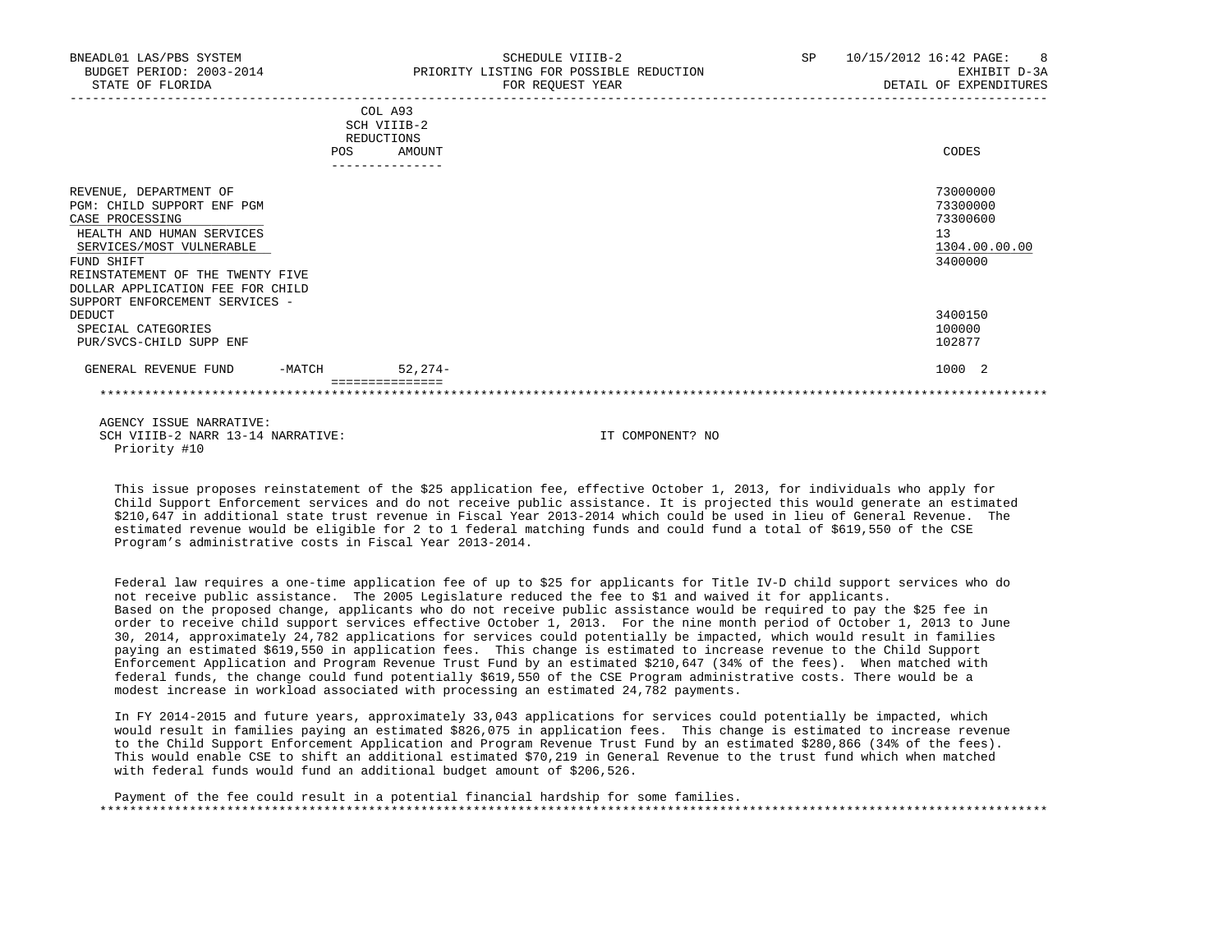| BNEADL01 LAS/PBS SYSTEM<br>BUDGET PERIOD: 2003-2014<br>STATE OF FLORIDA                                                                                                                                                                  | SCHEDULE VIIIB-2<br>PRIORITY LISTING FOR POSSIBLE REDUCTION<br>FOR REQUEST YEAR | <b>SP</b> | 10/15/2012 16:42 PAGE:<br>- 9<br>EXHIBIT D-3A<br>DETAIL OF EXPENDITURES                 |
|------------------------------------------------------------------------------------------------------------------------------------------------------------------------------------------------------------------------------------------|---------------------------------------------------------------------------------|-----------|-----------------------------------------------------------------------------------------|
|                                                                                                                                                                                                                                          | COL A93<br>SCH VIIIB-2<br>REDUCTIONS<br>AMOUNT<br><b>POS</b><br>_______________ |           | CODES                                                                                   |
| REVENUE, DEPARTMENT OF<br>PGM: CHILD SUPPORT ENF PGM<br>CASE PROCESSING<br>HEALTH AND HUMAN SERVICES<br>SERVICES/MOST VULNERABLE<br>FUND SHIFT<br>FUND SHIFT FROM GENERAL REVENUE TO<br>INCENTIVE TRUST FUND - ADD<br>SPECIAL CATEGORIES |                                                                                 |           | 73000000<br>73300000<br>73300600<br>13<br>1304.00.00.00<br>3400000<br>3400640<br>100000 |
| PUR/SVCS-CHILD SUPP ENF<br>CHILD SUPPORT INCENTIVE TF-FEDERL                                                                                                                                                                             | 942,148                                                                         |           | 102877<br>2075 3                                                                        |
|                                                                                                                                                                                                                                          |                                                                                 |           |                                                                                         |

 This issue proposes actions that will enable the Department to utilize federal performance incentive dollars. As a result of its operational performance with respect to federal incentive measures, the Child Support Enforcement Program (CSE) estimates it will earn \$2,325,143 in federal incentives above the amount currently appropriated. This proposal will enable the State to shift \$790,549 of General Revenue appropriations to the Child Support Incentive Trust Fund and fully utilize federal incentive revenues.

 State child support enforcement programs earn federal performance incentives pursuant to 42USC658a. Paragraph (f) requires that the full amount of these funds be expended to carry out the Title IV-D state plan. The formula for states' incentive earnings allocates an annually fixed pool of incentives to the states based upon the volume of distributions and performance. Over the past several years, Florida's performance has been improving faster (relative to the other states as a whole) resulting in Florida earning a larger share of the incentive pool. Florida's current recurring federal incentive appropriation is \$29,207,507. Florida's projected incentive revenue for State Fiscal Year (SFY) 2013-14 is \$31,532,650, which is \$2,325,143 above the amount appropriated.

 This proposal fund shifts \$790,549 in General Revenue and \$1,534,594 in Federal Grants Trust Fund budget authority to the Child Support Incentive Trust Fund, which will provide the budget authority needed to utilize \$2,325,143 in currently unappropriated federal incentive dollars.

 There will be no impact on services. The ability to maintain this level of funding will depend on Florida continuing to at least maintain the level of improvement achieved by other states as a whole. \*\*\*\*\*\*\*\*\*\*\*\*\*\*\*\*\*\*\*\*\*\*\*\*\*\*\*\*\*\*\*\*\*\*\*\*\*\*\*\*\*\*\*\*\*\*\*\*\*\*\*\*\*\*\*\*\*\*\*\*\*\*\*\*\*\*\*\*\*\*\*\*\*\*\*\*\*\*\*\*\*\*\*\*\*\*\*\*\*\*\*\*\*\*\*\*\*\*\*\*\*\*\*\*\*\*\*\*\*\*\*\*\*\*\*\*\*\*\*\*\*\*\*\*\*\*\*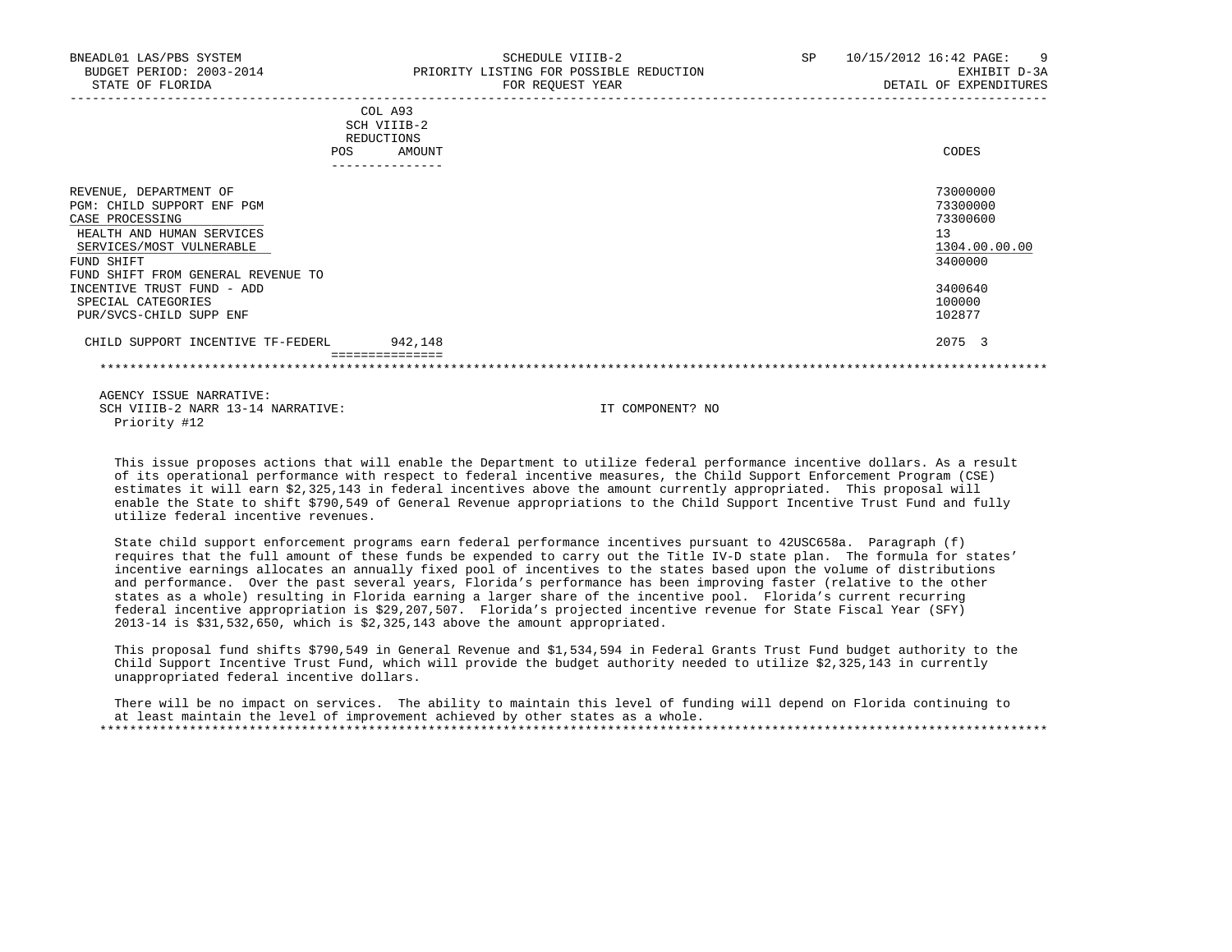| BNEADL01 LAS/PBS SYSTEM<br>BUDGET PERIOD: 2003-2014<br>STATE OF FLORIDA |      |                                      | SCHEDULE VIIIB-2<br>PRIORITY LISTING FOR POSSIBLE REDUCTION<br>FOR REQUEST YEAR | SP <sub>2</sub> | 10/15/2012 16:42 PAGE: 10<br>EXHIBIT D-3A<br>DETAIL OF EXPENDITURES |
|-------------------------------------------------------------------------|------|--------------------------------------|---------------------------------------------------------------------------------|-----------------|---------------------------------------------------------------------|
|                                                                         |      | COL A93<br>SCH VIIIB-2<br>REDUCTIONS |                                                                                 |                 |                                                                     |
|                                                                         | POS. | AMOUNT                               |                                                                                 |                 | CODES                                                               |
| REVENUE, DEPARTMENT OF                                                  |      |                                      |                                                                                 |                 | 73000000                                                            |
| PGM: CHILD SUPPORT ENF PGM                                              |      |                                      |                                                                                 |                 | 73300000                                                            |
| CASE PROCESSING                                                         |      |                                      |                                                                                 |                 | 73300600                                                            |
| HEALTH AND HUMAN SERVICES                                               |      |                                      |                                                                                 |                 | 13                                                                  |
| SERVICES/MOST VULNERABLE                                                |      |                                      |                                                                                 |                 | 1304.00.00.00                                                       |
| FUND SHIFT<br>FUND SHIFT FROM GENERAL REVENUE TO                        |      |                                      |                                                                                 |                 | 3400000                                                             |
| INCENTIVE TRUST FUND - DEDUCT                                           |      |                                      |                                                                                 |                 | 3400650                                                             |
| SPECIAL CATEGORIES                                                      |      |                                      |                                                                                 |                 | 100000                                                              |
| PUR/SVCS-CHILD SUPP ENF                                                 |      |                                      |                                                                                 |                 | 102877                                                              |
| -MATCH 320,330-<br>GENERAL REVENUE FUND                                 |      |                                      |                                                                                 |                 | 1000 2                                                              |
| FEDERAL GRANTS TRUST FUND -FEDERL                                       |      | 621,818-                             |                                                                                 |                 | 2261 3                                                              |
| TOTAL APPRO                                                             |      | $942,148-$                           |                                                                                 |                 |                                                                     |
|                                                                         |      |                                      |                                                                                 |                 |                                                                     |
|                                                                         |      |                                      |                                                                                 |                 |                                                                     |

 This issue proposes actions that will enable the Department to utilize federal performance incentive dollars. As a result of its operational performance with respect to federal incentive measures, the Child Support Enforcement Program (CSE) estimates it will earn \$2,325,143 in federal incentives above the amount currently appropriated. This proposal will enable the State to shift \$790,549 of General Revenue appropriations to the Child Support Incentive Trust Fund and fully utilize federal incentive revenues.

 State child support enforcement programs earn federal performance incentives pursuant to 42USC658a. Paragraph (f) requires that the full amount of these funds be expended to carry out the Title IV-D state plan. The formula for states' incentive earnings allocates an annually fixed pool of incentives to the states based upon the volume of distributions and performance. Over the past several years, Florida's performance has been improving faster (relative to the other states as a whole) resulting in Florida earning a larger share of the incentive pool. Florida's current recurring federal incentive appropriation is \$29,207,507. Florida's projected incentive revenue for State Fiscal Year (SFY) 2013-14 is \$31,532,650, which is \$2,325,143 above the amount appropriated.

 This proposal fund shifts \$790,549 in General Revenue and \$1,534,594 in Federal Grants Trust Fund budget authority to the Child Support Incentive Trust Fund, which will provide the budget authority needed to utilize \$2,325,143 in currently unappropriated federal incentive dollars.

 There will be no impact on services. The ability to maintain this level of funding will depend on Florida continuing to at least maintain the level of improvement achieved by other states as a whole. \*\*\*\*\*\*\*\*\*\*\*\*\*\*\*\*\*\*\*\*\*\*\*\*\*\*\*\*\*\*\*\*\*\*\*\*\*\*\*\*\*\*\*\*\*\*\*\*\*\*\*\*\*\*\*\*\*\*\*\*\*\*\*\*\*\*\*\*\*\*\*\*\*\*\*\*\*\*\*\*\*\*\*\*\*\*\*\*\*\*\*\*\*\*\*\*\*\*\*\*\*\*\*\*\*\*\*\*\*\*\*\*\*\*\*\*\*\*\*\*\*\*\*\*\*\*\*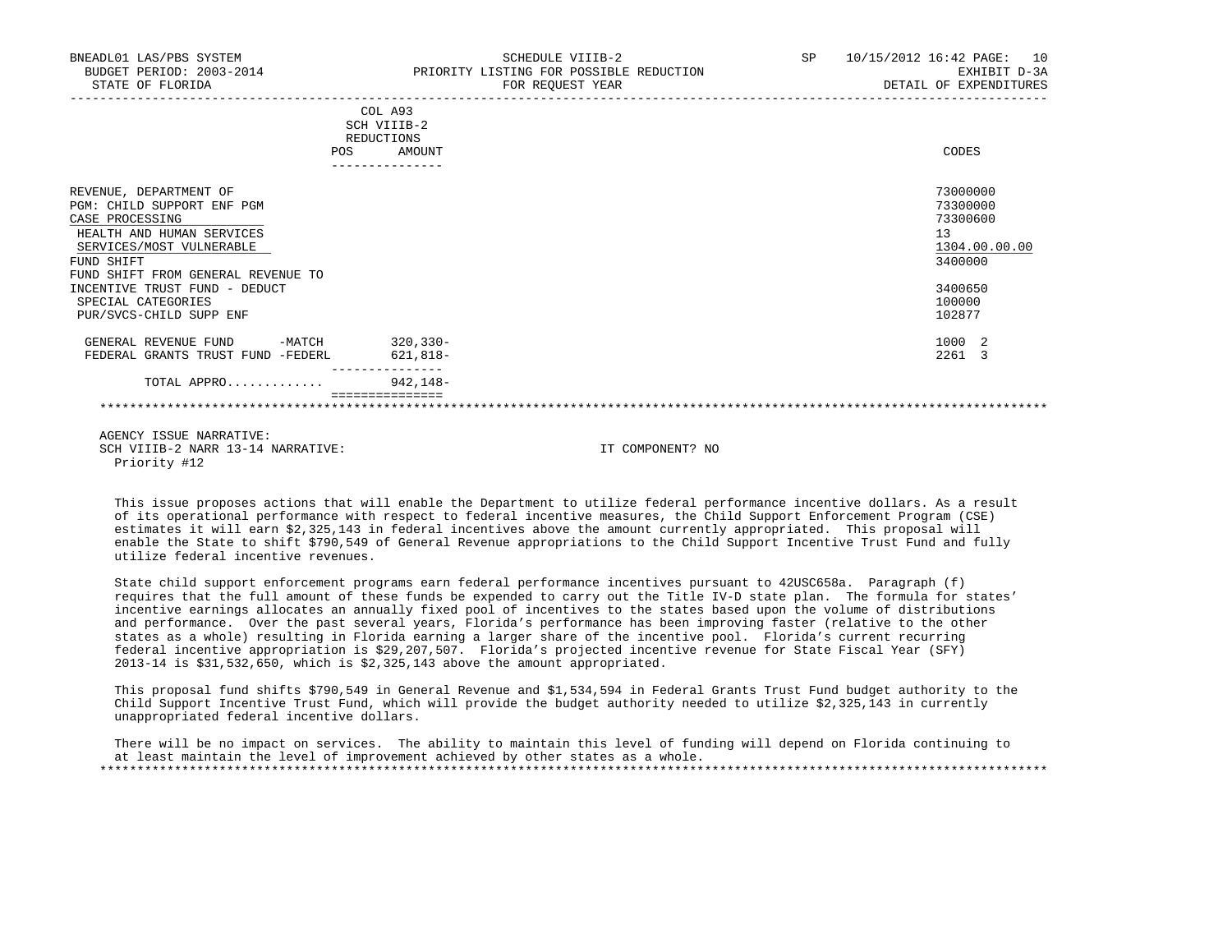-----------------------------------------------------------------------------------------------------------------------------------

## COL A93 SCH VIIIB-2 REDUCTIONS POS AMOUNT ---------------

| REVENUE, DEPARTMENT OF<br>PGM: CHILD SUPPORT ENF PGM<br>CASE PROCESSING<br>HEALTH AND HUMAN SERVICES<br>SERVICES/MOST VULNERABLE |                | 73000000<br>73300000<br>73300600<br>13<br>1304.00.00.00 |
|----------------------------------------------------------------------------------------------------------------------------------|----------------|---------------------------------------------------------|
| TOTAL: SERVICES/MOST VULNERABLE                                                                                                  |                | 1304.00.00.00                                           |
| BY FUND TYPE                                                                                                                     |                |                                                         |
| GENERAL REVENUE FUND                                                                                                             | 2,357,143-     | 1000                                                    |
| TRUST FUNDS                                                                                                                      | $567,971 -$    | 2000                                                    |
| TOTAL PROG COMP                                                                                                                  | 2,925,114-     |                                                         |
|                                                                                                                                  | ============== |                                                         |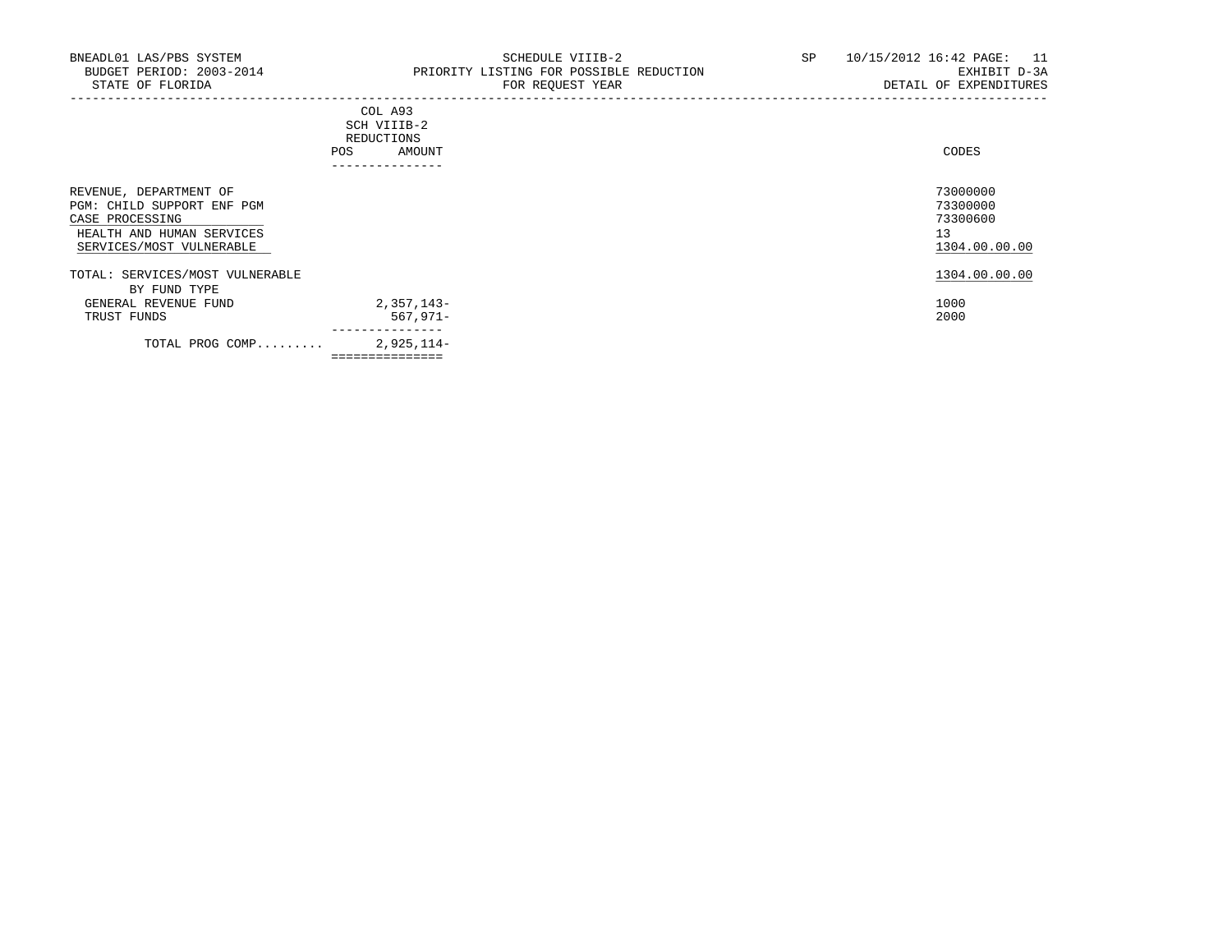| BNEADL01 LAS/PBS SYSTEM<br>BUDGET PERIOD: 2003-2014<br>STATE OF FLORIDA | SCHEDULE VIIIB-2<br>PRIORITY LISTING FOR POSSIBLE REDUCTION<br>FOR REQUEST YEAR | <b>SP</b> | 10/15/2012 16:42 PAGE: 12<br>EXHIBIT D-3A<br>DETAIL OF EXPENDITURES |
|-------------------------------------------------------------------------|---------------------------------------------------------------------------------|-----------|---------------------------------------------------------------------|
|                                                                         |                                                                                 |           |                                                                     |
|                                                                         | COL A93<br>SCH VIIIB-2                                                          |           |                                                                     |
|                                                                         | REDUCTIONS                                                                      |           |                                                                     |
|                                                                         | AMOUNT<br>POS                                                                   |           | CODES                                                               |
|                                                                         |                                                                                 |           |                                                                     |
| REVENUE, DEPARTMENT OF                                                  |                                                                                 |           | 73000000                                                            |
| PGM: CHILD SUPPORT ENF PGM                                              |                                                                                 |           | 73300000                                                            |
| REMITTANCE AND DISTN                                                    |                                                                                 |           | 73300700                                                            |
| HEALTH AND HUMAN SERVICES                                               |                                                                                 |           | 13                                                                  |
| SERVICES/MOST VULNERABLE                                                |                                                                                 |           | 1304.00.00.00                                                       |
| STATE FUNDING REDUCTIONS                                                |                                                                                 |           | 3300000                                                             |
| REDUCE CHILD SUPPORT ENFORCEMENT                                        |                                                                                 |           |                                                                     |
| CLERK OF COURT COLLECTION TRUST                                         |                                                                                 |           |                                                                     |
| FUND<br>SPECIAL CATEGORIES                                              |                                                                                 |           | 3302040<br>100000                                                   |
| PUR/SVCS-CHILD SUPP ENF                                                 |                                                                                 |           | 102877                                                              |
|                                                                         |                                                                                 |           |                                                                     |
| COURT/CSE COLL SYS TF<br>$-$ STATE                                      | $72,855-$                                                                       |           | 2115 1                                                              |
|                                                                         |                                                                                 |           |                                                                     |
|                                                                         |                                                                                 |           |                                                                     |

 This issue proposes a \$72,855 reduction in the Purchase of Services category in the Clerk of Court Child Support Enforcement Collection System Trust Fund.

 Pursuant to s. 61.181(2)(b) F. S., this fund is used exclusively for the development, implementation, and operation of the Clerk of Court Child Support Enforcement Collection System to be operated by the depositories, including the automation of civil case information necessary for the State Case Registry. The Department of Revenue (DOR) is required to contract with the Florida Association of Court Clerks and the depositories to design, establish, operate, and maintain the automation of the depositories, including the capacity to electronically transfer information to DOR.

 The state's liability with respect to these responsibilities is capped. Pursuant to s. 61.181(2)(b) F. S., the Department's obligation to fund the automation of the depositories is limited to the state share of funds available in the Clerk of the Court Child Support Enforcement Collection System Trust Fund. Current revenues in the trust fund are less than the full amount of the appropriation.

 There is no impact on the provision of services, as the reduction would come from unfunded budget. \*\*\*\*\*\*\*\*\*\*\*\*\*\*\*\*\*\*\*\*\*\*\*\*\*\*\*\*\*\*\*\*\*\*\*\*\*\*\*\*\*\*\*\*\*\*\*\*\*\*\*\*\*\*\*\*\*\*\*\*\*\*\*\*\*\*\*\*\*\*\*\*\*\*\*\*\*\*\*\*\*\*\*\*\*\*\*\*\*\*\*\*\*\*\*\*\*\*\*\*\*\*\*\*\*\*\*\*\*\*\*\*\*\*\*\*\*\*\*\*\*\*\*\*\*\*\*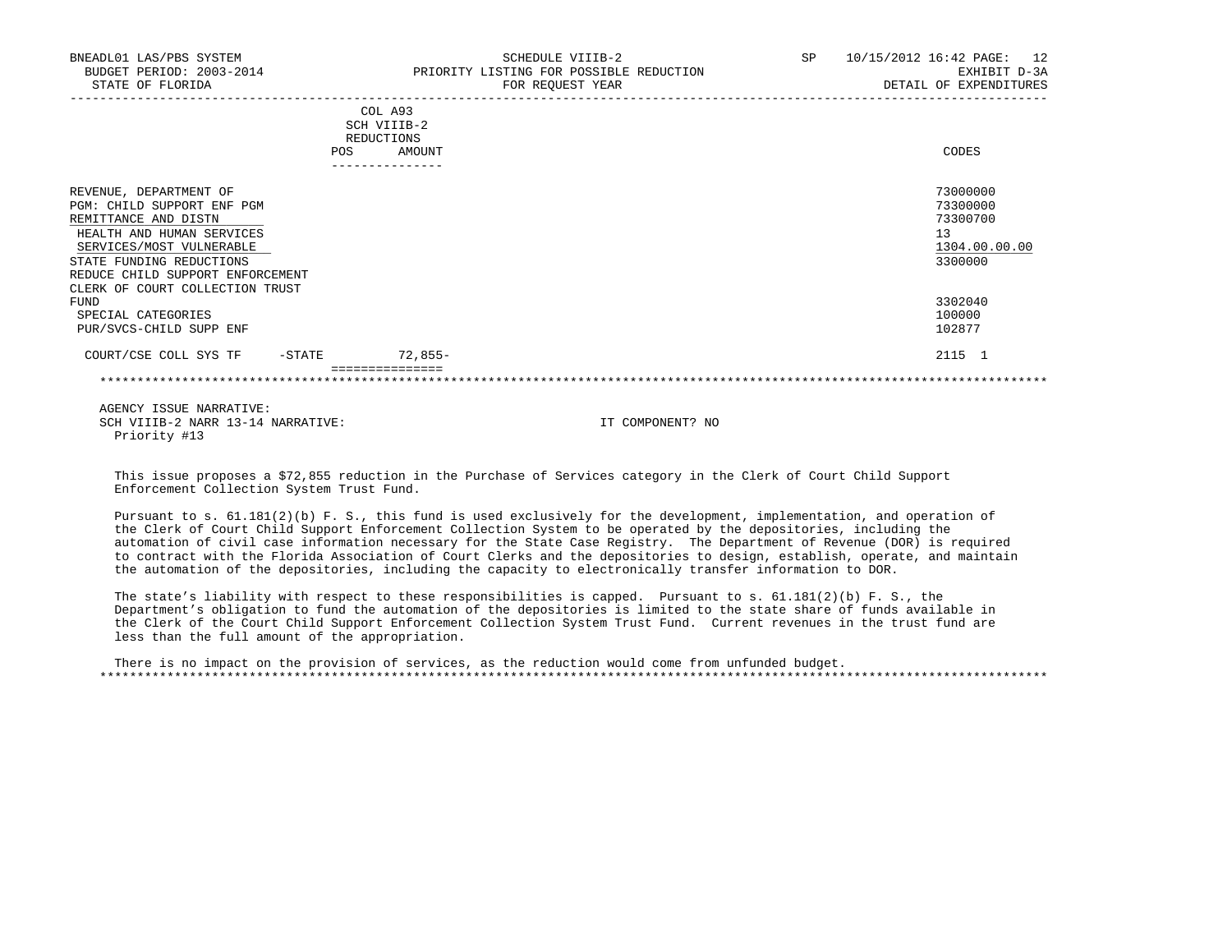| BNEADL01 LAS/PBS SYSTEM<br>STATE OF FLORIDA                                                                                                                                                                                     | SCHEDULE VIIIB-2<br>BUDGET PERIOD: 2003-2014 PRIORITY LISTING FOR POSSIBLE REDUCTION<br>FOR REOUEST YEAR               |  | SP 10/15/2012 16:42 PAGE: 13<br>EXHIBIT D-3A<br>DETAIL OF EXPENDITURES                  |
|---------------------------------------------------------------------------------------------------------------------------------------------------------------------------------------------------------------------------------|------------------------------------------------------------------------------------------------------------------------|--|-----------------------------------------------------------------------------------------|
|                                                                                                                                                                                                                                 | COL A93<br>SCH VIIIB-2<br>REDUCTIONS<br>AMOUNT<br>POS<br>---------------                                               |  | CODES                                                                                   |
| REVENUE, DEPARTMENT OF<br>PGM: CHILD SUPPORT ENF PGM<br>REMITTANCE AND DISTN<br>HEALTH AND HUMAN SERVICES<br>SERVICES/MOST VULNERABLE<br>STATE FUNDING REDUCTIONS<br>CHILD SUPPORT ENFORCEMENT EXPENSE<br>REDUCTION<br>EXPENSES |                                                                                                                        |  | 73000000<br>73300000<br>73300700<br>13<br>1304.00.00.00<br>3300000<br>3302070<br>040000 |
| GENERAL REVENUE FUND -MATCH 13,609-<br>FEDERAL GRANTS TRUST FUND -FEDERL                                                                                                                                                        | $26,418-$                                                                                                              |  | 1000 2<br>2261 3                                                                        |
| TOTAL APPRO                                                                                                                                                                                                                     | ---------------<br>$40.027 -$                                                                                          |  |                                                                                         |
|                                                                                                                                                                                                                                 | ===============                                                                                                        |  |                                                                                         |
| AGENCY ISSUE NARRATIVE:<br>SCH VIIIB-2 NARR 13-14 NARRATIVE:<br>Priority #02                                                                                                                                                    | IT COMPONENT? NO                                                                                                       |  |                                                                                         |
| Expense appropriations.                                                                                                                                                                                                         | This issue proposes a \$1,049,147 (\$356,710 General Revenue) reduction in the Child Support Enforcement Program (CSE) |  |                                                                                         |

 CSE has identified over \$1 million of recurring Expense appropriations that will not be needed to cover mandatory Program costs during Fiscal Year 2013-2014. These funds represent an accumulation of savings achieved by CSE through a variety of initiatives including renegotiating postal equipment leases, implementing strategic leasing practices to reduce leased space costs, reducing regional mailing volumes, implementing electronic submission of non-assistance applications, reducing mailing costs by eliminating second and third enforcement notices, and reducing office operations costs per FTE.

 This proposal will have little to no impact on the provision of services. \*\*\*\*\*\*\*\*\*\*\*\*\*\*\*\*\*\*\*\*\*\*\*\*\*\*\*\*\*\*\*\*\*\*\*\*\*\*\*\*\*\*\*\*\*\*\*\*\*\*\*\*\*\*\*\*\*\*\*\*\*\*\*\*\*\*\*\*\*\*\*\*\*\*\*\*\*\*\*\*\*\*\*\*\*\*\*\*\*\*\*\*\*\*\*\*\*\*\*\*\*\*\*\*\*\*\*\*\*\*\*\*\*\*\*\*\*\*\*\*\*\*\*\*\*\*\*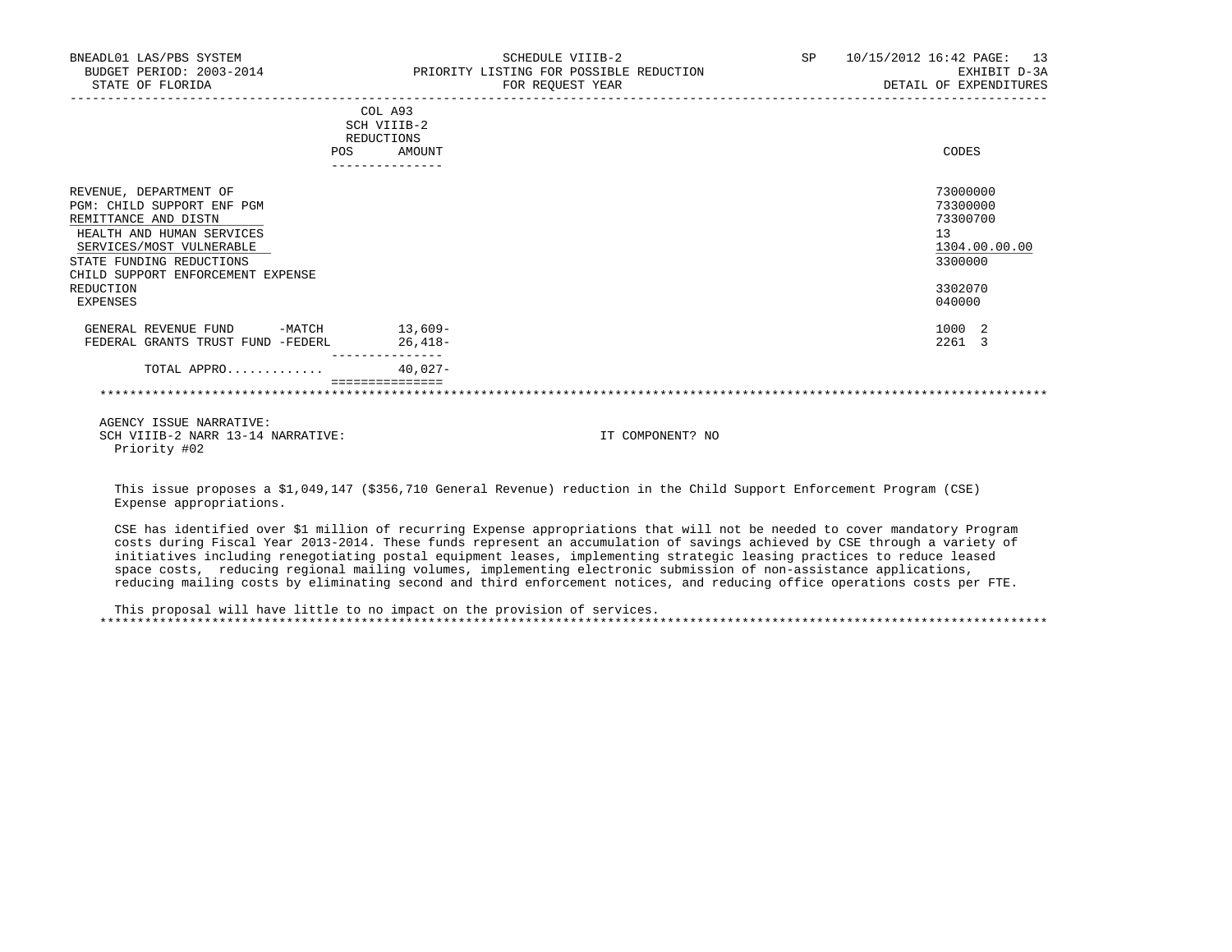| BNEADL01 LAS/PBS SYSTEM<br>BUDGET PERIOD: 2003-2014<br>STATE OF FLORIDA                                                                                                                                                     | SCHEDULE VIIIB-2<br>PRIORITY LISTING FOR POSSIBLE REDUCTION<br>FOR REQUEST YEAR | SP | 10/15/2012 16:42 PAGE: 14<br>EXHIBIT D-3A<br>DETAIL OF EXPENDITURES |
|-----------------------------------------------------------------------------------------------------------------------------------------------------------------------------------------------------------------------------|---------------------------------------------------------------------------------|----|---------------------------------------------------------------------|
|                                                                                                                                                                                                                             | COL A93<br>SCH VIIIB-2<br>REDUCTIONS<br><b>POS</b><br>AMOUNT                    |    | CODES                                                               |
| REVENUE, DEPARTMENT OF<br>PGM: CHILD SUPPORT ENF PGM<br>REMITTANCE AND DISTN<br>HEALTH AND HUMAN SERVICES<br>SERVICES/MOST VULNERABLE<br>FUND SHIFT<br>REINSTATEMENT OF THE TWENTY FIVE<br>DOLLAR APPLICATION FEE FOR CHILD |                                                                                 |    | 73000000<br>73300000<br>73300700<br>13<br>1304.00.00.00<br>3400000  |
| SUPPORT ENFORCEMENT SERVICES - ADD<br>SPECIAL CATEGORIES<br>PUR/SVCS-CHILD SUPP ENF                                                                                                                                         |                                                                                 |    | 3400140<br>100000<br>102877                                         |
| CSE APP FEE & PROG REV TF -MATCH                                                                                                                                                                                            | 10,158                                                                          |    | 2104 2                                                              |
|                                                                                                                                                                                                                             |                                                                                 |    |                                                                     |

 This issue proposes reinstatement of the \$25 application fee, effective October 1, 2013, for individuals who apply for Child Support Enforcement services and do not receive public assistance. It is projected this would generate an estimated \$210,647 in additional state trust revenue in Fiscal Year 2013-2014 which could be used in lieu of General Revenue. The estimated revenue would be eligible for 2 to 1 federal matching funds and could fund a total of \$619,550 of the CSE Program's administrative costs in Fiscal Year 2013-2014.

 Federal law requires a one-time application fee of up to \$25 for applicants for Title IV-D child support services who do not receive public assistance. The 2005 Legislature reduced the fee to \$1 and waived it for applicants. Based on the proposed change, applicants who do not receive public assistance would be required to pay the \$25 fee in order to receive child support services effective October 1, 2013. For the nine month period of October 1, 2013 to June 30, 2014, approximately 24,782 applications for services could potentially be impacted, which would result in families paying an estimated \$619,550 in application fees. This change is estimated to increase revenue to the Child Support Enforcement Application and Program Revenue Trust Fund by an estimated \$210,647 (34% of the fees). When matched with federal funds, the change could fund potentially \$619,550 of the CSE Program administrative costs. There would be a modest increase in workload associated with processing an estimated 24,782 payments.

 In FY 2014-2015 and future years, approximately 33,043 applications for services could potentially be impacted, which would result in families paying an estimated \$826,075 in application fees. This change is estimated to increase revenue to the Child Support Enforcement Application and Program Revenue Trust Fund by an estimated \$280,866 (34% of the fees). This would enable CSE to shift an additional estimated \$70,219 in General Revenue to the trust fund which when matched with federal funds would fund an additional budget amount of \$206,526.

 Payment of the fee could result in a potential financial hardship for some families. \*\*\*\*\*\*\*\*\*\*\*\*\*\*\*\*\*\*\*\*\*\*\*\*\*\*\*\*\*\*\*\*\*\*\*\*\*\*\*\*\*\*\*\*\*\*\*\*\*\*\*\*\*\*\*\*\*\*\*\*\*\*\*\*\*\*\*\*\*\*\*\*\*\*\*\*\*\*\*\*\*\*\*\*\*\*\*\*\*\*\*\*\*\*\*\*\*\*\*\*\*\*\*\*\*\*\*\*\*\*\*\*\*\*\*\*\*\*\*\*\*\*\*\*\*\*\*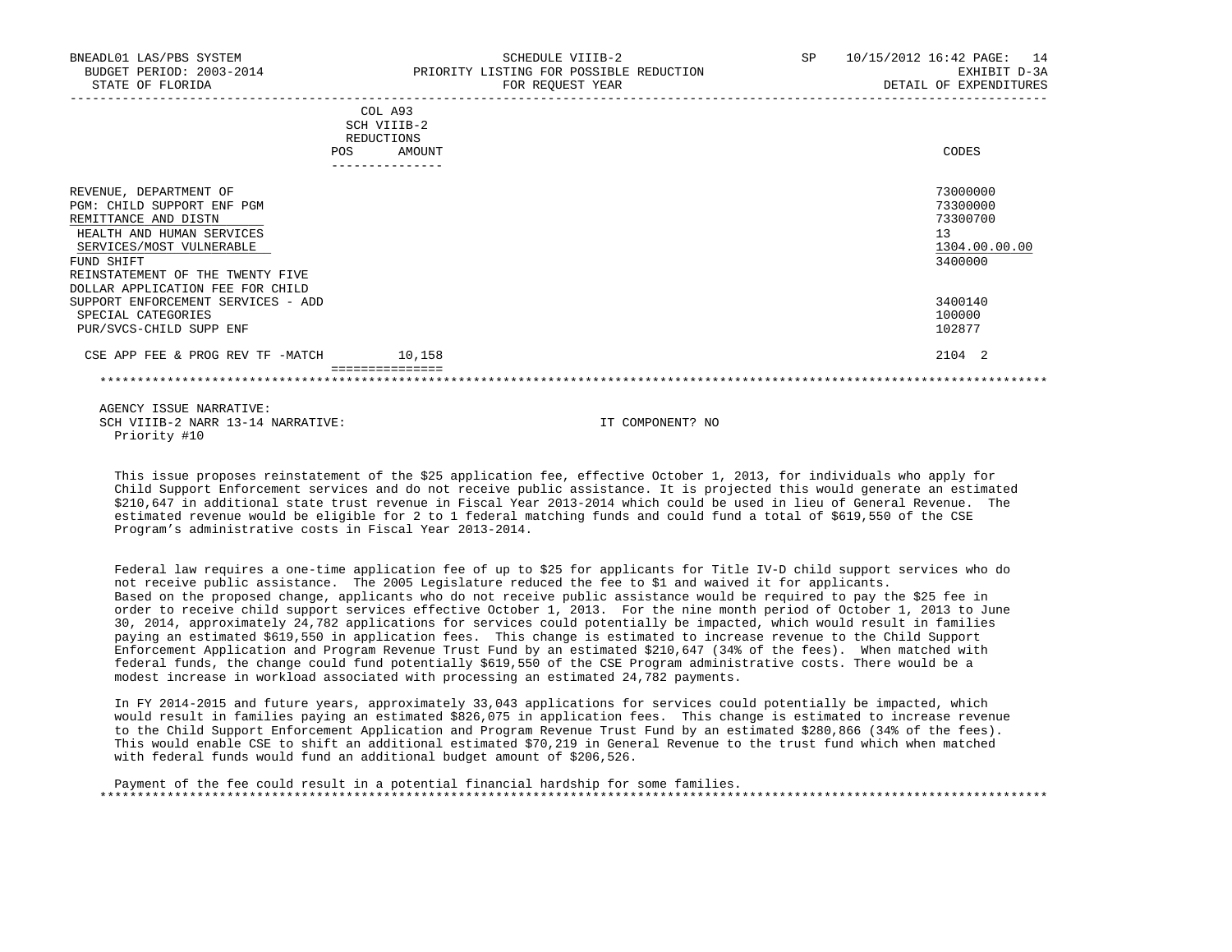| BNEADL01 LAS/PBS SYSTEM<br>STATE OF FLORIDA                                                                                                                                                                                                                   |            |                                                                   | SCHEDULE VIIIB-2<br>BUDGET PERIOD: 2003-2014 PRIORITY LISTING FOR POSSIBLE REDUCTION<br>FOR REOUEST YEAR | SP 10/15/2012 16:42 PAGE: 15<br>EXHIBIT D-3A<br>DETAIL OF EXPENDITURES |
|---------------------------------------------------------------------------------------------------------------------------------------------------------------------------------------------------------------------------------------------------------------|------------|-------------------------------------------------------------------|----------------------------------------------------------------------------------------------------------|------------------------------------------------------------------------|
|                                                                                                                                                                                                                                                               | <b>POS</b> | COL A93<br>SCH VIIIB-2<br>REDUCTIONS<br>AMOUNT<br>--------------- |                                                                                                          | CODES                                                                  |
| REVENUE, DEPARTMENT OF<br>PGM: CHILD SUPPORT ENF PGM<br>REMITTANCE AND DISTN<br>HEALTH AND HUMAN SERVICES<br>SERVICES/MOST VULNERABLE<br>FUND SHIFT<br>REINSTATEMENT OF THE TWENTY FIVE<br>DOLLAR APPLICATION FEE FOR CHILD<br>SUPPORT ENFORCEMENT SERVICES - |            |                                                                   |                                                                                                          | 73000000<br>73300000<br>73300700<br>13<br>1304.00.00.00<br>3400000     |
| DEDUCT<br>SPECIAL CATEGORIES<br>PUR/SVCS-CHILD SUPP ENF                                                                                                                                                                                                       |            |                                                                   |                                                                                                          | 3400150<br>100000<br>102877                                            |
| GENERAL REVENUE FUND                                                                                                                                                                                                                                          |            | -MATCH 10,158-                                                    |                                                                                                          | 1000 2                                                                 |
|                                                                                                                                                                                                                                                               |            |                                                                   |                                                                                                          |                                                                        |
| AGENCY ISSUE NARRATIVE:<br>SCH VIIIB-2 NARR 13-14 NARRATIVE:                                                                                                                                                                                                  |            |                                                                   | IT COMPONENT? NO                                                                                         |                                                                        |

 This issue proposes reinstatement of the \$25 application fee, effective October 1, 2013, for individuals who apply for Child Support Enforcement services and do not receive public assistance. It is projected this would generate an estimated \$210,647 in additional state trust revenue in Fiscal Year 2013-2014 which could be used in lieu of General Revenue. The estimated revenue would be eligible for 2 to 1 federal matching funds and could fund a total of \$619,550 of the CSE Program's administrative costs in Fiscal Year 2013-2014.

Priority #10

 Federal law requires a one-time application fee of up to \$25 for applicants for Title IV-D child support services who do not receive public assistance. The 2005 Legislature reduced the fee to \$1 and waived it for applicants. Based on the proposed change, applicants who do not receive public assistance would be required to pay the \$25 fee in order to receive child support services effective October 1, 2013. For the nine month period of October 1, 2013 to June 30, 2014, approximately 24,782 applications for services could potentially be impacted, which would result in families paying an estimated \$619,550 in application fees. This change is estimated to increase revenue to the Child Support Enforcement Application and Program Revenue Trust Fund by an estimated \$210,647 (34% of the fees). When matched with federal funds, the change could fund potentially \$619,550 of the CSE Program administrative costs. There would be a modest increase in workload associated with processing an estimated 24,782 payments.

 In FY 2014-2015 and future years, approximately 33,043 applications for services could potentially be impacted, which would result in families paying an estimated \$826,075 in application fees. This change is estimated to increase revenue to the Child Support Enforcement Application and Program Revenue Trust Fund by an estimated \$280,866 (34% of the fees). This would enable CSE to shift an additional estimated \$70,219 in General Revenue to the trust fund which when matched with federal funds would fund an additional budget amount of \$206,526.

 Payment of the fee could result in a potential financial hardship for some families. \*\*\*\*\*\*\*\*\*\*\*\*\*\*\*\*\*\*\*\*\*\*\*\*\*\*\*\*\*\*\*\*\*\*\*\*\*\*\*\*\*\*\*\*\*\*\*\*\*\*\*\*\*\*\*\*\*\*\*\*\*\*\*\*\*\*\*\*\*\*\*\*\*\*\*\*\*\*\*\*\*\*\*\*\*\*\*\*\*\*\*\*\*\*\*\*\*\*\*\*\*\*\*\*\*\*\*\*\*\*\*\*\*\*\*\*\*\*\*\*\*\*\*\*\*\*\*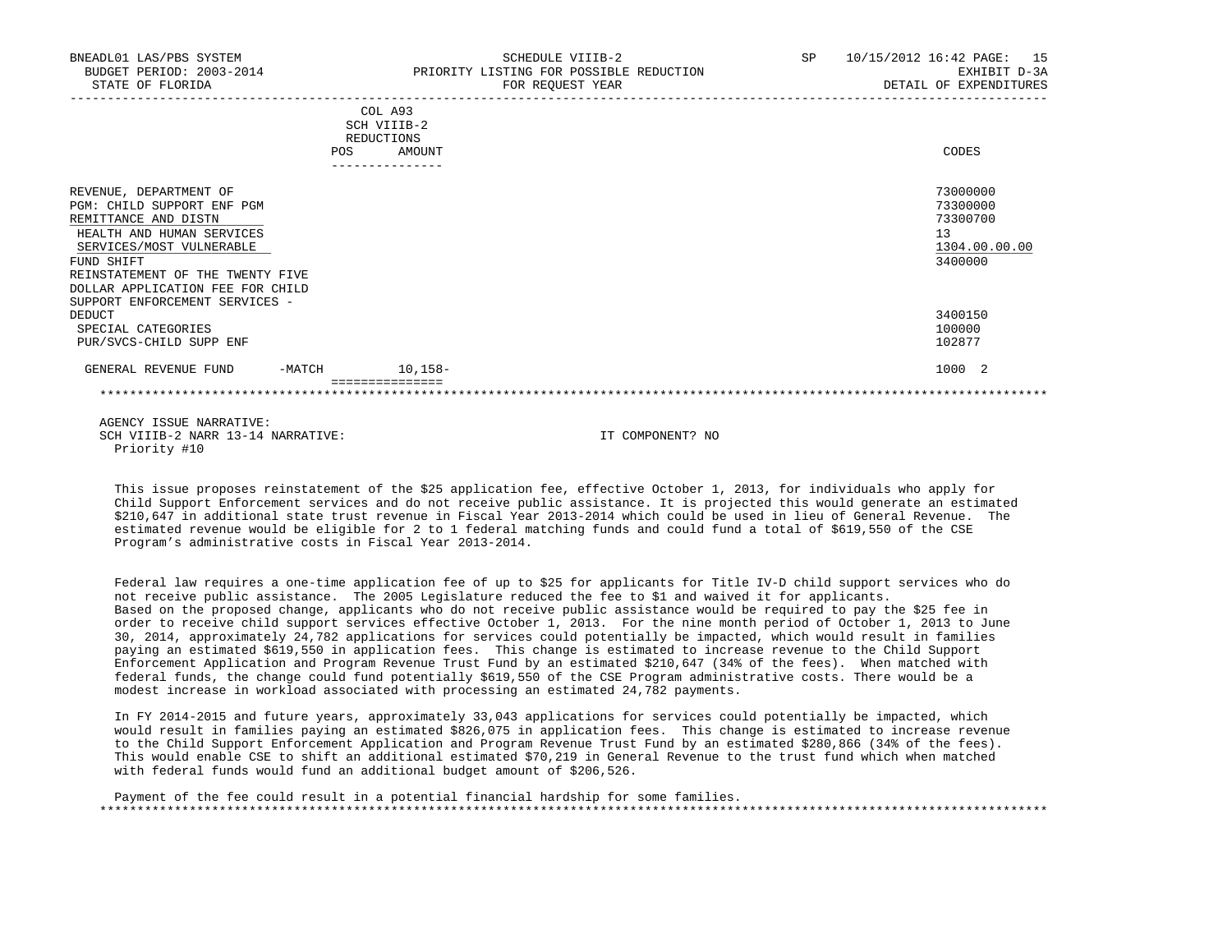| BNEADL01 LAS/PBS SYSTEM<br>BUDGET PERIOD: 2003-2014<br>STATE OF FLORIDA                                                                                                                   | SCHEDULE VIIIB-2<br>PRIORITY LISTING FOR POSSIBLE REDUCTION<br>FOR REQUEST YEAR | SP | 10/15/2012 16:42 PAGE: 16<br>EXHIBIT D-3A<br>DETAIL OF EXPENDITURES |
|-------------------------------------------------------------------------------------------------------------------------------------------------------------------------------------------|---------------------------------------------------------------------------------|----|---------------------------------------------------------------------|
|                                                                                                                                                                                           | COL A93<br>SCH VIIIB-2<br>REDUCTIONS<br>AMOUNT<br>POS<br>---------------        |    | CODES                                                               |
| REVENUE, DEPARTMENT OF<br>PGM: CHILD SUPPORT ENF PGM<br>REMITTANCE AND DISTN<br>HEALTH AND HUMAN SERVICES<br>SERVICES/MOST VULNERABLE<br>FUND SHIFT<br>FUND SHIFT FROM GENERAL REVENUE TO |                                                                                 |    | 73000000<br>73300000<br>73300700<br>13<br>1304.00.00.00<br>3400000  |
| INCENTIVE TRUST FUND - ADD<br>SPECIAL CATEGORIES<br>PUR/SVCS-CHILD SUPP ENF                                                                                                               |                                                                                 |    | 3400640<br>100000<br>102877                                         |
| CHILD SUPPORT INCENTIVE TF-FEDERL                                                                                                                                                         | 88,709                                                                          |    | 2075 3                                                              |

 This issue proposes actions that will enable the Department to utilize federal performance incentive dollars. As a result of its operational performance with respect to federal incentive measures, the Child Support Enforcement Program (CSE) estimates it will earn \$2,325,143 in federal incentives above the amount currently appropriated. This proposal will enable the State to shift \$790,549 of General Revenue appropriations to the Child Support Incentive Trust Fund and fully utilize federal incentive revenues.

 State child support enforcement programs earn federal performance incentives pursuant to 42USC658a. Paragraph (f) requires that the full amount of these funds be expended to carry out the Title IV-D state plan. The formula for states' incentive earnings allocates an annually fixed pool of incentives to the states based upon the volume of distributions and performance. Over the past several years, Florida's performance has been improving faster (relative to the other states as a whole) resulting in Florida earning a larger share of the incentive pool. Florida's current recurring federal incentive appropriation is \$29,207,507. Florida's projected incentive revenue for State Fiscal Year (SFY) 2013-14 is \$31,532,650, which is \$2,325,143 above the amount appropriated.

 This proposal fund shifts \$790,549 in General Revenue and \$1,534,594 in Federal Grants Trust Fund budget authority to the Child Support Incentive Trust Fund, which will provide the budget authority needed to utilize \$2,325,143 in currently unappropriated federal incentive dollars.

 There will be no impact on services. The ability to maintain this level of funding will depend on Florida continuing to at least maintain the level of improvement achieved by other states as a whole. \*\*\*\*\*\*\*\*\*\*\*\*\*\*\*\*\*\*\*\*\*\*\*\*\*\*\*\*\*\*\*\*\*\*\*\*\*\*\*\*\*\*\*\*\*\*\*\*\*\*\*\*\*\*\*\*\*\*\*\*\*\*\*\*\*\*\*\*\*\*\*\*\*\*\*\*\*\*\*\*\*\*\*\*\*\*\*\*\*\*\*\*\*\*\*\*\*\*\*\*\*\*\*\*\*\*\*\*\*\*\*\*\*\*\*\*\*\*\*\*\*\*\*\*\*\*\*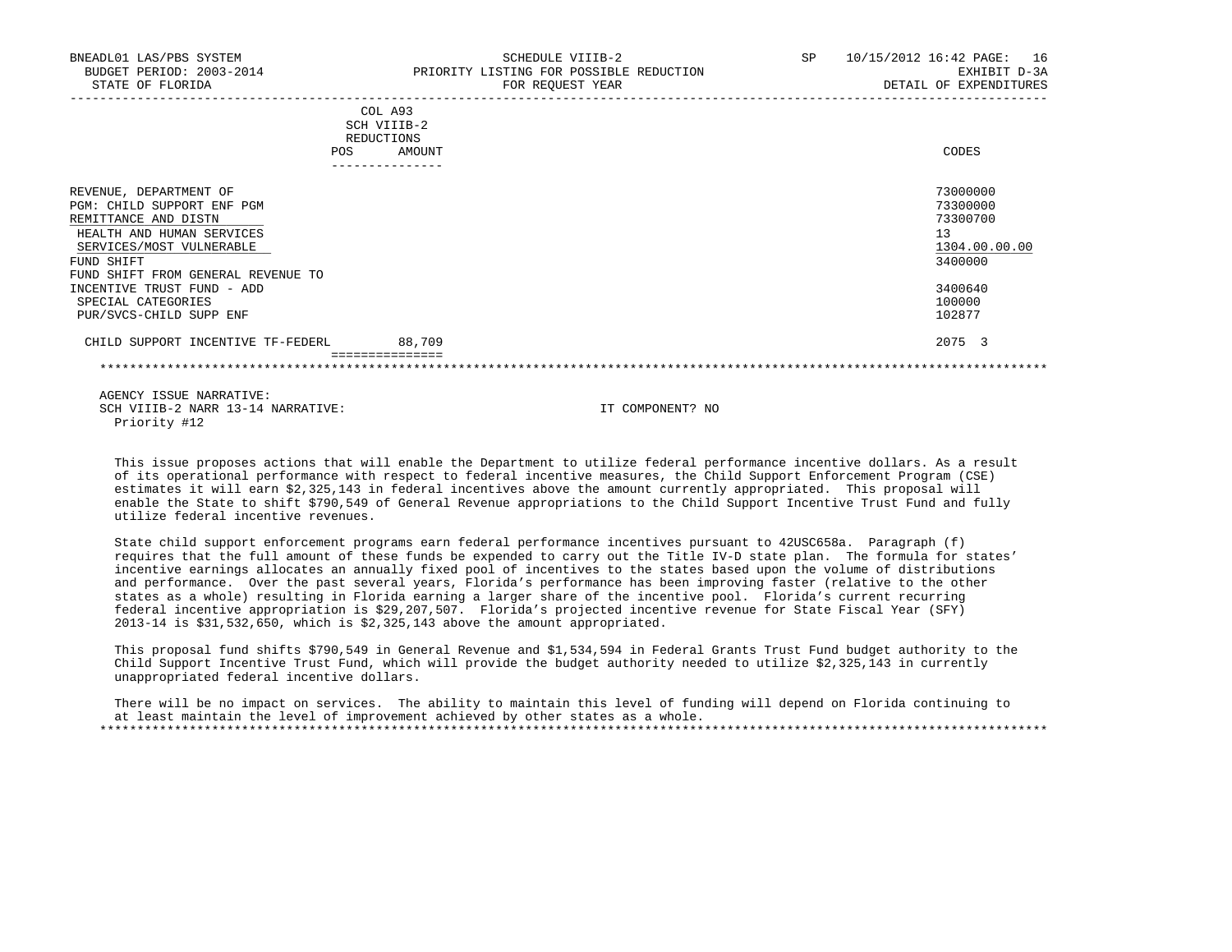| BNEADL01 LAS/PBS SYSTEM<br>BUDGET PERIOD: 2003-2014<br>STATE OF FLORIDA |     | SCHEDULE VIIIB-2<br>PRIORITY LISTING FOR POSSIBLE REDUCTION<br>FOR REQUEST YEAR | SP | 10/15/2012 16:42 PAGE: 17<br>EXHIBIT D-3A<br>DETAIL OF EXPENDITURES |
|-------------------------------------------------------------------------|-----|---------------------------------------------------------------------------------|----|---------------------------------------------------------------------|
|                                                                         |     | COL A93<br>SCH VIIIB-2<br>REDUCTIONS                                            |    |                                                                     |
|                                                                         | POS | AMOUNT                                                                          |    | CODES                                                               |
| REVENUE, DEPARTMENT OF                                                  |     |                                                                                 |    | 73000000                                                            |
| PGM: CHILD SUPPORT ENF PGM                                              |     |                                                                                 |    | 73300000                                                            |
| REMITTANCE AND DISTN                                                    |     |                                                                                 |    | 73300700                                                            |
| HEALTH AND HUMAN SERVICES                                               |     |                                                                                 |    | 13                                                                  |
| SERVICES/MOST VULNERABLE                                                |     |                                                                                 |    | 1304.00.00.00                                                       |
| FUND SHIFT                                                              |     |                                                                                 |    | 3400000                                                             |
| FUND SHIFT FROM GENERAL REVENUE TO                                      |     |                                                                                 |    |                                                                     |
| INCENTIVE TRUST FUND - DEDUCT                                           |     |                                                                                 |    | 3400650                                                             |
| SPECIAL CATEGORIES                                                      |     |                                                                                 |    | 100000                                                              |
| PUR/SVCS-CHILD SUPP ENF                                                 |     |                                                                                 |    | 102877                                                              |
| $-MATCH$<br>GENERAL REVENUE FUND                                        |     | $30,161-$                                                                       |    | 1000 2                                                              |
| FEDERAL GRANTS TRUST FUND -FEDERL                                       |     | $58,548-$                                                                       |    | 2261 3                                                              |
| TOTAL APPRO                                                             |     | $88.709 -$                                                                      |    |                                                                     |
|                                                                         |     |                                                                                 |    |                                                                     |
|                                                                         |     |                                                                                 |    |                                                                     |

 This issue proposes actions that will enable the Department to utilize federal performance incentive dollars. As a result of its operational performance with respect to federal incentive measures, the Child Support Enforcement Program (CSE) estimates it will earn \$2,325,143 in federal incentives above the amount currently appropriated. This proposal will enable the State to shift \$790,549 of General Revenue appropriations to the Child Support Incentive Trust Fund and fully utilize federal incentive revenues.

 State child support enforcement programs earn federal performance incentives pursuant to 42USC658a. Paragraph (f) requires that the full amount of these funds be expended to carry out the Title IV-D state plan. The formula for states' incentive earnings allocates an annually fixed pool of incentives to the states based upon the volume of distributions and performance. Over the past several years, Florida's performance has been improving faster (relative to the other states as a whole) resulting in Florida earning a larger share of the incentive pool. Florida's current recurring federal incentive appropriation is \$29,207,507. Florida's projected incentive revenue for State Fiscal Year (SFY) 2013-14 is \$31,532,650, which is \$2,325,143 above the amount appropriated.

 This proposal fund shifts \$790,549 in General Revenue and \$1,534,594 in Federal Grants Trust Fund budget authority to the Child Support Incentive Trust Fund, which will provide the budget authority needed to utilize \$2,325,143 in currently unappropriated federal incentive dollars.

 There will be no impact on services. The ability to maintain this level of funding will depend on Florida continuing to at least maintain the level of improvement achieved by other states as a whole. \*\*\*\*\*\*\*\*\*\*\*\*\*\*\*\*\*\*\*\*\*\*\*\*\*\*\*\*\*\*\*\*\*\*\*\*\*\*\*\*\*\*\*\*\*\*\*\*\*\*\*\*\*\*\*\*\*\*\*\*\*\*\*\*\*\*\*\*\*\*\*\*\*\*\*\*\*\*\*\*\*\*\*\*\*\*\*\*\*\*\*\*\*\*\*\*\*\*\*\*\*\*\*\*\*\*\*\*\*\*\*\*\*\*\*\*\*\*\*\*\*\*\*\*\*\*\*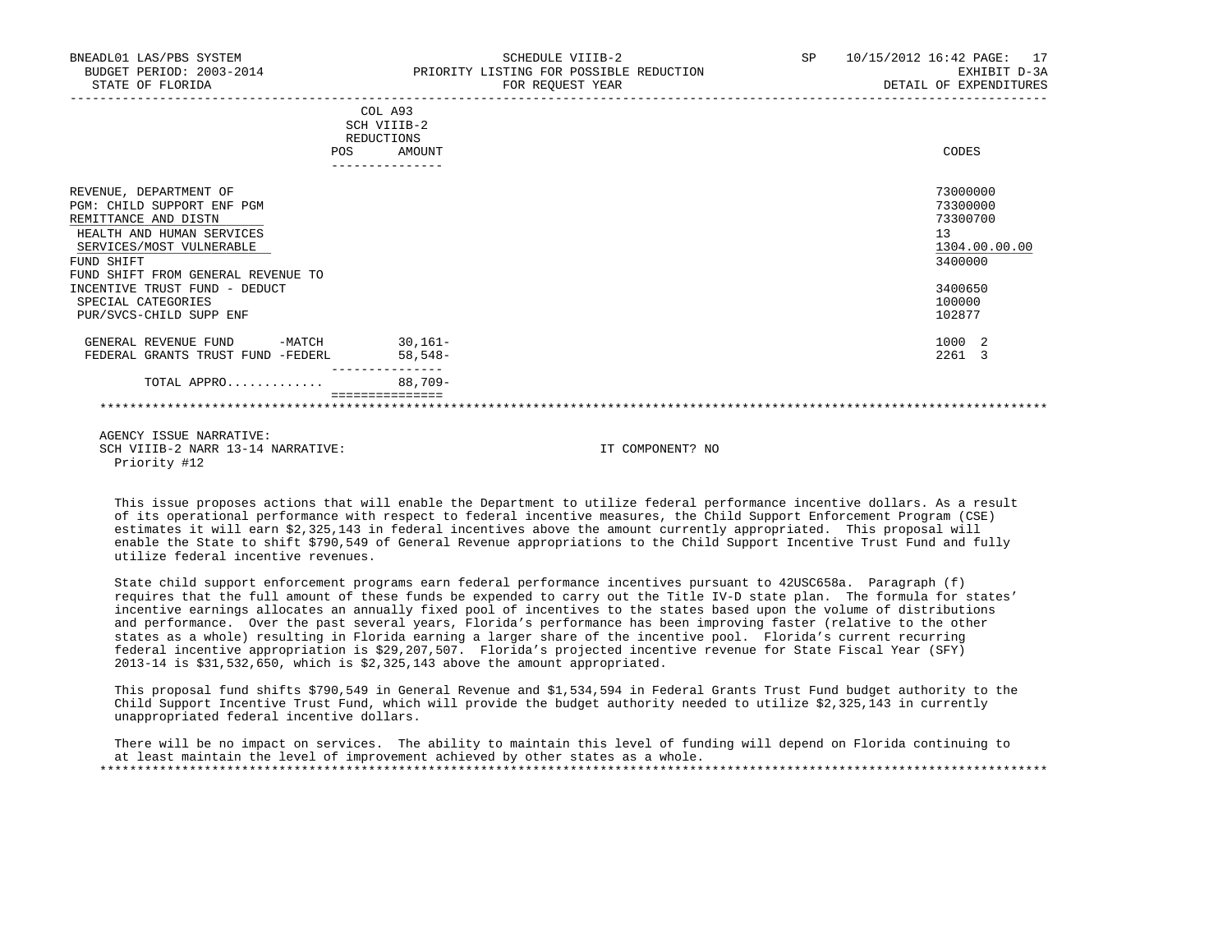-----------------------------------------------------------------------------------------------------------------------------------

|            | _______________ |       |
|------------|-----------------|-------|
| POS        | AMOUNT          | CODES |
| REDUCTIONS |                 |       |
|            | SCH VIIIB-2     |       |
|            | COL A93         |       |

| REVENUE, DEPARTMENT OF<br>PGM: CHILD SUPPORT ENF PGM<br>REMITTANCE AND DISTN<br>HEALTH AND HUMAN SERVICES<br>SERVICES/MOST VULNERABLE |                | 73000000<br>73300000<br>73300700<br>13<br>1304.00.00.00 |
|---------------------------------------------------------------------------------------------------------------------------------------|----------------|---------------------------------------------------------|
| TOTAL: SERVICES/MOST VULNERABLE<br>BY FUND TYPE                                                                                       |                | 1304.00.00.00                                           |
| GENERAL REVENUE FUND                                                                                                                  | $53,928-$      | 1000                                                    |
| TRUST FUNDS                                                                                                                           | $58,954-$      | 2000                                                    |
| TOTAL PROG COMP                                                                                                                       | 112,882-       |                                                         |
|                                                                                                                                       | ============== |                                                         |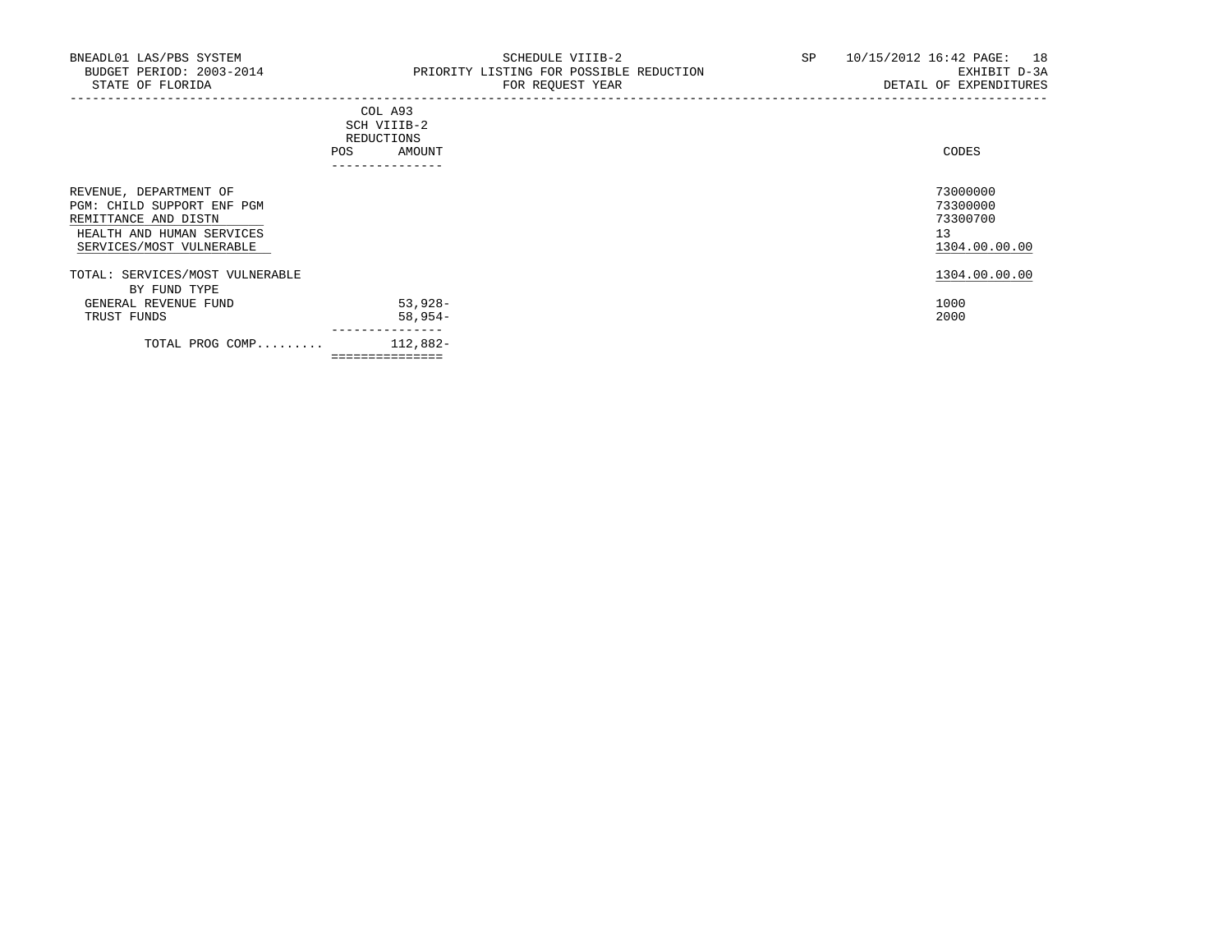| BNEADL01 LAS/PBS SYSTEM<br>BUDGET PERIOD: 2003-2014<br>STATE OF FLORIDA                                                                                                                                                                                              | SCHEDULE VIIIB-2<br>PRIORITY LISTING FOR POSSIBLE REDUCTION<br>FOR REOUEST YEAR | SP <sub>2</sub> | 10/15/2012 16:42 PAGE: 19<br>EXHIBIT D-3A<br>DETAIL OF EXPENDITURES |
|----------------------------------------------------------------------------------------------------------------------------------------------------------------------------------------------------------------------------------------------------------------------|---------------------------------------------------------------------------------|-----------------|---------------------------------------------------------------------|
|                                                                                                                                                                                                                                                                      | COL A93<br>SCH VIIIB-2<br>REDUCTIONS<br>POS<br>AMOUNT<br>---------------        |                 | CODES                                                               |
| REVENUE, DEPARTMENT OF<br>PGM: CHILD SUPPORT ENF PGM<br>ESTABLISHMENT<br>HEALTH AND HUMAN SERVICES<br>SERVICES/MOST VULNERABLE<br>STATE FUNDING REDUCTIONS<br>ELIMINATE RESTRICTED DELIVERY OF<br>ADMINISTRATIVE PATERNITY AND<br>SUPPORT ACTIONS VIA CERTIFIED MAIL |                                                                                 |                 | 73000000<br>73300000<br>73300800<br>13<br>1304.00.00.00<br>3300000  |
| - CHILD SUPPORT ENFORCEMENT<br>EXPENSES                                                                                                                                                                                                                              |                                                                                 |                 | 3302050<br>040000                                                   |
| GENERAL REVENUE FUND -MATCH 36,319-<br>FEDERAL GRANTS TRUST FUND -FEDERL                                                                                                                                                                                             | 70,502-                                                                         |                 | 1000 2<br>2261 3                                                    |
| TOTAL APPRO $106.821 -$                                                                                                                                                                                                                                              |                                                                                 |                 |                                                                     |
|                                                                                                                                                                                                                                                                      |                                                                                 |                 |                                                                     |
|                                                                                                                                                                                                                                                                      |                                                                                 |                 |                                                                     |

 This issue proposes that current law be amended to allow Administrative Paternity and/or Support Actions to be sent by certified mail rather than certified mail, restricted delivery. Savings achieved from this proposal would enable the Child Support Enforcement Program to reduce its Expense funding by \$106,821 (\$36,319 General Revenue).

 Under current law, notice of administrative paternity and/or support actions must be sent by certified mail, restricted delivery (Sections 409.256(4) and 409.2563(4), F.S.) at a cost of \$5.75 for certified mail plus an additional \$4.50 for restricted delivery. According to the U.S. Postal Service, Restricted Delivery ensures that your mail is only delivered to the person you specify, or to the person authorized in writing to sign for intended recipient. In practice, signatures of individuals other than the person to whom the mail is addressed are often accepted. When this occurs, statutes require the Department to take additional action to contact the addressee to confirm that he or she received the mail in question.

 During Federal Fiscal Year 2010-2011 the Department sent out 23,738 notices of administrative paternity and/or support actions. At \$4.50 per item, the added restricted delivery cost for this mailing was \$106,821. Since the Department continues to expand its use of administrative paternity and support tools to cope with a growing caseload in need of orders, under present mailing requirements, these costs will continue to increase.

 To implement this proposal, sections 409.256(4) and 409.2563(4), F.S. must be amended to remove the requirement to use restricted delivery when using certified mail service. As explained, the change will save the Department \$4.50 for each certified mail request, and will generate approximately of \$106,821 in annual budget savings assuming an effective date of July 1, 2013.<br>\*\*\*\*\*\*\*\*\*\*\*\*\*\*\*\*\*\*\*\* \*\*\*\*\*\*\*\*\*\*\*\*\*\*\*\*\*\*\*\*\*\*\*\*\*\*\*\*\*\*\*\*\*\*\*\*\*\*\*\*\*\*\*\*\*\*\*\*\*\*\*\*\*\*\*\*\*\*\*\*\*\*\*\*\*\*\*\*\*\*\*\*\*\*\*\*\*\*\*\*\*\*\*\*\*\*\*\*\*\*\*\*\*\*\*\*\*\*\*\*\*\*\*\*\*\*\*\*\*\*\*\*\*\*\*\*\*\*\*\*\*\*\*\*\*\*\*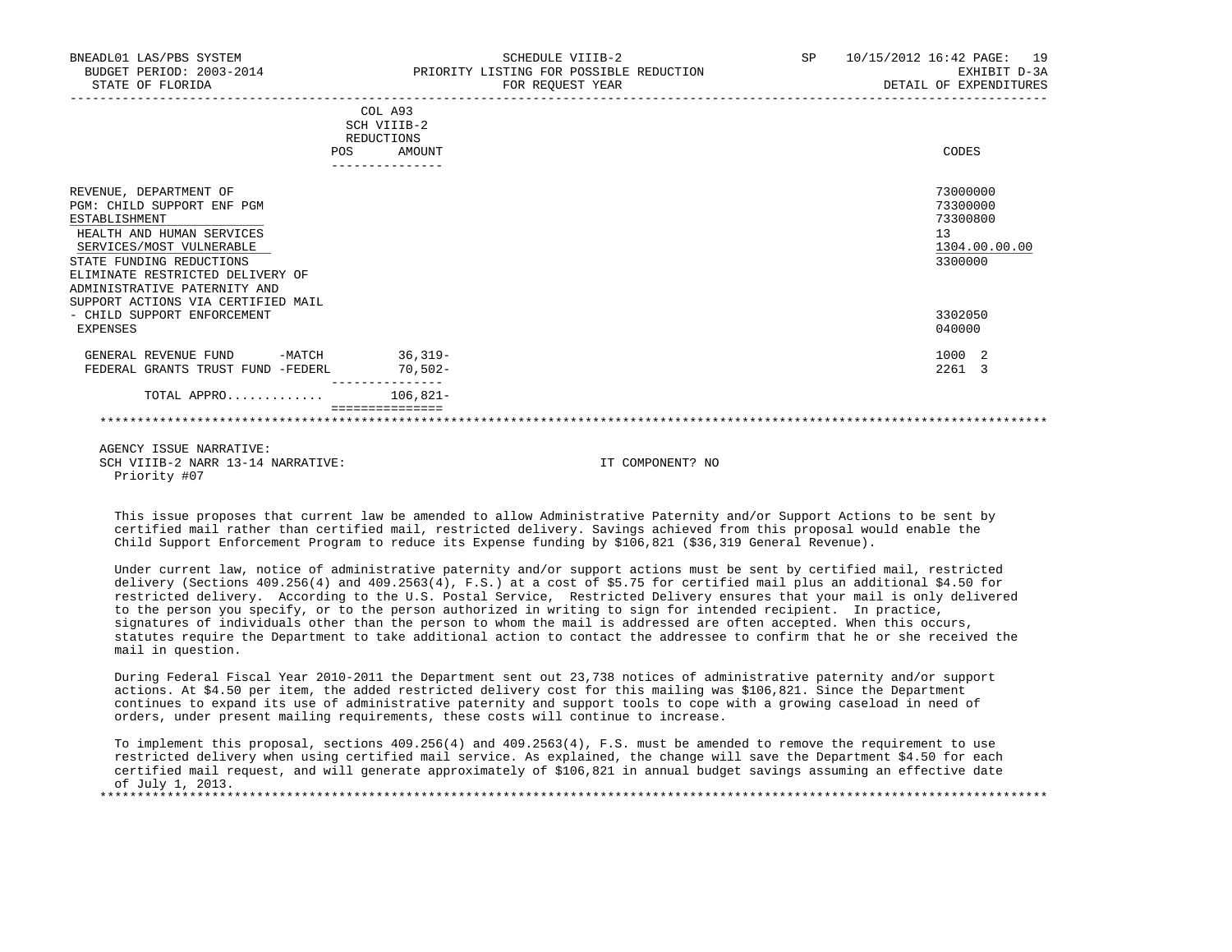| BNEADL01 LAS/PBS SYSTEM<br>BUDGET PERIOD: 2003-2014 PRIORITY LISTING FOR POSSIBLE REDUCTION<br>STATE OF FLORIDA                                                                                              |                                   |                          | SCHEDULE VIIIB-2<br>FOR REQUEST YEAR | SP 10/15/2012 16:42 PAGE: 20<br>EXHIBIT D-3A<br>DETAIL OF EXPENDITURES        |
|--------------------------------------------------------------------------------------------------------------------------------------------------------------------------------------------------------------|-----------------------------------|--------------------------|--------------------------------------|-------------------------------------------------------------------------------|
|                                                                                                                                                                                                              |                                   | COL A93<br>SCH VIIIB-2   |                                      |                                                                               |
|                                                                                                                                                                                                              |                                   | REDUCTIONS<br>POS AMOUNT |                                      | CODES                                                                         |
|                                                                                                                                                                                                              |                                   | ---------------          |                                      |                                                                               |
| REVENUE, DEPARTMENT OF<br>PGM: CHILD SUPPORT ENF PGM<br>ESTABLISHMENT<br>HEALTH AND HUMAN SERVICES<br>SERVICES/MOST VULNERABLE<br>STATE FUNDING REDUCTIONS<br>CHILD SUPPORT ENFORCEMENT EXPENSE<br>REDUCTION |                                   |                          |                                      | 73000000<br>73300000<br>73300800<br>13<br>1304.00.00.00<br>3300000<br>3302070 |
| EXPENSES                                                                                                                                                                                                     |                                   |                          |                                      | 040000                                                                        |
| GENERAL REVENUE FUND -MATCH 102,104-<br>FEDERAL GRANTS TRUST FUND -FEDERL 198,201-                                                                                                                           |                                   |                          |                                      | 1000 2<br>2261 3                                                              |
| TOTAL APPRO 300,305-                                                                                                                                                                                         |                                   | ---------------          |                                      |                                                                               |
|                                                                                                                                                                                                              |                                   | ================         |                                      |                                                                               |
| AGENCY ISSUE NARRATIVE:                                                                                                                                                                                      | SCH VIIIB-2 NARR 13-14 NARRATIVE: |                          | IT COMPONENT? NO                     |                                                                               |

 This issue proposes a \$1,049,147 (\$356,710 General Revenue) reduction in the Child Support Enforcement Program (CSE) Expense appropriations.

 CSE has identified over \$1 million of recurring Expense appropriations that will not be needed to cover mandatory Program costs during Fiscal Year 2013-2014. These funds represent an accumulation of savings achieved by CSE through a variety of initiatives including renegotiating postal equipment leases, implementing strategic leasing practices to reduce leased space costs, reducing regional mailing volumes, implementing electronic submission of non-assistance applications, reducing mailing costs by eliminating second and third enforcement notices, and reducing office operations costs per FTE.

 This proposal will have little to no impact on the provision of services. \*\*\*\*\*\*\*\*\*\*\*\*\*\*\*\*\*\*\*\*\*\*\*\*\*\*\*\*\*\*\*\*\*\*\*\*\*\*\*\*\*\*\*\*\*\*\*\*\*\*\*\*\*\*\*\*\*\*\*\*\*\*\*\*\*\*\*\*\*\*\*\*\*\*\*\*\*\*\*\*\*\*\*\*\*\*\*\*\*\*\*\*\*\*\*\*\*\*\*\*\*\*\*\*\*\*\*\*\*\*\*\*\*\*\*\*\*\*\*\*\*\*\*\*\*\*\*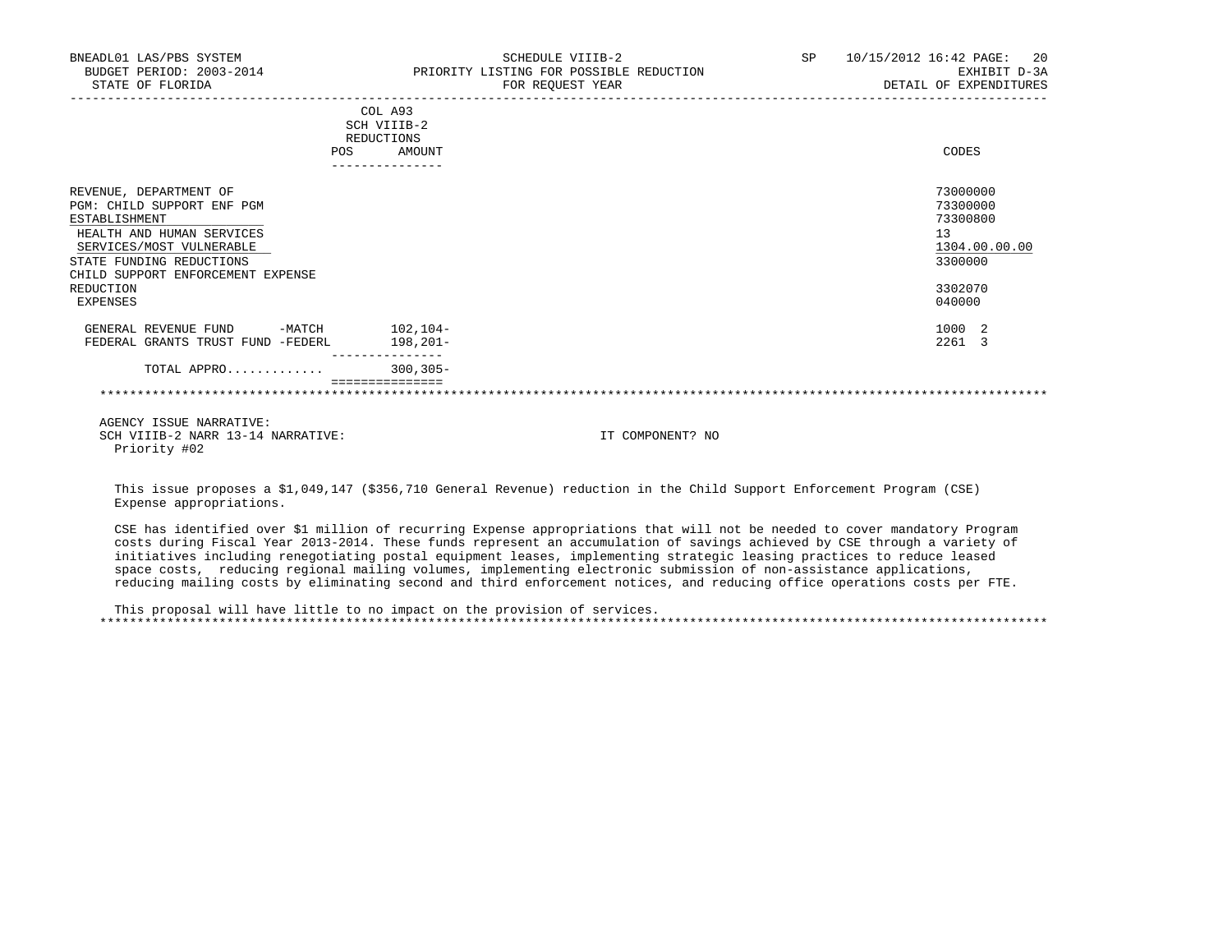| BNEADL01 LAS/PBS SYSTEM<br>BUDGET PERIOD: 2003-2014<br>STATE OF FLORIDA                                                                                                                                              | SCHEDULE VIIIB-2<br>PRIORITY LISTING FOR POSSIBLE REDUCTION<br>FOR REQUEST YEAR | 10/15/2012 16:42 PAGE: 21<br>SP<br>EXHIBIT D-3A<br>DETAIL OF EXPENDITURES |
|----------------------------------------------------------------------------------------------------------------------------------------------------------------------------------------------------------------------|---------------------------------------------------------------------------------|---------------------------------------------------------------------------|
|                                                                                                                                                                                                                      | COL A93<br>SCH VIIIB-2<br>REDUCTIONS<br>POS<br>AMOUNT                           | CODES                                                                     |
| REVENUE, DEPARTMENT OF<br>PGM: CHILD SUPPORT ENF PGM<br>ESTABLISHMENT<br>HEALTH AND HUMAN SERVICES<br>SERVICES/MOST VULNERABLE<br>FUND SHIFT<br>REINSTATEMENT OF THE TWENTY FIVE<br>DOLLAR APPLICATION FEE FOR CHILD |                                                                                 | 73000000<br>73300000<br>73300800<br>13<br>1304.00.00.00<br>3400000        |
| SUPPORT ENFORCEMENT SERVICES - ADD<br>SPECIAL CATEGORIES<br>PUR/SVCS-CHILD SUPP ENF                                                                                                                                  |                                                                                 | 3400140<br>100000<br>102877                                               |
| CSE APP FEE & PROG REV TF -MATCH                                                                                                                                                                                     | 76,214                                                                          | 2104 2                                                                    |

 This issue proposes reinstatement of the \$25 application fee, effective October 1, 2013, for individuals who apply for Child Support Enforcement services and do not receive public assistance. It is projected this would generate an estimated \$210,647 in additional state trust revenue in Fiscal Year 2013-2014 which could be used in lieu of General Revenue. The estimated revenue would be eligible for 2 to 1 federal matching funds and could fund a total of \$619,550 of the CSE Program's administrative costs in Fiscal Year 2013-2014.

 Federal law requires a one-time application fee of up to \$25 for applicants for Title IV-D child support services who do not receive public assistance. The 2005 Legislature reduced the fee to \$1 and waived it for applicants. Based on the proposed change, applicants who do not receive public assistance would be required to pay the \$25 fee in order to receive child support services effective October 1, 2013. For the nine month period of October 1, 2013 to June 30, 2014, approximately 24,782 applications for services could potentially be impacted, which would result in families paying an estimated \$619,550 in application fees. This change is estimated to increase revenue to the Child Support Enforcement Application and Program Revenue Trust Fund by an estimated \$210,647 (34% of the fees). When matched with federal funds, the change could fund potentially \$619,550 of the CSE Program administrative costs. There would be a modest increase in workload associated with processing an estimated 24,782 payments.

 In FY 2014-2015 and future years, approximately 33,043 applications for services could potentially be impacted, which would result in families paying an estimated \$826,075 in application fees. This change is estimated to increase revenue to the Child Support Enforcement Application and Program Revenue Trust Fund by an estimated \$280,866 (34% of the fees). This would enable CSE to shift an additional estimated \$70,219 in General Revenue to the trust fund which when matched with federal funds would fund an additional budget amount of \$206,526.

 Payment of the fee could result in a potential financial hardship for some families. \*\*\*\*\*\*\*\*\*\*\*\*\*\*\*\*\*\*\*\*\*\*\*\*\*\*\*\*\*\*\*\*\*\*\*\*\*\*\*\*\*\*\*\*\*\*\*\*\*\*\*\*\*\*\*\*\*\*\*\*\*\*\*\*\*\*\*\*\*\*\*\*\*\*\*\*\*\*\*\*\*\*\*\*\*\*\*\*\*\*\*\*\*\*\*\*\*\*\*\*\*\*\*\*\*\*\*\*\*\*\*\*\*\*\*\*\*\*\*\*\*\*\*\*\*\*\*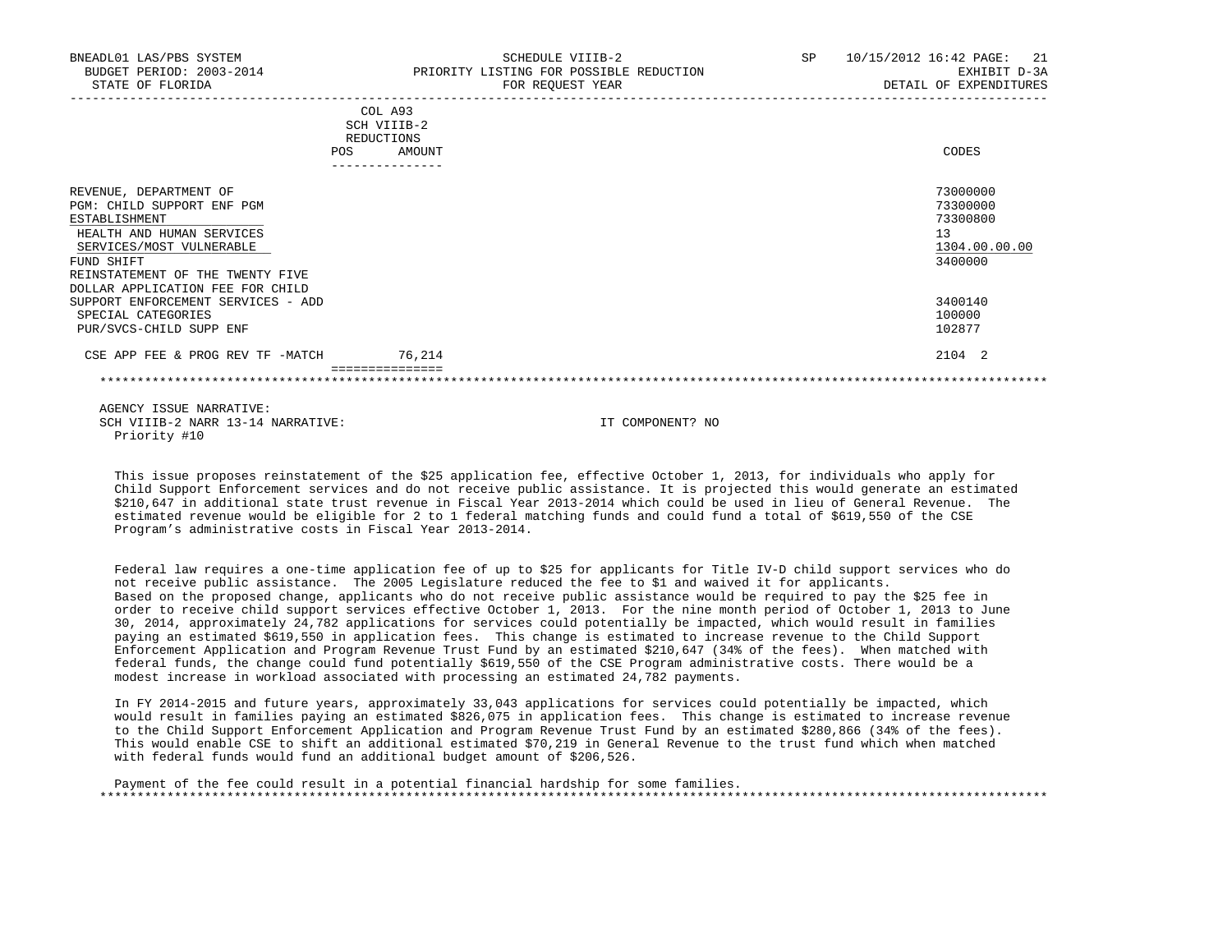| BNEADL01 LAS/PBS SYSTEM<br>BUDGET PERIOD: 2003-2014<br>STATE OF FLORIDA                                                                                                                                                                                |        |                                                                   | SCHEDULE VIIIB-2<br>PRIORITY LISTING FOR POSSIBLE REDUCTION<br>FOR REQUEST YEAR<br>-------------------------------------- | SP 10/15/2012 16:42 PAGE: 22<br>EXHIBIT D-3A<br>DETAIL OF EXPENDITURES |
|--------------------------------------------------------------------------------------------------------------------------------------------------------------------------------------------------------------------------------------------------------|--------|-------------------------------------------------------------------|---------------------------------------------------------------------------------------------------------------------------|------------------------------------------------------------------------|
|                                                                                                                                                                                                                                                        | POS    | COL A93<br>SCH VIIIB-2<br>REDUCTIONS<br>AMOUNT<br>--------------- |                                                                                                                           | CODES                                                                  |
| REVENUE, DEPARTMENT OF<br>PGM: CHILD SUPPORT ENF PGM<br>ESTABLISHMENT<br>HEALTH AND HUMAN SERVICES<br>SERVICES/MOST VULNERABLE<br>FUND SHIFT<br>REINSTATEMENT OF THE TWENTY FIVE<br>DOLLAR APPLICATION FEE FOR CHILD<br>SUPPORT ENFORCEMENT SERVICES - |        |                                                                   |                                                                                                                           | 73000000<br>73300000<br>73300800<br>13<br>1304.00.00.00<br>3400000     |
| DEDUCT<br>SPECIAL CATEGORIES<br>PUR/SVCS-CHILD SUPP ENF                                                                                                                                                                                                |        |                                                                   |                                                                                                                           | 3400150<br>100000<br>102877                                            |
| GENERAL REVENUE FUND                                                                                                                                                                                                                                   | -MATCH | $76.214-$                                                         |                                                                                                                           | 1000 2                                                                 |
|                                                                                                                                                                                                                                                        |        |                                                                   |                                                                                                                           |                                                                        |
| AGENCY ISSUE NARRATIVE:<br>SCH VIIIB-2 NARR 13-14 NARRATIVE:                                                                                                                                                                                           |        |                                                                   | IT COMPONENT? NO                                                                                                          |                                                                        |

 This issue proposes reinstatement of the \$25 application fee, effective October 1, 2013, for individuals who apply for Child Support Enforcement services and do not receive public assistance. It is projected this would generate an estimated \$210,647 in additional state trust revenue in Fiscal Year 2013-2014 which could be used in lieu of General Revenue. The estimated revenue would be eligible for 2 to 1 federal matching funds and could fund a total of \$619,550 of the CSE Program's administrative costs in Fiscal Year 2013-2014.

Priority #10

 Federal law requires a one-time application fee of up to \$25 for applicants for Title IV-D child support services who do not receive public assistance. The 2005 Legislature reduced the fee to \$1 and waived it for applicants. Based on the proposed change, applicants who do not receive public assistance would be required to pay the \$25 fee in order to receive child support services effective October 1, 2013. For the nine month period of October 1, 2013 to June 30, 2014, approximately 24,782 applications for services could potentially be impacted, which would result in families paying an estimated \$619,550 in application fees. This change is estimated to increase revenue to the Child Support Enforcement Application and Program Revenue Trust Fund by an estimated \$210,647 (34% of the fees). When matched with federal funds, the change could fund potentially \$619,550 of the CSE Program administrative costs. There would be a modest increase in workload associated with processing an estimated 24,782 payments.

 In FY 2014-2015 and future years, approximately 33,043 applications for services could potentially be impacted, which would result in families paying an estimated \$826,075 in application fees. This change is estimated to increase revenue to the Child Support Enforcement Application and Program Revenue Trust Fund by an estimated \$280,866 (34% of the fees). This would enable CSE to shift an additional estimated \$70,219 in General Revenue to the trust fund which when matched with federal funds would fund an additional budget amount of \$206,526.

 Payment of the fee could result in a potential financial hardship for some families. \*\*\*\*\*\*\*\*\*\*\*\*\*\*\*\*\*\*\*\*\*\*\*\*\*\*\*\*\*\*\*\*\*\*\*\*\*\*\*\*\*\*\*\*\*\*\*\*\*\*\*\*\*\*\*\*\*\*\*\*\*\*\*\*\*\*\*\*\*\*\*\*\*\*\*\*\*\*\*\*\*\*\*\*\*\*\*\*\*\*\*\*\*\*\*\*\*\*\*\*\*\*\*\*\*\*\*\*\*\*\*\*\*\*\*\*\*\*\*\*\*\*\*\*\*\*\*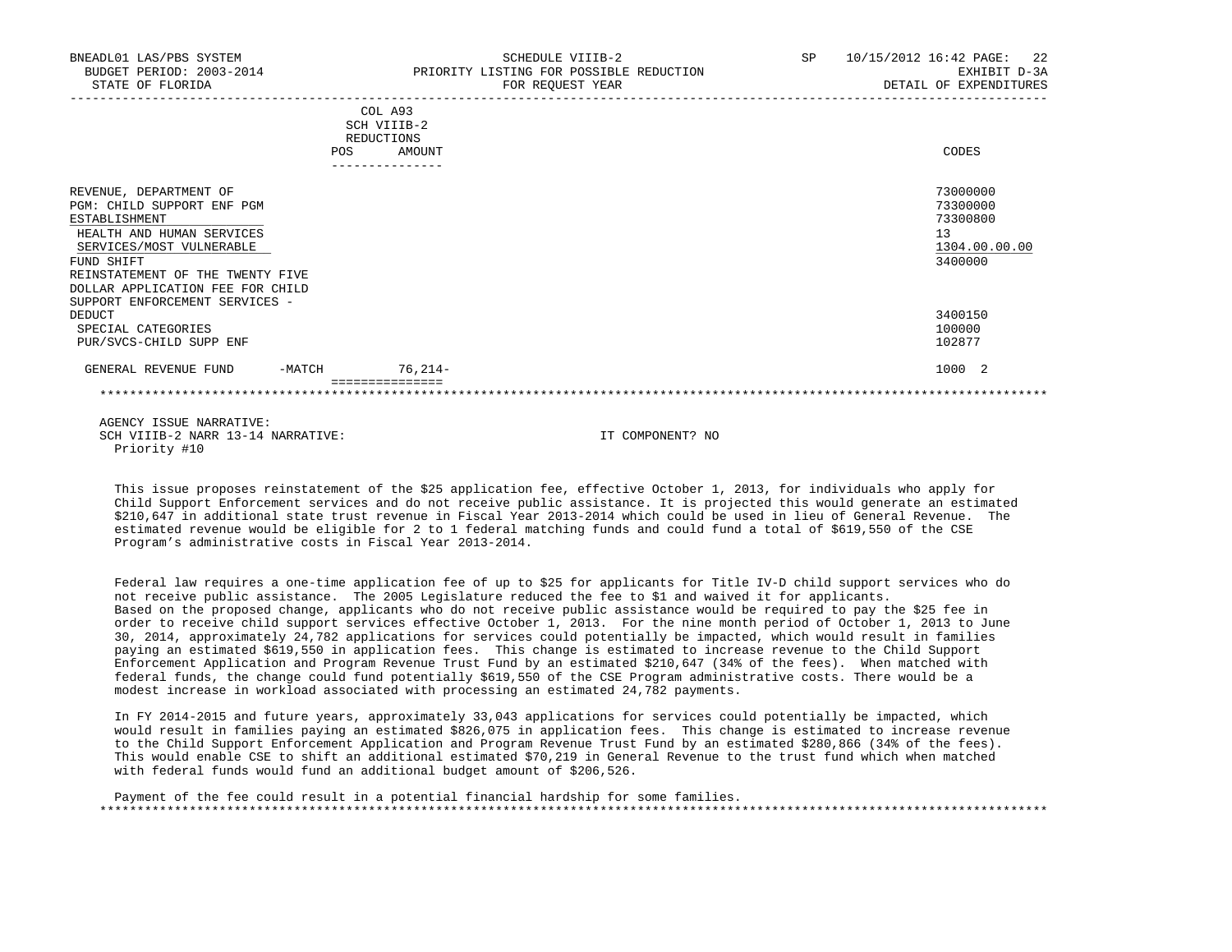| BNEADL01 LAS/PBS SYSTEM<br>BUDGET PERIOD: 2003-2014<br>STATE OF FLORIDA                                                                                                                                          | SCHEDULE VIIIB-2<br>PRIORITY LISTING FOR POSSIBLE REDUCTION<br>FOR REQUEST YEAR        | SP<br>10/15/2012 16:42 PAGE:<br>23<br>EXHIBIT D-3A<br>DETAIL OF EXPENDITURES  |
|------------------------------------------------------------------------------------------------------------------------------------------------------------------------------------------------------------------|----------------------------------------------------------------------------------------|-------------------------------------------------------------------------------|
|                                                                                                                                                                                                                  | COL A93<br>SCH VIIIB-2<br>REDUCTIONS<br>POS<br>AMOUNT<br>. _ _ _ _ _ _ _ _ _ _ _ _ _ _ | CODES                                                                         |
| REVENUE, DEPARTMENT OF<br>PGM: CHILD SUPPORT ENF PGM<br>ESTABLISHMENT<br>HEALTH AND HUMAN SERVICES<br>SERVICES/MOST VULNERABLE<br>FUND SHIFT<br>FUND SHIFT FROM GENERAL REVENUE TO<br>INCENTIVE TRUST FUND - ADD |                                                                                        | 73000000<br>73300000<br>73300800<br>13<br>1304.00.00.00<br>3400000<br>3400640 |
| SPECIAL CATEGORIES<br>PUR/SVCS-CHILD SUPP ENF                                                                                                                                                                    |                                                                                        | 100000<br>102877                                                              |
| CHILD SUPPORT INCENTIVE TF-FEDERL                                                                                                                                                                                | 665,542                                                                                | 2075 3                                                                        |

 This issue proposes actions that will enable the Department to utilize federal performance incentive dollars. As a result of its operational performance with respect to federal incentive measures, the Child Support Enforcement Program (CSE) estimates it will earn \$2,325,143 in federal incentives above the amount currently appropriated. This proposal will enable the State to shift \$790,549 of General Revenue appropriations to the Child Support Incentive Trust Fund and fully utilize federal incentive revenues.

 State child support enforcement programs earn federal performance incentives pursuant to 42USC658a. Paragraph (f) requires that the full amount of these funds be expended to carry out the Title IV-D state plan. The formula for states' incentive earnings allocates an annually fixed pool of incentives to the states based upon the volume of distributions and performance. Over the past several years, Florida's performance has been improving faster (relative to the other states as a whole) resulting in Florida earning a larger share of the incentive pool. Florida's current recurring federal incentive appropriation is \$29,207,507. Florida's projected incentive revenue for State Fiscal Year (SFY) 2013-14 is \$31,532,650, which is \$2,325,143 above the amount appropriated.

 This proposal fund shifts \$790,549 in General Revenue and \$1,534,594 in Federal Grants Trust Fund budget authority to the Child Support Incentive Trust Fund, which will provide the budget authority needed to utilize \$2,325,143 in currently unappropriated federal incentive dollars.

 There will be no impact on services. The ability to maintain this level of funding will depend on Florida continuing to at least maintain the level of improvement achieved by other states as a whole. \*\*\*\*\*\*\*\*\*\*\*\*\*\*\*\*\*\*\*\*\*\*\*\*\*\*\*\*\*\*\*\*\*\*\*\*\*\*\*\*\*\*\*\*\*\*\*\*\*\*\*\*\*\*\*\*\*\*\*\*\*\*\*\*\*\*\*\*\*\*\*\*\*\*\*\*\*\*\*\*\*\*\*\*\*\*\*\*\*\*\*\*\*\*\*\*\*\*\*\*\*\*\*\*\*\*\*\*\*\*\*\*\*\*\*\*\*\*\*\*\*\*\*\*\*\*\*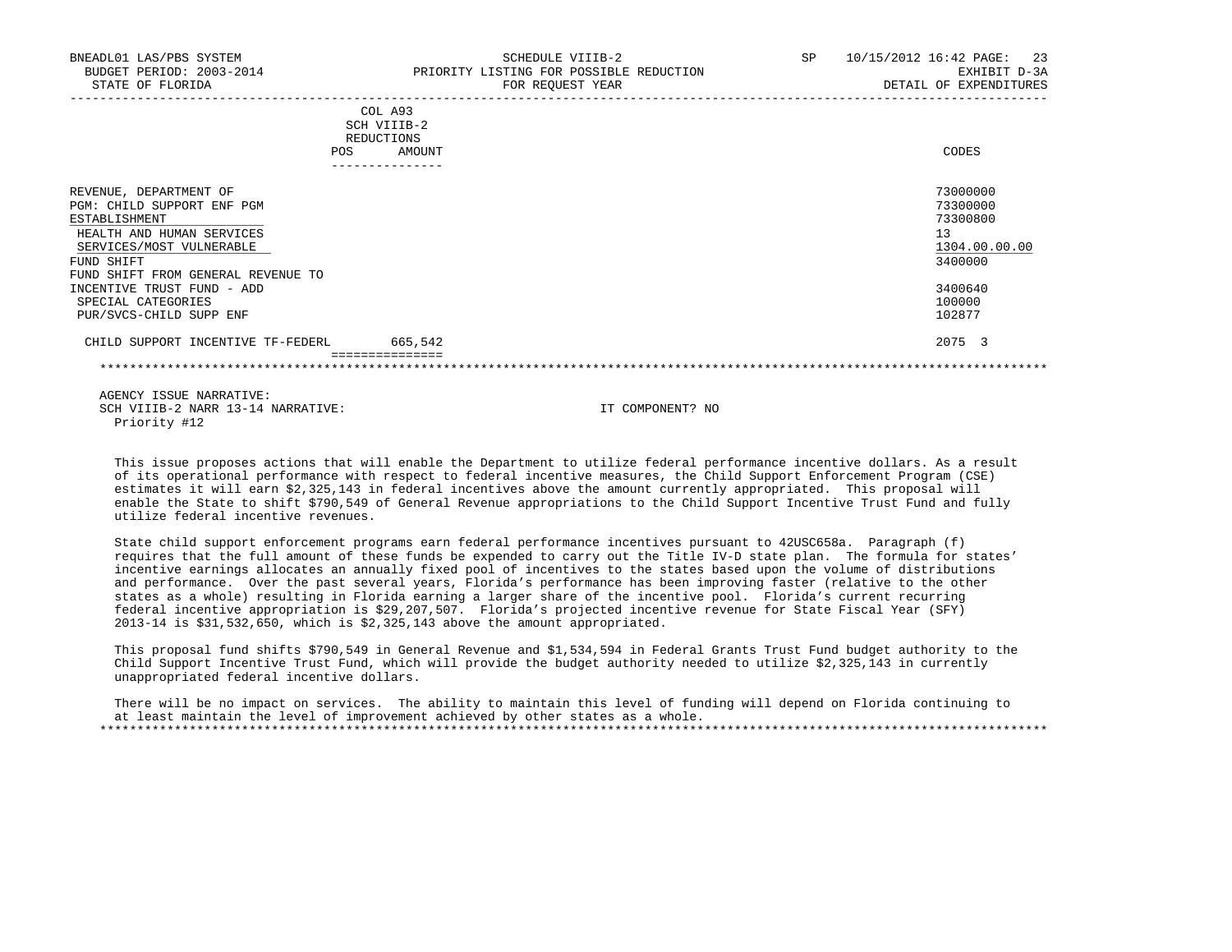| BNEADL01 LAS/PBS SYSTEM<br>BUDGET PERIOD: 2003-2014<br>STATE OF FLORIDA                                                                                                                                                                                              |     |                                                | SCHEDULE VIIIB-2<br>PRIORITY LISTING FOR POSSIBLE REDUCTION<br>FOR REQUEST YEAR | SP 10/15/2012 16:42 PAGE: 24<br>EXHIBIT D-3A<br>DETAIL OF EXPENDITURES                            |
|----------------------------------------------------------------------------------------------------------------------------------------------------------------------------------------------------------------------------------------------------------------------|-----|------------------------------------------------|---------------------------------------------------------------------------------|---------------------------------------------------------------------------------------------------|
|                                                                                                                                                                                                                                                                      | POS | COL A93<br>SCH VIIIB-2<br>REDUCTIONS<br>AMOUNT |                                                                                 | CODES                                                                                             |
| REVENUE, DEPARTMENT OF<br>PGM: CHILD SUPPORT ENF PGM<br>ESTABLISHMENT<br>HEALTH AND HUMAN SERVICES<br>SERVICES/MOST VULNERABLE<br>FUND SHIFT<br>FUND SHIFT FROM GENERAL REVENUE TO<br>INCENTIVE TRUST FUND - DEDUCT<br>SPECIAL CATEGORIES<br>PUR/SVCS-CHILD SUPP ENF |     |                                                |                                                                                 | 73000000<br>73300000<br>73300800<br>13<br>1304.00.00.00<br>3400000<br>3400650<br>100000<br>102877 |
| GENERAL REVENUE FUND -MATCH 226,284-<br>FEDERAL GRANTS TRUST FUND -FEDERL<br>TOTAL APPRO                                                                                                                                                                             |     | 439,258-<br>665,542-                           |                                                                                 | 1000 2<br>2261 3                                                                                  |
|                                                                                                                                                                                                                                                                      |     | ===============                                |                                                                                 |                                                                                                   |

 This issue proposes actions that will enable the Department to utilize federal performance incentive dollars. As a result of its operational performance with respect to federal incentive measures, the Child Support Enforcement Program (CSE) estimates it will earn \$2,325,143 in federal incentives above the amount currently appropriated. This proposal will enable the State to shift \$790,549 of General Revenue appropriations to the Child Support Incentive Trust Fund and fully utilize federal incentive revenues.

 State child support enforcement programs earn federal performance incentives pursuant to 42USC658a. Paragraph (f) requires that the full amount of these funds be expended to carry out the Title IV-D state plan. The formula for states' incentive earnings allocates an annually fixed pool of incentives to the states based upon the volume of distributions and performance. Over the past several years, Florida's performance has been improving faster (relative to the other states as a whole) resulting in Florida earning a larger share of the incentive pool. Florida's current recurring federal incentive appropriation is \$29,207,507. Florida's projected incentive revenue for State Fiscal Year (SFY) 2013-14 is \$31,532,650, which is \$2,325,143 above the amount appropriated.

 This proposal fund shifts \$790,549 in General Revenue and \$1,534,594 in Federal Grants Trust Fund budget authority to the Child Support Incentive Trust Fund, which will provide the budget authority needed to utilize \$2,325,143 in currently unappropriated federal incentive dollars.

 There will be no impact on services. The ability to maintain this level of funding will depend on Florida continuing to at least maintain the level of improvement achieved by other states as a whole. \*\*\*\*\*\*\*\*\*\*\*\*\*\*\*\*\*\*\*\*\*\*\*\*\*\*\*\*\*\*\*\*\*\*\*\*\*\*\*\*\*\*\*\*\*\*\*\*\*\*\*\*\*\*\*\*\*\*\*\*\*\*\*\*\*\*\*\*\*\*\*\*\*\*\*\*\*\*\*\*\*\*\*\*\*\*\*\*\*\*\*\*\*\*\*\*\*\*\*\*\*\*\*\*\*\*\*\*\*\*\*\*\*\*\*\*\*\*\*\*\*\*\*\*\*\*\*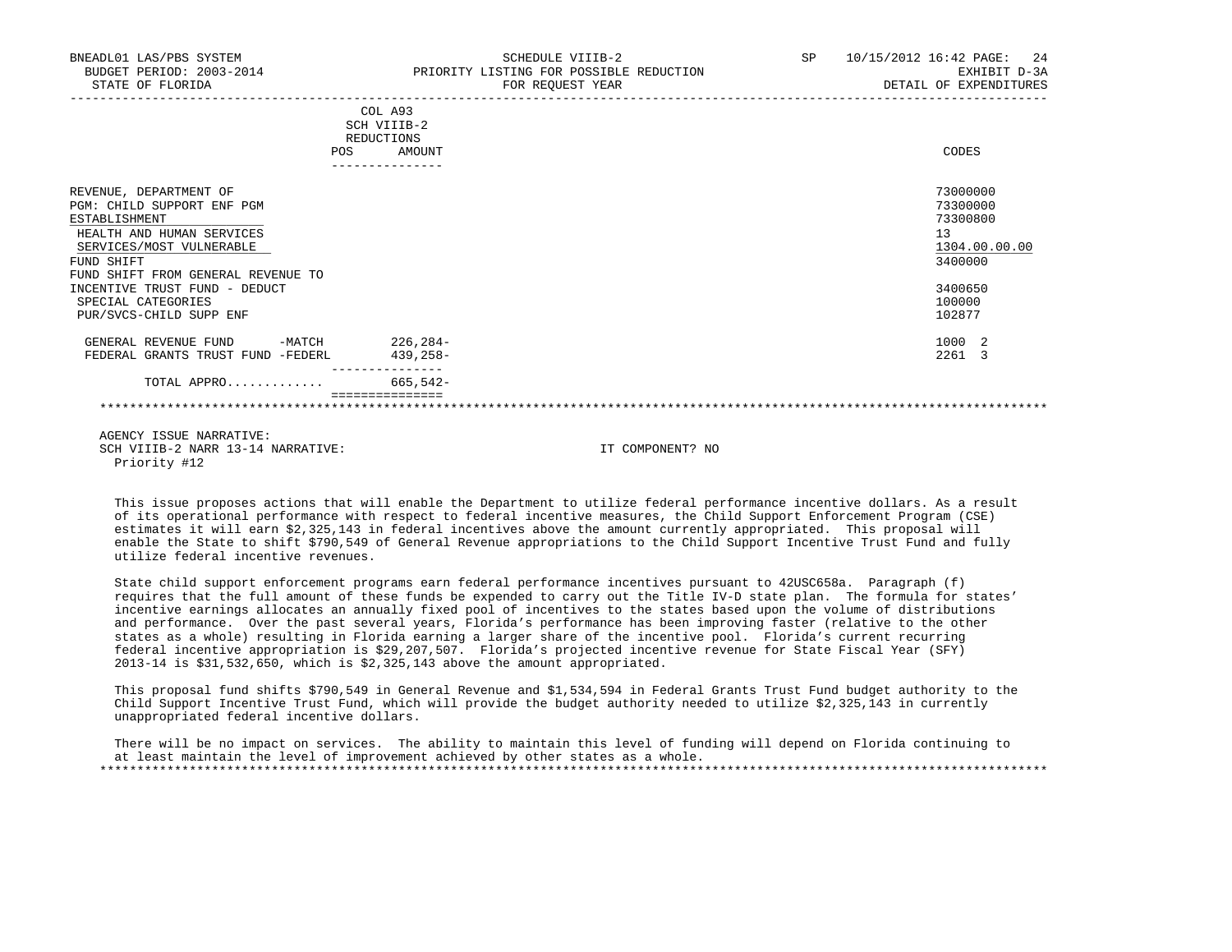-----------------------------------------------------------------------------------------------------------------------------------

|            | _______________ |       |
|------------|-----------------|-------|
| POS        | AMOUNT          | CODES |
| REDUCTIONS |                 |       |
|            | SCH VIIIB-2     |       |
|            | COL A93         |       |

| REVENUE, DEPARTMENT OF<br>PGM: CHILD SUPPORT ENF PGM<br>ESTABLISHMENT<br>HEALTH AND HUMAN SERVICES<br>SERVICES/MOST VULNERABLE |                | 73000000<br>73300000<br>73300800<br>13<br>1304.00.00.00 |
|--------------------------------------------------------------------------------------------------------------------------------|----------------|---------------------------------------------------------|
| TOTAL: SERVICES/MOST VULNERABLE<br>BY FUND TYPE                                                                                |                | 1304.00.00.00                                           |
| GENERAL REVENUE FUND                                                                                                           | 440,921-       | 1000                                                    |
| TRUST FUNDS                                                                                                                    | 33,795         | 2000                                                    |
| TOTAL PROG COMP                                                                                                                | 407,126-       |                                                         |
|                                                                                                                                | ============== |                                                         |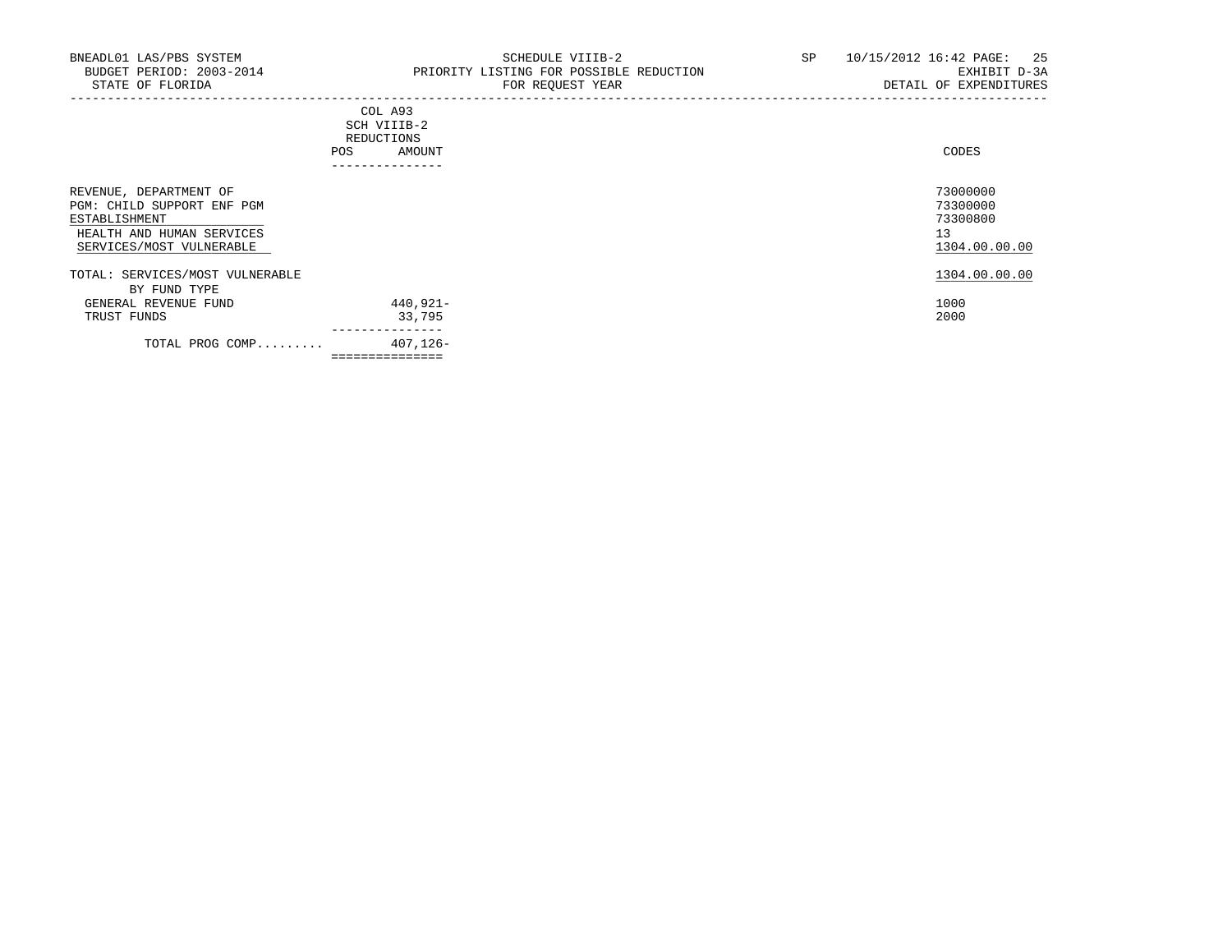| BNEADL01 LAS/PBS SYSTEM<br>BUDGET PERIOD: 2003-2014<br>STATE OF FLORIDA                                                                                                                                                             |     | SCHEDULE VIIIB-2<br>PRIORITY LISTING FOR POSSIBLE REDUCTION<br>FOR REQUEST YEAR |  | SP 10/15/2012 16:42 PAGE: 26<br>EXHIBIT D-3A<br>DETAIL OF EXPENDITURES |
|-------------------------------------------------------------------------------------------------------------------------------------------------------------------------------------------------------------------------------------|-----|---------------------------------------------------------------------------------|--|------------------------------------------------------------------------|
|                                                                                                                                                                                                                                     | POS | COL A93<br>SCH VIIIB-2<br>REDUCTIONS<br>AMOUNT                                  |  | CODES                                                                  |
| REVENUE, DEPARTMENT OF<br>PGM: CHILD SUPPORT ENF PGM<br>COMPLIANCE<br>HEALTH AND HUMAN SERVICES<br>SERVICES/MOST VULNERABLE<br>STATE FUNDING REDUCTIONS<br>REDUCTION IN MAIL COSTS BY ALLOWING<br>CHILD SUPPORT ENFORCEMENT PROGRAM |     |                                                                                 |  | 73000000<br>73300000<br>73300900<br>13<br>1304.00.00.00<br>3300000     |
| TO SEND NOTICES BY REGULAR MAIL<br>EXPENSES                                                                                                                                                                                         |     |                                                                                 |  | 3302060<br>040000                                                      |
| GENERAL REVENUE FUND -MATCH 15,542-<br>FEDERAL GRANTS TRUST FUND -FEDERL                                                                                                                                                            |     | $30.171 -$                                                                      |  | 1000 2<br>2261 3                                                       |
| TOTAL APPRO                                                                                                                                                                                                                         |     | $45.713-$                                                                       |  |                                                                        |
| 1.07117011 7.01117 111.011777                                                                                                                                                                                                       |     |                                                                                 |  |                                                                        |

 This issue proposes to amend current law to allow deemed income deduction notices and the continuation of support notices to be sent by regular rather than certified mail. Savings achieved from this proposal would enable the Child Support Enforcement Program to reduce its Expense funding by \$45,713 (\$15,542 General Revenue).

 Currently Sections 61.1301 and 409.2574, Florida Statutes (F.S.)require continuation of support notices and deemed income deduction notices be sent by certified mail at a cost of \$5.75 per piece. In Fiscal Year 2011-2012, there were 5,793 deemed income deduction notices mailed out and 2,832 estimated annual count for continuation of support notices to be mailed out by the program for a total cost of \$49,594.

 To implement this proposal, sections 61.1301 and 409.2574, F.S., must be amended to allow deemed income deduction notices and continuation of support notices to be sent by regular mail rather than certified mail. This will provide a more efficient process for notifying customers. Notices currently being printed at the Southwood location would be diverted to print at the Taxworld General Tax Administration mailroom location along with the rest of the Child Support Enforcement Automated Management System (CAMS) notices, and would be sent by regular postage rates from that location. The printing location change reprogramming could be accomplished within a week. The regular mail cost would be \$0.45 per notice, generating a savings of \$5.30 per notice. Based on the 8,625 items mailed in Fiscal Year 2011-2012, total savings of \$45,713 would be realized annually assuming an effective date of July 1, 2013.

\*\*\*\*\*\*\*\*\*\*\*\*\*\*\*\*\*\*\*\*\*\*\*\*\*\*\*\*\*\*\*\*\*\*\*\*\*\*\*\*\*\*\*\*\*\*\*\*\*\*\*\*\*\*\*\*\*\*\*\*\*\*\*\*\*\*\*\*\*\*\*\*\*\*\*\*\*\*\*\*\*\*\*\*\*\*\*\*\*\*\*\*\*\*\*\*\*\*\*\*\*\*\*\*\*\*\*\*\*\*\*\*\*\*\*\*\*\*\*\*\*\*\*\*\*\*\*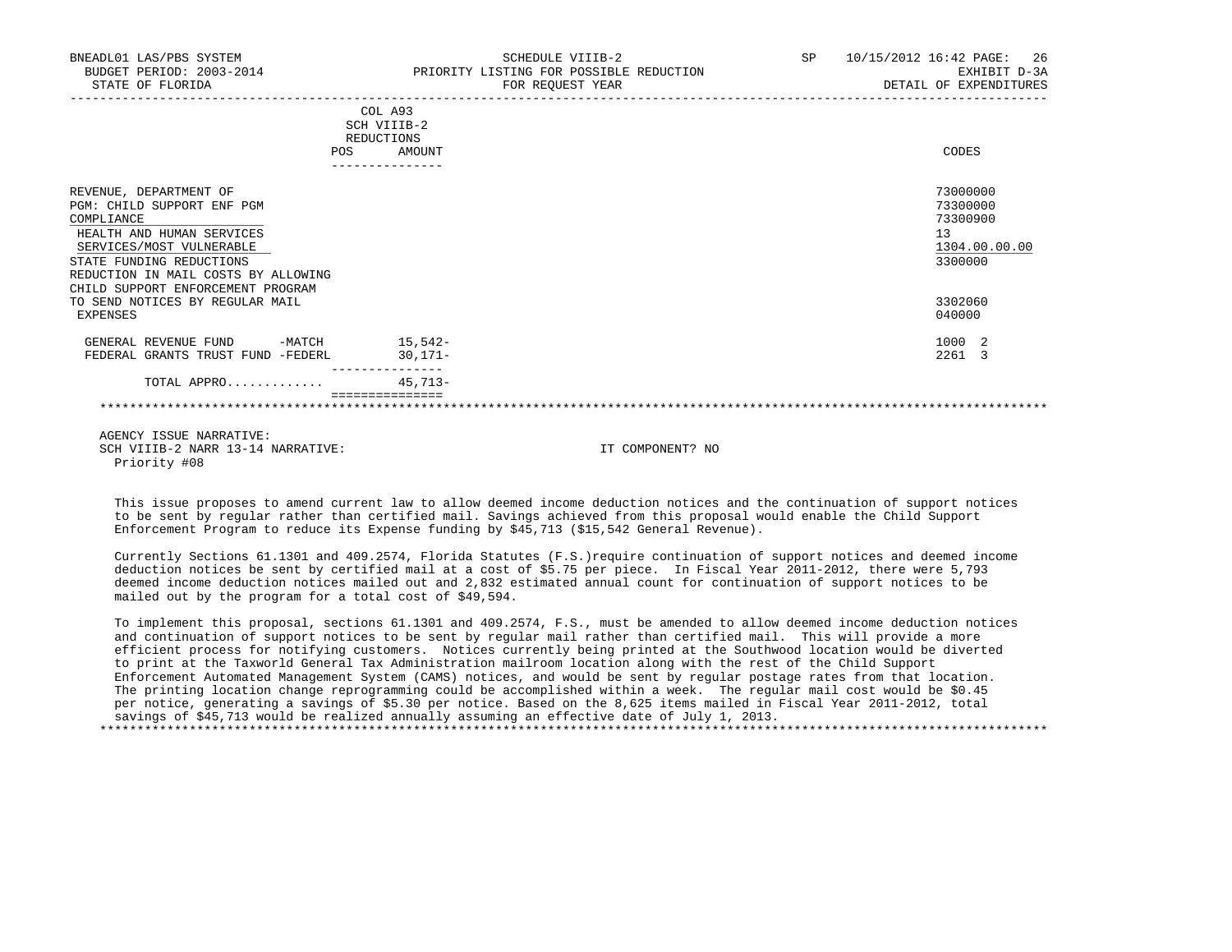| BNEADL01 LAS/PBS SYSTEM<br>BUDGET PERIOD: 2003-2014 PRIORITY LISTING FOR POSSIBLE REDUCTION<br>STATE OF FLORIDA                                                                                                       |                                | SCHEDULE VIIIB-2<br>FOR REQUEST YEAR                                                                                   |  | SP 10/15/2012 16:42 PAGE: 27<br>EXHIBIT D-3A<br>DETAIL OF EXPENDITURES                  |
|-----------------------------------------------------------------------------------------------------------------------------------------------------------------------------------------------------------------------|--------------------------------|------------------------------------------------------------------------------------------------------------------------|--|-----------------------------------------------------------------------------------------|
|                                                                                                                                                                                                                       | COL A93<br>SCH VIIIB-2         |                                                                                                                        |  |                                                                                         |
|                                                                                                                                                                                                                       | REDUCTIONS                     |                                                                                                                        |  |                                                                                         |
| POS                                                                                                                                                                                                                   | AMOUNT<br>---------------      |                                                                                                                        |  | CODES                                                                                   |
| REVENUE, DEPARTMENT OF<br>PGM: CHILD SUPPORT ENF PGM<br>COMPLIANCE<br>HEALTH AND HUMAN SERVICES<br>SERVICES/MOST VULNERABLE<br>STATE FUNDING REDUCTIONS<br>CHILD SUPPORT ENFORCEMENT EXPENSE<br>REDUCTION<br>EXPENSES |                                |                                                                                                                        |  | 73000000<br>73300000<br>73300900<br>13<br>1304.00.00.00<br>3300000<br>3302070<br>040000 |
| GENERAL REVENUE FUND -MATCH 96,458-                                                                                                                                                                                   |                                |                                                                                                                        |  | 1000 2                                                                                  |
| FEDERAL GRANTS TRUST FUND -FEDERL                                                                                                                                                                                     | 187,243-                       |                                                                                                                        |  | 2261 3                                                                                  |
| TOTAL APPRO                                                                                                                                                                                                           | ---------------<br>$283.701 -$ |                                                                                                                        |  |                                                                                         |
|                                                                                                                                                                                                                       |                                |                                                                                                                        |  |                                                                                         |
| AGENCY ISSUE NARRATIVE:<br>SCH VIIIB-2 NARR 13-14 NARRATIVE:<br>Priority #02                                                                                                                                          |                                | IT COMPONENT? NO                                                                                                       |  |                                                                                         |
|                                                                                                                                                                                                                       |                                | This issue proposes a \$1,049,147 (\$356,710 General Revenue) reduction in the Child Support Enforcement Program (CSE) |  |                                                                                         |

Expense appropriations.

 CSE has identified over \$1 million of recurring Expense appropriations that will not be needed to cover mandatory Program costs during Fiscal Year 2013-2014. These funds represent an accumulation of savings achieved by CSE through a variety of initiatives including renegotiating postal equipment leases, implementing strategic leasing practices to reduce leased space costs, reducing regional mailing volumes, implementing electronic submission of non-assistance applications, reducing mailing costs by eliminating second and third enforcement notices, and reducing office operations costs per FTE.

 This proposal will have little to no impact on the provision of services. \*\*\*\*\*\*\*\*\*\*\*\*\*\*\*\*\*\*\*\*\*\*\*\*\*\*\*\*\*\*\*\*\*\*\*\*\*\*\*\*\*\*\*\*\*\*\*\*\*\*\*\*\*\*\*\*\*\*\*\*\*\*\*\*\*\*\*\*\*\*\*\*\*\*\*\*\*\*\*\*\*\*\*\*\*\*\*\*\*\*\*\*\*\*\*\*\*\*\*\*\*\*\*\*\*\*\*\*\*\*\*\*\*\*\*\*\*\*\*\*\*\*\*\*\*\*\*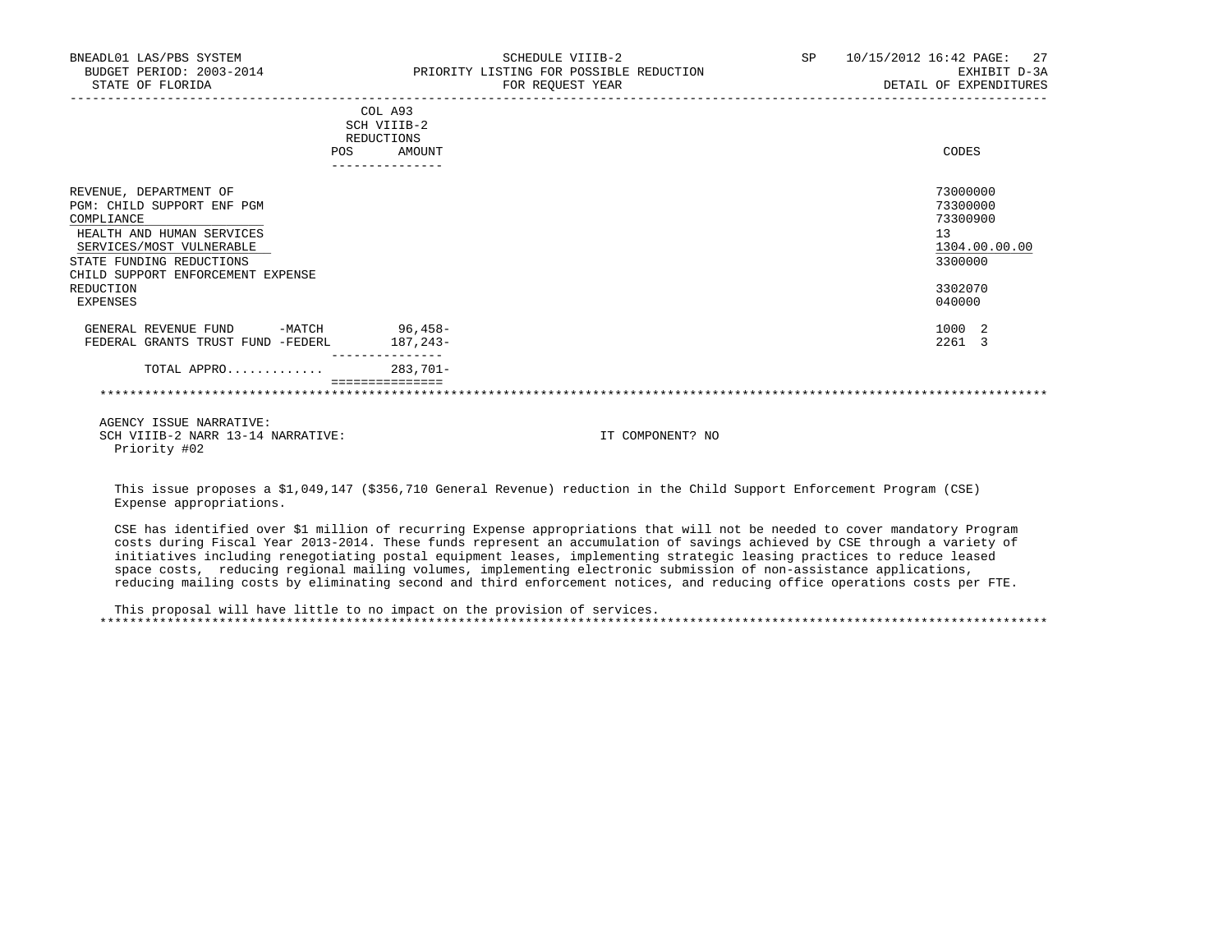| BNEADL01 LAS/PBS SYSTEM<br>BUDGET PERIOD: 2003-2014<br>STATE OF FLORIDA                                                                                                                                                                                 | SCHEDULE VIIIB-2<br>PRIORITY LISTING FOR POSSIBLE REDUCTION<br>FOR REQUEST YEAR | SP | 28<br>10/15/2012 16:42 PAGE:<br>EXHIBIT D-3A<br>DETAIL OF EXPENDITURES        |
|---------------------------------------------------------------------------------------------------------------------------------------------------------------------------------------------------------------------------------------------------------|---------------------------------------------------------------------------------|----|-------------------------------------------------------------------------------|
|                                                                                                                                                                                                                                                         | COL A93<br>SCH VIIIB-2<br>REDUCTIONS<br><b>POS</b><br>AMOUNT                    |    | CODES                                                                         |
| REVENUE, DEPARTMENT OF<br>PGM: CHILD SUPPORT ENF PGM<br>COMPLIANCE<br>HEALTH AND HUMAN SERVICES<br>SERVICES/MOST VULNERABLE<br>FUND SHIFT<br>REINSTATEMENT OF THE TWENTY FIVE<br>DOLLAR APPLICATION FEE FOR CHILD<br>SUPPORT ENFORCEMENT SERVICES - ADD |                                                                                 |    | 73000000<br>73300000<br>73300900<br>13<br>1304.00.00.00<br>3400000<br>3400140 |
| SPECIAL CATEGORIES<br>PUR/SVCS-CHILD SUPP ENF                                                                                                                                                                                                           |                                                                                 |    | 100000<br>102877                                                              |
| CSE APP FEE & PROG REV TF -MATCH                                                                                                                                                                                                                        | 72,001                                                                          |    | 2104 2                                                                        |

 This issue proposes reinstatement of the \$25 application fee, effective October 1, 2013, for individuals who apply for Child Support Enforcement services and do not receive public assistance. It is projected this would generate an estimated \$210,647 in additional state trust revenue in Fiscal Year 2013-2014 which could be used in lieu of General Revenue. The estimated revenue would be eligible for 2 to 1 federal matching funds and could fund a total of \$619,550 of the CSE Program's administrative costs in Fiscal Year 2013-2014.

 Federal law requires a one-time application fee of up to \$25 for applicants for Title IV-D child support services who do not receive public assistance. The 2005 Legislature reduced the fee to \$1 and waived it for applicants. Based on the proposed change, applicants who do not receive public assistance would be required to pay the \$25 fee in order to receive child support services effective October 1, 2013. For the nine month period of October 1, 2013 to June 30, 2014, approximately 24,782 applications for services could potentially be impacted, which would result in families paying an estimated \$619,550 in application fees. This change is estimated to increase revenue to the Child Support Enforcement Application and Program Revenue Trust Fund by an estimated \$210,647 (34% of the fees). When matched with federal funds, the change could fund potentially \$619,550 of the CSE Program administrative costs. There would be a modest increase in workload associated with processing an estimated 24,782 payments.

 In FY 2014-2015 and future years, approximately 33,043 applications for services could potentially be impacted, which would result in families paying an estimated \$826,075 in application fees. This change is estimated to increase revenue to the Child Support Enforcement Application and Program Revenue Trust Fund by an estimated \$280,866 (34% of the fees). This would enable CSE to shift an additional estimated \$70,219 in General Revenue to the trust fund which when matched with federal funds would fund an additional budget amount of \$206,526.

 Payment of the fee could result in a potential financial hardship for some families. \*\*\*\*\*\*\*\*\*\*\*\*\*\*\*\*\*\*\*\*\*\*\*\*\*\*\*\*\*\*\*\*\*\*\*\*\*\*\*\*\*\*\*\*\*\*\*\*\*\*\*\*\*\*\*\*\*\*\*\*\*\*\*\*\*\*\*\*\*\*\*\*\*\*\*\*\*\*\*\*\*\*\*\*\*\*\*\*\*\*\*\*\*\*\*\*\*\*\*\*\*\*\*\*\*\*\*\*\*\*\*\*\*\*\*\*\*\*\*\*\*\*\*\*\*\*\*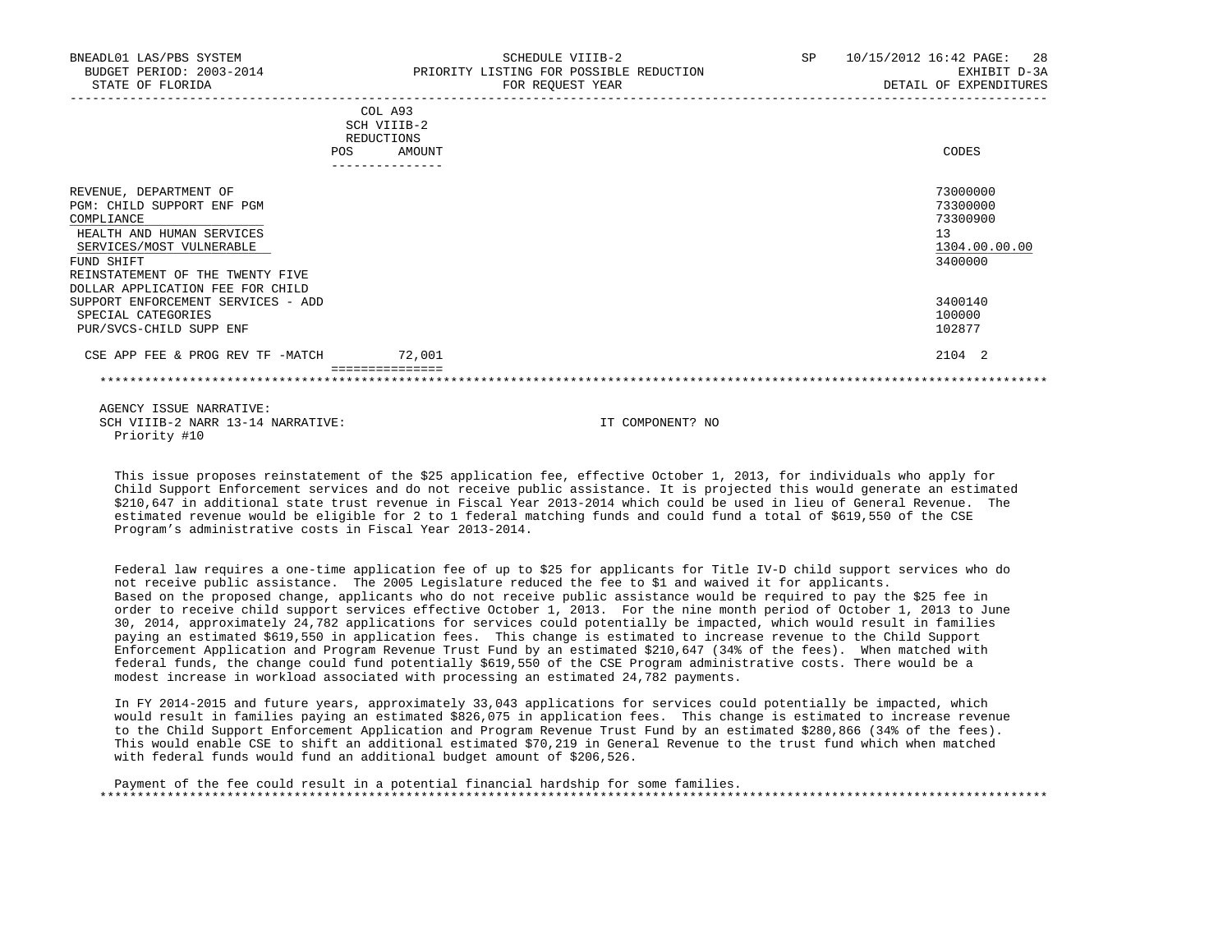| BNEADL01 LAS/PBS SYSTEM<br>BUDGET PERIOD: 2003-2014<br>STATE OF FLORIDA                                                                                                                                                                             |        |                                                                   | SCHEDULE VIIIB-2<br>PRIORITY LISTING FOR POSSIBLE REDUCTION<br>FOR REQUEST YEAR | SP 10/15/2012 16:42 PAGE: 29<br>EXHIBIT D-3A<br>DETAIL OF EXPENDITURES |
|-----------------------------------------------------------------------------------------------------------------------------------------------------------------------------------------------------------------------------------------------------|--------|-------------------------------------------------------------------|---------------------------------------------------------------------------------|------------------------------------------------------------------------|
|                                                                                                                                                                                                                                                     | POS    | COL A93<br>SCH VIIIB-2<br>REDUCTIONS<br>AMOUNT<br>--------------- |                                                                                 | CODES                                                                  |
| REVENUE, DEPARTMENT OF<br>PGM: CHILD SUPPORT ENF PGM<br>COMPLIANCE<br>HEALTH AND HUMAN SERVICES<br>SERVICES/MOST VULNERABLE<br>FUND SHIFT<br>REINSTATEMENT OF THE TWENTY FIVE<br>DOLLAR APPLICATION FEE FOR CHILD<br>SUPPORT ENFORCEMENT SERVICES - |        |                                                                   |                                                                                 | 73000000<br>73300000<br>73300900<br>13<br>1304.00.00.00<br>3400000     |
| DEDUCT<br>SPECIAL CATEGORIES<br>PUR/SVCS-CHILD SUPP ENF                                                                                                                                                                                             |        |                                                                   |                                                                                 | 3400150<br>100000<br>102877                                            |
| GENERAL REVENUE FUND                                                                                                                                                                                                                                | -MATCH | 72,001-                                                           |                                                                                 | 1000 2                                                                 |
|                                                                                                                                                                                                                                                     |        |                                                                   |                                                                                 |                                                                        |
| AGENCY ISSUE NARRATIVE:<br>SCH VIIIB-2 NARR 13-14 NARRATIVE:                                                                                                                                                                                        |        |                                                                   | IT COMPONENT? NO                                                                |                                                                        |

 This issue proposes reinstatement of the \$25 application fee, effective October 1, 2013, for individuals who apply for Child Support Enforcement services and do not receive public assistance. It is projected this would generate an estimated \$210,647 in additional state trust revenue in Fiscal Year 2013-2014 which could be used in lieu of General Revenue. The estimated revenue would be eligible for 2 to 1 federal matching funds and could fund a total of \$619,550 of the CSE Program's administrative costs in Fiscal Year 2013-2014.

Priority #10

 Federal law requires a one-time application fee of up to \$25 for applicants for Title IV-D child support services who do not receive public assistance. The 2005 Legislature reduced the fee to \$1 and waived it for applicants. Based on the proposed change, applicants who do not receive public assistance would be required to pay the \$25 fee in order to receive child support services effective October 1, 2013. For the nine month period of October 1, 2013 to June 30, 2014, approximately 24,782 applications for services could potentially be impacted, which would result in families paying an estimated \$619,550 in application fees. This change is estimated to increase revenue to the Child Support Enforcement Application and Program Revenue Trust Fund by an estimated \$210,647 (34% of the fees). When matched with federal funds, the change could fund potentially \$619,550 of the CSE Program administrative costs. There would be a modest increase in workload associated with processing an estimated 24,782 payments.

 In FY 2014-2015 and future years, approximately 33,043 applications for services could potentially be impacted, which would result in families paying an estimated \$826,075 in application fees. This change is estimated to increase revenue to the Child Support Enforcement Application and Program Revenue Trust Fund by an estimated \$280,866 (34% of the fees). This would enable CSE to shift an additional estimated \$70,219 in General Revenue to the trust fund which when matched with federal funds would fund an additional budget amount of \$206,526.

 Payment of the fee could result in a potential financial hardship for some families. \*\*\*\*\*\*\*\*\*\*\*\*\*\*\*\*\*\*\*\*\*\*\*\*\*\*\*\*\*\*\*\*\*\*\*\*\*\*\*\*\*\*\*\*\*\*\*\*\*\*\*\*\*\*\*\*\*\*\*\*\*\*\*\*\*\*\*\*\*\*\*\*\*\*\*\*\*\*\*\*\*\*\*\*\*\*\*\*\*\*\*\*\*\*\*\*\*\*\*\*\*\*\*\*\*\*\*\*\*\*\*\*\*\*\*\*\*\*\*\*\*\*\*\*\*\*\*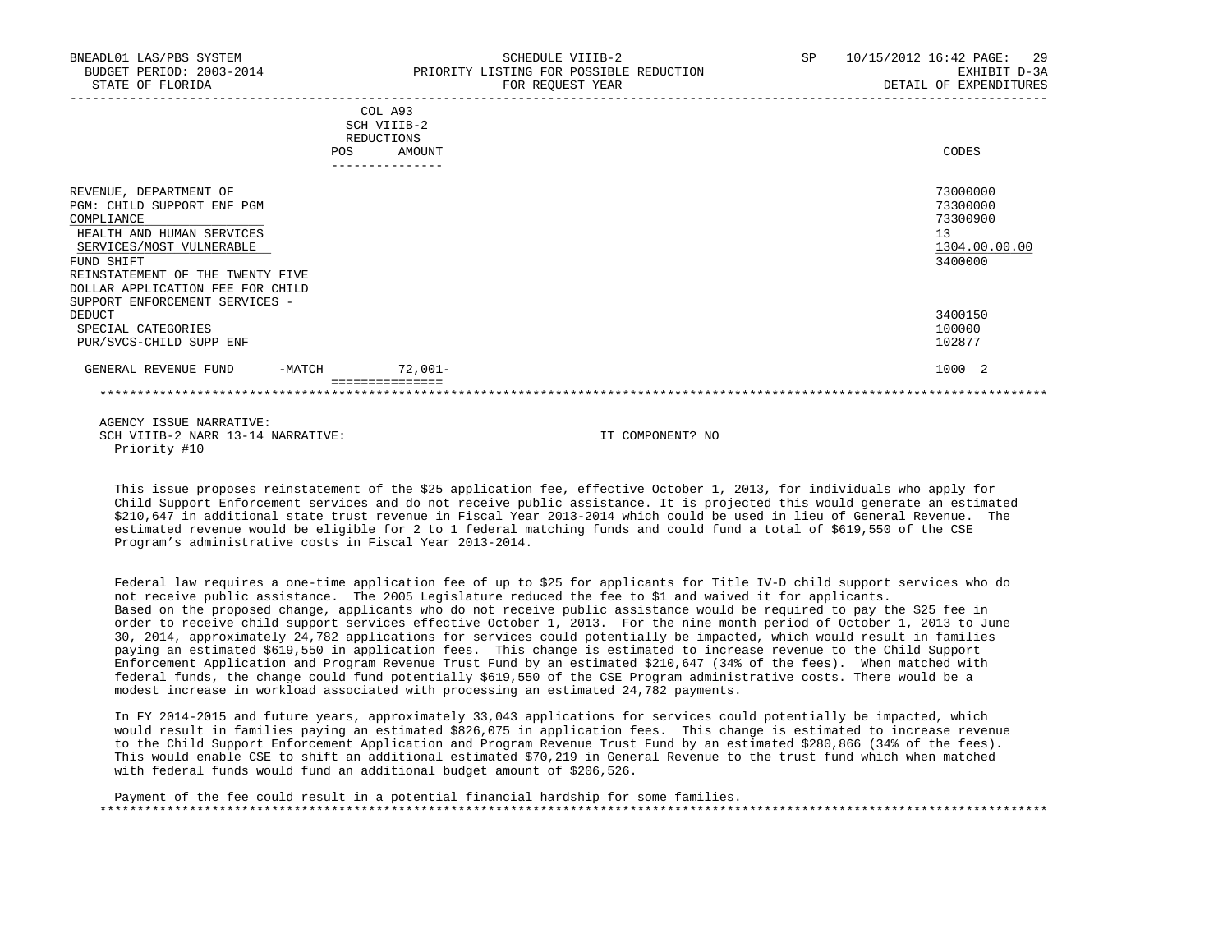| BNEADL01 LAS/PBS SYSTEM<br>BUDGET PERIOD: 2003-2014<br>STATE OF FLORIDA                                                                                                                                                                                        | SCHEDULE VIIIB-2<br>PRIORITY LISTING FOR POSSIBLE REDUCTION<br>FOR REQUEST YEAR | SP | 10/15/2012 16:42 PAGE:<br>30<br>EXHIBIT D-3A<br>DETAIL OF EXPENDITURES                            |
|----------------------------------------------------------------------------------------------------------------------------------------------------------------------------------------------------------------------------------------------------------------|---------------------------------------------------------------------------------|----|---------------------------------------------------------------------------------------------------|
| POS.                                                                                                                                                                                                                                                           | COL A93<br>SCH VIIIB-2<br>REDUCTIONS<br>AMOUNT                                  |    | CODES                                                                                             |
| REVENUE, DEPARTMENT OF<br>PGM: CHILD SUPPORT ENF PGM<br>COMPLIANCE<br>HEALTH AND HUMAN SERVICES<br>SERVICES/MOST VULNERABLE<br>FUND SHIFT<br>FUND SHIFT FROM GENERAL REVENUE TO<br>INCENTIVE TRUST FUND - ADD<br>SPECIAL CATEGORIES<br>PUR/SVCS-CHILD SUPP ENF |                                                                                 |    | 73000000<br>73300000<br>73300900<br>13<br>1304.00.00.00<br>3400000<br>3400640<br>100000<br>102877 |
| CHILD SUPPORT INCENTIVE TF-FEDERL                                                                                                                                                                                                                              | 628,744                                                                         |    | 2075 3                                                                                            |

 This issue proposes actions that will enable the Department to utilize federal performance incentive dollars. As a result of its operational performance with respect to federal incentive measures, the Child Support Enforcement Program (CSE) estimates it will earn \$2,325,143 in federal incentives above the amount currently appropriated. This proposal will enable the State to shift \$790,549 of General Revenue appropriations to the Child Support Incentive Trust Fund and fully utilize federal incentive revenues.

 State child support enforcement programs earn federal performance incentives pursuant to 42USC658a. Paragraph (f) requires that the full amount of these funds be expended to carry out the Title IV-D state plan. The formula for states' incentive earnings allocates an annually fixed pool of incentives to the states based upon the volume of distributions and performance. Over the past several years, Florida's performance has been improving faster (relative to the other states as a whole) resulting in Florida earning a larger share of the incentive pool. Florida's current recurring federal incentive appropriation is \$29,207,507. Florida's projected incentive revenue for State Fiscal Year (SFY) 2013-14 is \$31,532,650, which is \$2,325,143 above the amount appropriated.

 This proposal fund shifts \$790,549 in General Revenue and \$1,534,594 in Federal Grants Trust Fund budget authority to the Child Support Incentive Trust Fund, which will provide the budget authority needed to utilize \$2,325,143 in currently unappropriated federal incentive dollars.

 There will be no impact on services. The ability to maintain this level of funding will depend on Florida continuing to at least maintain the level of improvement achieved by other states as a whole. \*\*\*\*\*\*\*\*\*\*\*\*\*\*\*\*\*\*\*\*\*\*\*\*\*\*\*\*\*\*\*\*\*\*\*\*\*\*\*\*\*\*\*\*\*\*\*\*\*\*\*\*\*\*\*\*\*\*\*\*\*\*\*\*\*\*\*\*\*\*\*\*\*\*\*\*\*\*\*\*\*\*\*\*\*\*\*\*\*\*\*\*\*\*\*\*\*\*\*\*\*\*\*\*\*\*\*\*\*\*\*\*\*\*\*\*\*\*\*\*\*\*\*\*\*\*\*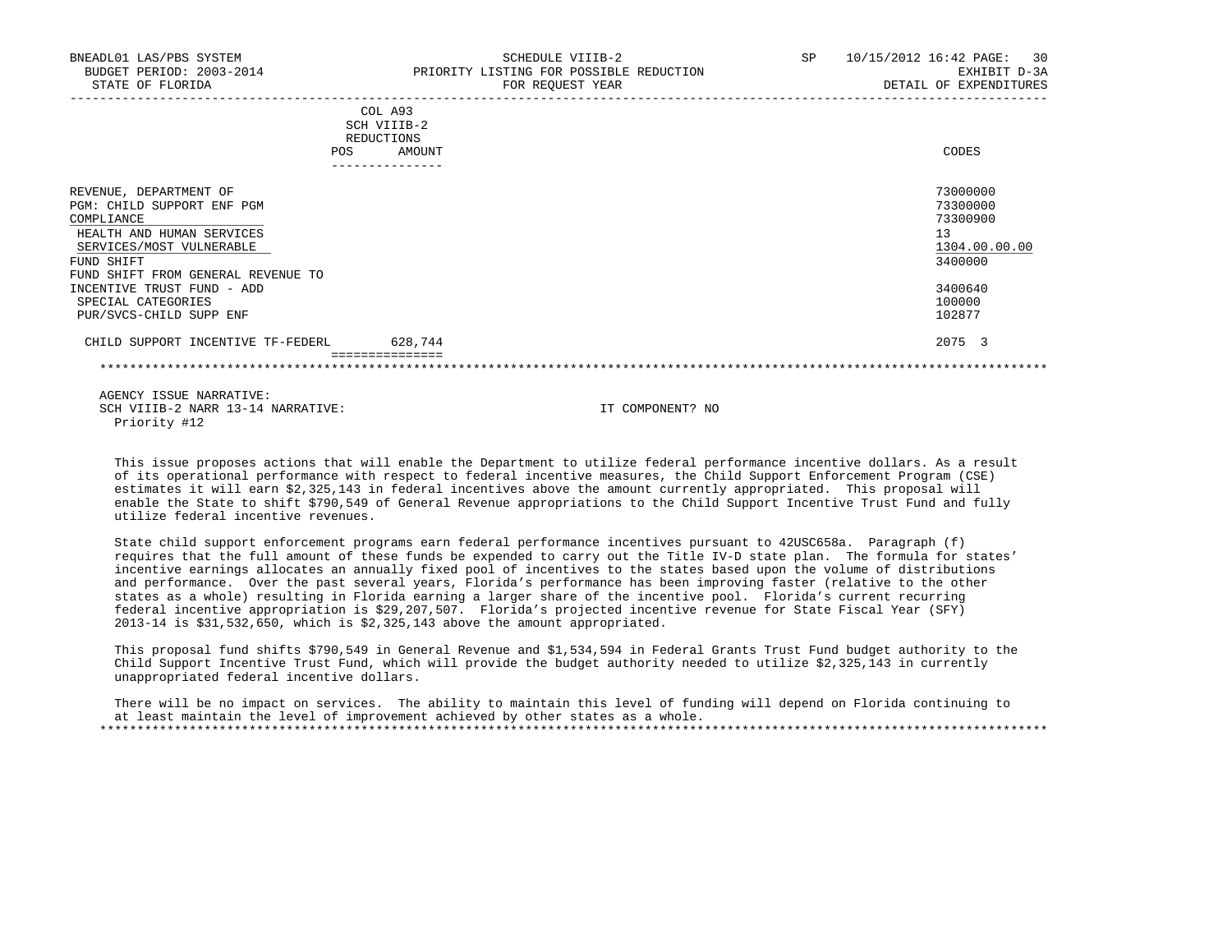| BNEADL01 LAS/PBS SYSTEM<br>BUDGET PERIOD: 2003-2014<br>STATE OF FLORIDA                                                                                                         |     |                                                | SCHEDULE VIIIB-2<br>PRIORITY LISTING FOR POSSIBLE REDUCTION<br>FOR REQUEST YEAR | SP | 10/15/2012 16:42 PAGE:<br>31<br>EXHIBIT D-3A<br>DETAIL OF EXPENDITURES |
|---------------------------------------------------------------------------------------------------------------------------------------------------------------------------------|-----|------------------------------------------------|---------------------------------------------------------------------------------|----|------------------------------------------------------------------------|
|                                                                                                                                                                                 | POS | COL A93<br>SCH VIIIB-2<br>REDUCTIONS<br>AMOUNT |                                                                                 |    | CODES                                                                  |
| REVENUE, DEPARTMENT OF<br>PGM: CHILD SUPPORT ENF PGM<br>COMPLIANCE<br>HEALTH AND HUMAN SERVICES<br>SERVICES/MOST VULNERABLE<br>FUND SHIFT<br>FUND SHIFT FROM GENERAL REVENUE TO |     |                                                |                                                                                 |    | 73000000<br>73300000<br>73300900<br>13<br>1304.00.00.00<br>3400000     |
| INCENTIVE TRUST FUND - DEDUCT<br>SPECIAL CATEGORIES<br>PUR/SVCS-CHILD SUPP ENF                                                                                                  |     |                                                |                                                                                 |    | 3400650<br>100000<br>102877                                            |
| GENERAL REVENUE FUND<br>$-MATCH$<br>FEDERAL GRANTS TRUST FUND -FEDERL                                                                                                           |     | $213,774-$<br>414,970-                         |                                                                                 |    | 1000 2<br>2261 3                                                       |
| TOTAL APPRO                                                                                                                                                                     |     | 628,744-                                       |                                                                                 |    |                                                                        |
|                                                                                                                                                                                 |     |                                                |                                                                                 |    |                                                                        |

 This issue proposes actions that will enable the Department to utilize federal performance incentive dollars. As a result of its operational performance with respect to federal incentive measures, the Child Support Enforcement Program (CSE) estimates it will earn \$2,325,143 in federal incentives above the amount currently appropriated. This proposal will enable the State to shift \$790,549 of General Revenue appropriations to the Child Support Incentive Trust Fund and fully utilize federal incentive revenues.

 State child support enforcement programs earn federal performance incentives pursuant to 42USC658a. Paragraph (f) requires that the full amount of these funds be expended to carry out the Title IV-D state plan. The formula for states' incentive earnings allocates an annually fixed pool of incentives to the states based upon the volume of distributions and performance. Over the past several years, Florida's performance has been improving faster (relative to the other states as a whole) resulting in Florida earning a larger share of the incentive pool. Florida's current recurring federal incentive appropriation is \$29,207,507. Florida's projected incentive revenue for State Fiscal Year (SFY) 2013-14 is \$31,532,650, which is \$2,325,143 above the amount appropriated.

 This proposal fund shifts \$790,549 in General Revenue and \$1,534,594 in Federal Grants Trust Fund budget authority to the Child Support Incentive Trust Fund, which will provide the budget authority needed to utilize \$2,325,143 in currently unappropriated federal incentive dollars.

 There will be no impact on services. The ability to maintain this level of funding will depend on Florida continuing to at least maintain the level of improvement achieved by other states as a whole. \*\*\*\*\*\*\*\*\*\*\*\*\*\*\*\*\*\*\*\*\*\*\*\*\*\*\*\*\*\*\*\*\*\*\*\*\*\*\*\*\*\*\*\*\*\*\*\*\*\*\*\*\*\*\*\*\*\*\*\*\*\*\*\*\*\*\*\*\*\*\*\*\*\*\*\*\*\*\*\*\*\*\*\*\*\*\*\*\*\*\*\*\*\*\*\*\*\*\*\*\*\*\*\*\*\*\*\*\*\*\*\*\*\*\*\*\*\*\*\*\*\*\*\*\*\*\*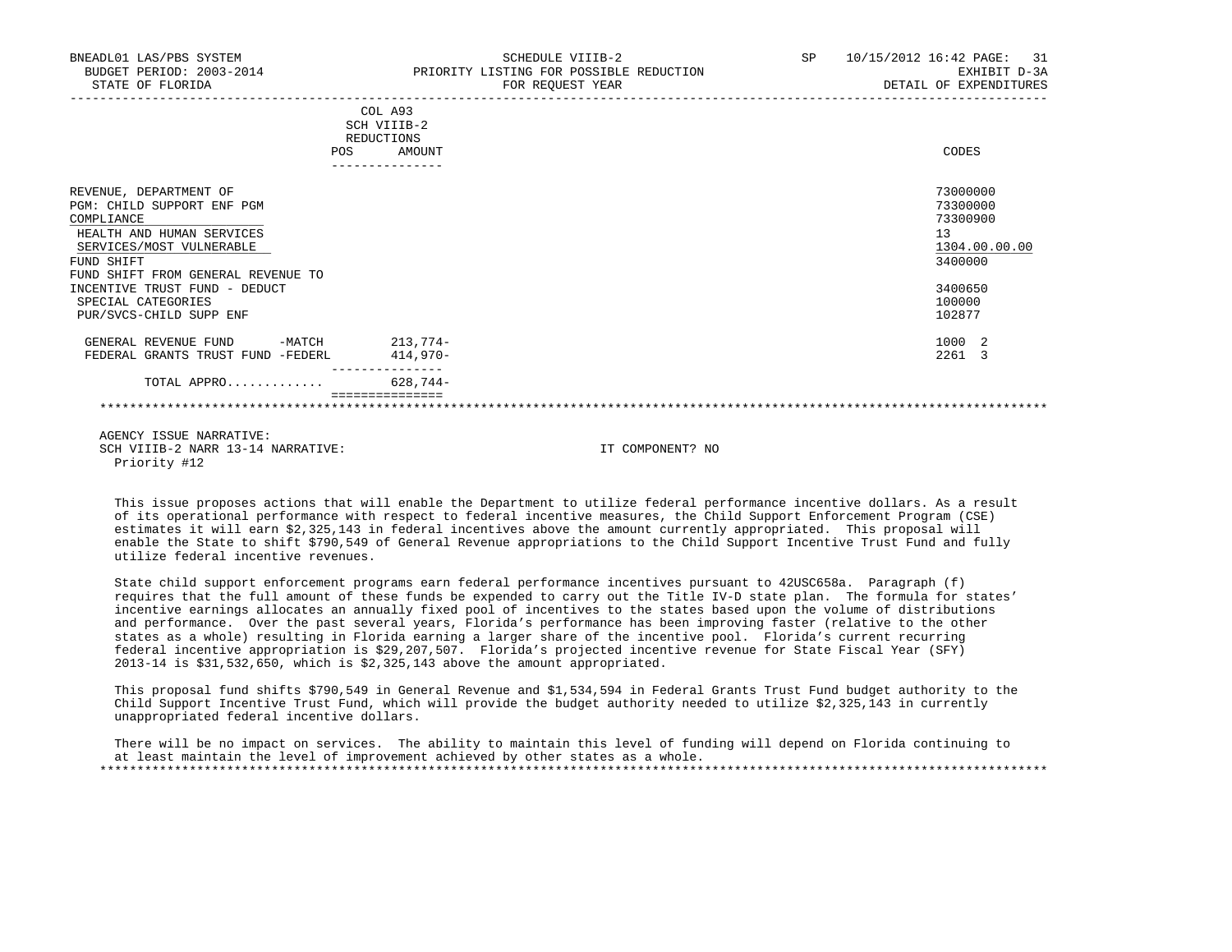-----------------------------------------------------------------------------------------------------------------------------------

|     | ---------------- |       |
|-----|------------------|-------|
| POS | AMOUNT           | CODES |
|     | REDUCTIONS       |       |
|     | SCH VIIIB-2      |       |
|     | COL A93          |       |

| REVENUE, DEPARTMENT OF<br>PGM: CHILD SUPPORT ENF PGM<br>COMPLIANCE<br>HEALTH AND HUMAN SERVICES<br>SERVICES/MOST VULNERABLE |                    | 73000000<br>73300000<br>73300900<br>13<br>1304.00.00.00 |
|-----------------------------------------------------------------------------------------------------------------------------|--------------------|---------------------------------------------------------|
| TOTAL: SERVICES/MOST VULNERABLE                                                                                             |                    | 1304.00.00.00                                           |
| BY FUND TYPE                                                                                                                |                    | 1000                                                    |
| GENERAL REVENUE FUND<br>TRUST FUNDS                                                                                         | 397,775–<br>68,361 | 2000                                                    |
| TOTAL PROG COMP                                                                                                             | 329,414-           |                                                         |
|                                                                                                                             | ==============     |                                                         |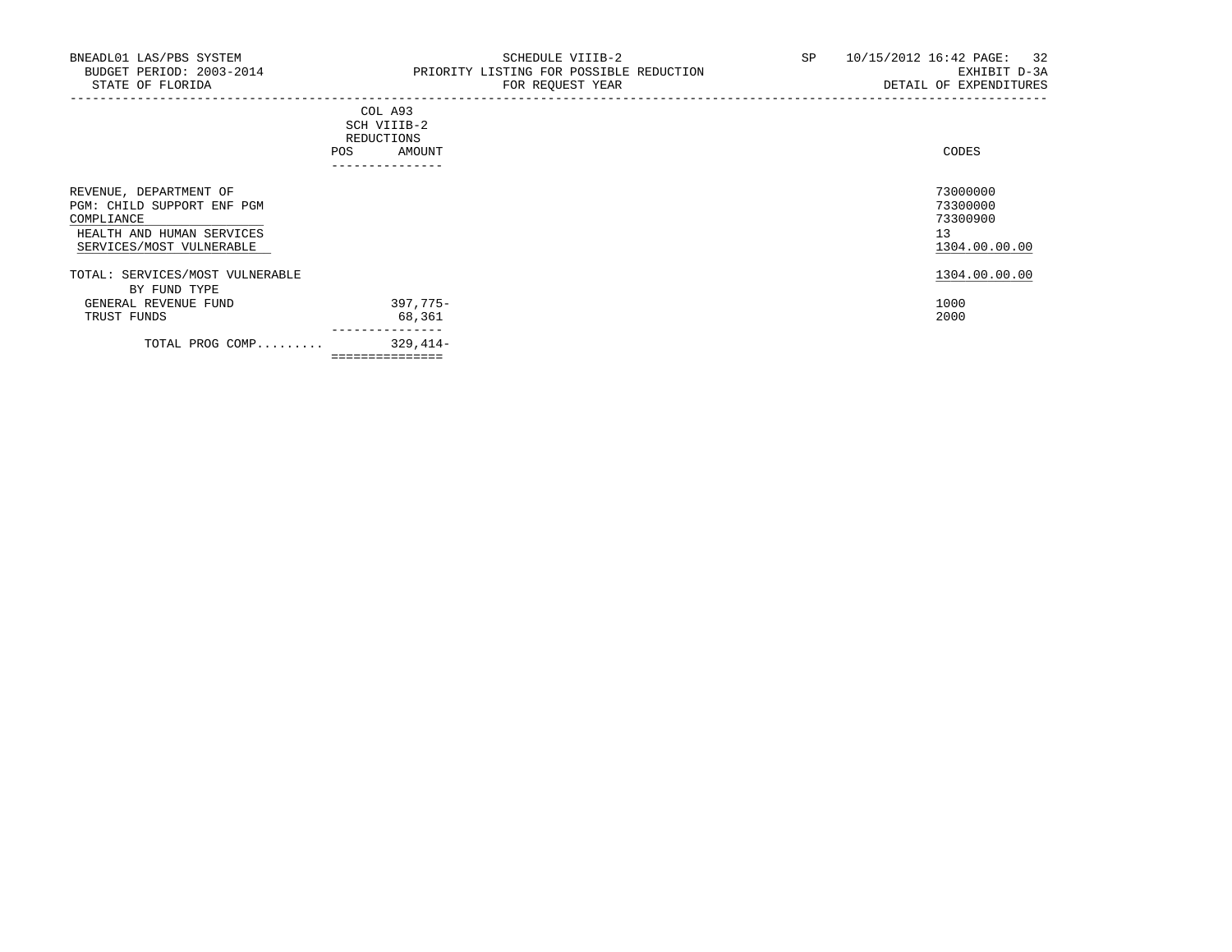| BNEADL01 LAS/PBS SYSTEM<br>BUDGET PERIOD: 2003-2014 | PRIORITY LISTING FOR POSSIBLE REDUCTION                                                                         | SCHEDULE VIIIB-2                                                                                                                                                                                                                           | SP | 10/15/2012 16:42 PAGE: 33<br>EXHIBIT D-3A |
|-----------------------------------------------------|-----------------------------------------------------------------------------------------------------------------|--------------------------------------------------------------------------------------------------------------------------------------------------------------------------------------------------------------------------------------------|----|-------------------------------------------|
| STATE OF FLORIDA                                    |                                                                                                                 | FOR REOUEST YEAR                                                                                                                                                                                                                           |    | DETAIL OF EXPENDITURES                    |
|                                                     | COL A93                                                                                                         |                                                                                                                                                                                                                                            |    |                                           |
|                                                     | SCH VIIIB-2                                                                                                     |                                                                                                                                                                                                                                            |    |                                           |
|                                                     | REDUCTIONS                                                                                                      |                                                                                                                                                                                                                                            |    |                                           |
|                                                     | POS<br>AMOUNT<br>_______________                                                                                |                                                                                                                                                                                                                                            |    | CODES                                     |
| REVENUE, DEPARTMENT OF                              |                                                                                                                 |                                                                                                                                                                                                                                            |    | 73000000                                  |
| PGM: GENERAL TAX ADMIN PGM                          |                                                                                                                 |                                                                                                                                                                                                                                            |    | 73400000                                  |
| TAX PROCESSING                                      |                                                                                                                 |                                                                                                                                                                                                                                            |    | 73401000                                  |
| GOV OPERATIONS/SUPPORT                              |                                                                                                                 |                                                                                                                                                                                                                                            |    | 16                                        |
| GOVERNMENTAL OPERATIONS                             |                                                                                                                 |                                                                                                                                                                                                                                            |    | 1601.00.00.00                             |
| STATE FUNDING REDUCTIONS                            |                                                                                                                 |                                                                                                                                                                                                                                            |    | 3300000                                   |
| REOUIRE CORPORATE INCOME TAX AND                    |                                                                                                                 |                                                                                                                                                                                                                                            |    |                                           |
| RE-EMPLOYMENT TAX RETURNS MUST BE                   |                                                                                                                 |                                                                                                                                                                                                                                            |    |                                           |
| SUBMITTED ELECTRONICALLY - GENERAL                  |                                                                                                                 |                                                                                                                                                                                                                                            |    |                                           |
| TAX ADMINISTRATION                                  |                                                                                                                 |                                                                                                                                                                                                                                            |    | 3304050                                   |
| SALARY RATE                                         |                                                                                                                 |                                                                                                                                                                                                                                            |    | 000000                                    |
| SALARY RATE 314,911-                                |                                                                                                                 |                                                                                                                                                                                                                                            |    |                                           |
|                                                     | ===============                                                                                                 |                                                                                                                                                                                                                                            |    |                                           |
| SALARIES AND BENEFITS                               |                                                                                                                 |                                                                                                                                                                                                                                            |    | 010000                                    |
|                                                     | 17.00-                                                                                                          |                                                                                                                                                                                                                                            |    |                                           |
| GENERAL REVENUE FUND -STATE                         | 548,860-                                                                                                        |                                                                                                                                                                                                                                            |    | 1000 1                                    |
| TOTAL: REQUIRE CORPORATE INCOME TAX AND             | ===============                                                                                                 |                                                                                                                                                                                                                                            |    | 3304050                                   |
| RE-EMPLOYMENT TAX RETURNS MUST BE                   |                                                                                                                 |                                                                                                                                                                                                                                            |    |                                           |
| SUBMITTED ELECTRONICALLY - GENERAL                  |                                                                                                                 |                                                                                                                                                                                                                                            |    |                                           |
| TAX ADMINISTRATION                                  |                                                                                                                 |                                                                                                                                                                                                                                            |    |                                           |
| TOTAL POSITIONS 17.00-                              |                                                                                                                 |                                                                                                                                                                                                                                            |    |                                           |
| TOTAL ISSUE                                         | 548,860-                                                                                                        |                                                                                                                                                                                                                                            |    |                                           |
| TOTAL SALARY RATE 314,911-                          |                                                                                                                 |                                                                                                                                                                                                                                            |    |                                           |
|                                                     | ===============                                                                                                 |                                                                                                                                                                                                                                            |    |                                           |
|                                                     |                                                                                                                 |                                                                                                                                                                                                                                            |    |                                           |
| AGENCY ISSUE NARRATIVE:                             |                                                                                                                 |                                                                                                                                                                                                                                            |    |                                           |
| SCH VIIIB-2 NARR 13-14 NARRATIVE:                   |                                                                                                                 | IT COMPONENT? NO                                                                                                                                                                                                                           |    |                                           |
| Priority # 06                                       |                                                                                                                 |                                                                                                                                                                                                                                            |    |                                           |
| tax (RT) returns.                                   |                                                                                                                 | This issue reduces a total of \$1,000,000 in General Revenue (GR) Salaries and Benefits funding and 27 full-time<br>equivalent (FTE) positions based on requiring electronic submission of all corporate income tax (CIT) and reemployment |    |                                           |
|                                                     | the contract of the contract of the contract of the contract of the contract of the contract of the contract of |                                                                                                                                                                                                                                            |    |                                           |

 Requiring the electronic submission of CIT and RT returns would allow the General Tax Administration Program (GTA) to more fully utilize its electronic return processing capabilities, thereby, reducing the FTE requirement associated with paper processing of CIT and RT returns. The program would no longer accept alternative paper forms which require manual processing. The electronic submission of these returns should result in improved filing accuracy due to the built in edit checks of the system.

 To accommodate customers with limited or no internet access, the waiver process would be used to allow such users to be exempted from the electronic submission requirement. This issue will require review of sections 213.05, 213.755, 220.21 and 443.163, Florida Statutes, and any necessary changes will be proposed. \*\*\*\*\*\*\*\*\*\*\*\*\*\*\*\*\*\*\*\*\*\*\*\*\*\*\*\*\*\*\*\*\*\*\*\*\*\*\*\*\*\*\*\*\*\*\*\*\*\*\*\*\*\*\*\*\*\*\*\*\*\*\*\*\*\*\*\*\*\*\*\*\*\*\*\*\*\*\*\*\*\*\*\*\*\*\*\*\*\*\*\*\*\*\*\*\*\*\*\*\*\*\*\*\*\*\*\*\*\*\*\*\*\*\*\*\*\*\*\*\*\*\*\*\*\*\*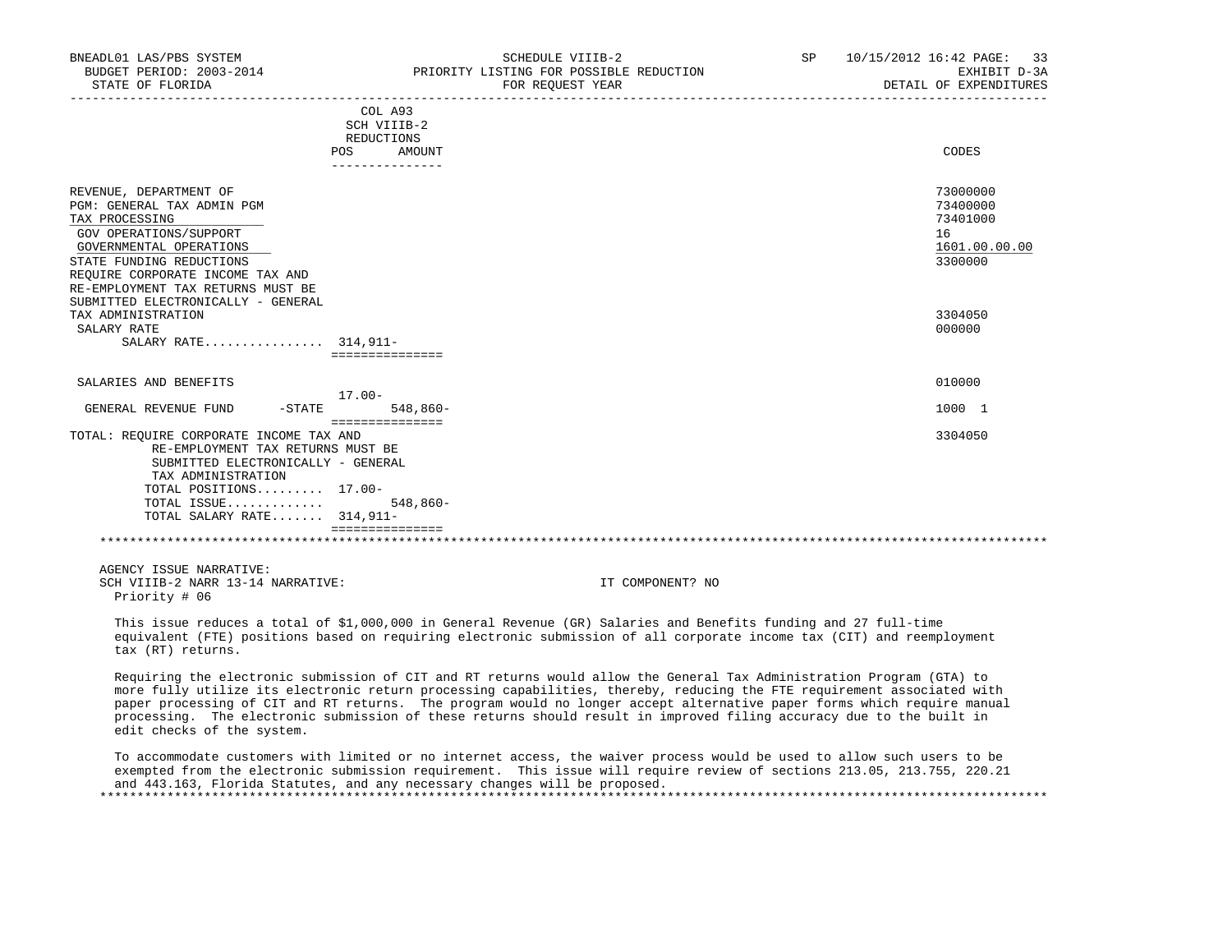| BNEADL01 LAS/PBS SYSTEM<br>BUDGET PERIOD: 2003-2014<br>STATE OF FLORIDA                                                                                                                                                                                                                      |                                                                          | PRIORITY LISTING FOR POSSIBLE REDUCTION | SCHEDULE VIIIB-2<br>FOR REQUEST YEAR |          |                       | SP 10/15/2012 16:42 PAGE:<br>34<br>EXHIBIT D-3A<br>DETAIL OF EXPENDITURES     |
|----------------------------------------------------------------------------------------------------------------------------------------------------------------------------------------------------------------------------------------------------------------------------------------------|--------------------------------------------------------------------------|-----------------------------------------|--------------------------------------|----------|-----------------------|-------------------------------------------------------------------------------|
| _________________________________<br>. _ _ _ _ _ _ _ _ _ _ _ _ _ _ _ _                                                                                                                                                                                                                       | COL A93<br>SCH VIIIB-2<br>REDUCTIONS<br>POS<br>AMOUNT<br>_______________ |                                         |                                      |          |                       | CODES                                                                         |
| REVENUE, DEPARTMENT OF<br>PGM: GENERAL TAX ADMIN PGM<br>TAX PROCESSING<br>GOV OPERATIONS/SUPPORT<br>GOVERNMENTAL OPERATIONS<br>STATE FUNDING REDUCTIONS<br>REQUIRE CORPORATE INCOME TAX AND<br>RE-EMPLOYMENT TAX RETURNS MUST BE<br>SUBMITTED ELECTRONICALLY - GENERAL<br>TAX ADMINISTRATION |                                                                          |                                         |                                      |          |                       | 73000000<br>73400000<br>73401000<br>16<br>1601.00.00.00<br>3300000<br>3304050 |
| POSITION DETAIL OF SALARIES AND BENEFITS:                                                                                                                                                                                                                                                    |                                                                          |                                         |                                      |          |                       | LAPSE LAPSED SALARIES                                                         |
|                                                                                                                                                                                                                                                                                              | FTE                                                                      | BASE RATE                               | ADDITIVES                            | BENEFITS | SUBTOTAL              | % AND BENEFITS                                                                |
| A93 - SCH VIIIB-2 REDUCTIONS                                                                                                                                                                                                                                                                 |                                                                          |                                         |                                      |          |                       |                                                                               |
| CHANGES TO CURRENTLY AUTHORIZED POSITIONS<br>0003 CLERK SPECIALIST                                                                                                                                                                                                                           |                                                                          |                                         |                                      |          |                       |                                                                               |
| N9500 001                                                                                                                                                                                                                                                                                    |                                                                          | $17.00 - 314,911 -$                     |                                      |          |                       |                                                                               |
| TOTALS FOR ISSUE BY FUND<br>1000 GENERAL REVENUE FUND                                                                                                                                                                                                                                        |                                                                          |                                         |                                      |          |                       | $528, 305 -$<br>--------------                                                |
|                                                                                                                                                                                                                                                                                              | $17.00 -$                                                                | $314.911-$                              |                                      |          | $213,394 - 528,305 -$ | $528.305 -$<br>==============                                                 |
| OTHER SALARY AMOUNT<br>1000 GENERAL REVENUE FUND                                                                                                                                                                                                                                             |                                                                          |                                         |                                      |          |                       | 20,555-<br>-------------                                                      |
|                                                                                                                                                                                                                                                                                              |                                                                          |                                         |                                      |          |                       | 548,860-<br>==============                                                    |
|                                                                                                                                                                                                                                                                                              |                                                                          |                                         |                                      |          |                       |                                                                               |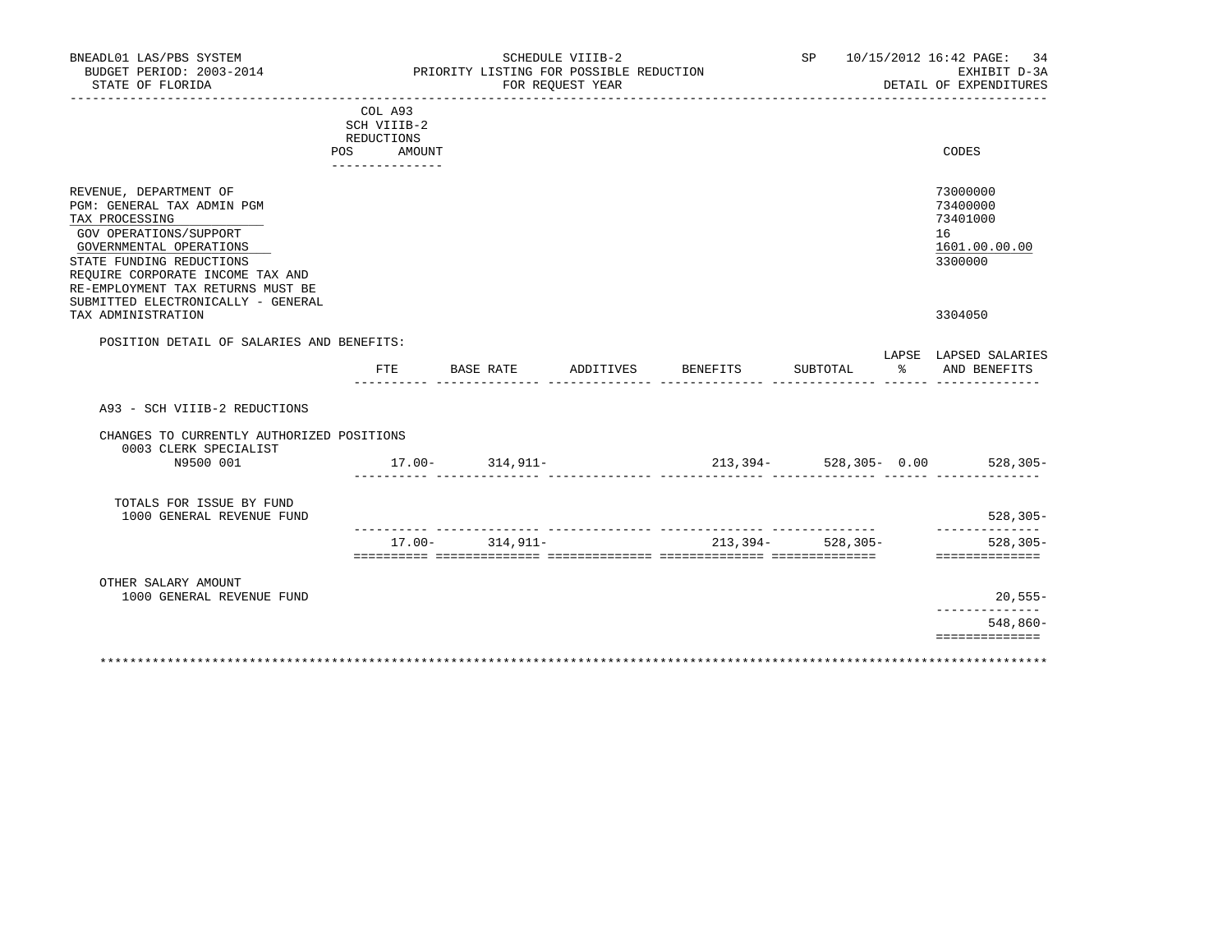| BNEADL01 LAS/PBS SYSTEM<br>BUDGET PERIOD: 2003-2014<br>STATE OF FLORIDA | SCHEDULE VIIIB-2<br>PRIORITY LISTING FOR POSSIBLE REDUCTION<br>FOR REOUEST YEAR | SP | 10/15/2012 16:42 PAGE: 35<br>EXHIBIT D-3A<br>DETAIL OF EXPENDITURES |
|-------------------------------------------------------------------------|---------------------------------------------------------------------------------|----|---------------------------------------------------------------------|
|                                                                         | COL A93<br>SCH VIIIB-2<br>REDUCTIONS                                            |    |                                                                     |
|                                                                         | AMOUNT<br>POS.                                                                  |    | CODES                                                               |
| REVENUE DEPARTMENT OF                                                   |                                                                                 |    | 73000000                                                            |

| PGM: GENERAL TAX ADMIN PGM          |          |           | 73400000 |               |
|-------------------------------------|----------|-----------|----------|---------------|
| TAX PROCESSING                      |          |           | 73401000 |               |
| GOV OPERATIONS/SUPPORT              |          |           | 16       |               |
| GOVERNMENTAL OPERATIONS             |          |           |          | 1601.00.00.00 |
| FUND SHIFT                          |          |           | 3400000  |               |
| INCREASE THE MINIMUM ADMINISTRATIVE |          |           |          |               |
| COLLECTION PROCESSING FEE - ADD     |          |           | 3403550  |               |
| SALARIES AND BENEFITS               |          |           | 010000   |               |
| OPERATING TRUST FUND                | $-STATE$ | 6,500,000 | 2510 1   |               |
|                                     |          |           |          |               |

\*\*\*\*\*\*\*\*\*\*\*\*\*\*\*\*\*\*\*\*\*\*\*\*\*\*\*\*\*\*\*\*\*\*\*\*\*\*\*\*\*\*\*\*\*\*\*\*\*\*\*\*\*\*\*\*\*\*\*\*\*\*\*\*\*\*\*\*\*\*\*\*\*\*\*\*\*\*\*\*\*\*\*\*\*\*\*\*\*\*\*\*\*\*\*\*\*\*\*\*\*\*\*\*\*\*\*\*\*\*\*\*\*\*\*\*\*\*\*\*\*\*\*\*\*\*\*

 AGENCY ISSUE NARRATIVE: SCH VIIIB-2 NARR 13-14 NARRATIVE: IT COMPONENT? NO Priority # 14

 This issue proposes statutory changes to increase the minimum Administrative Collection Processing (ACP) Fee that was enacted during the 2009 legislative session from 10% to 20%, effective July 1, 2013. Such changes would provide additional revenue that could be retained and appropriated in the Operating Trust Fund in lieu of direct General Revenue appropriation.

 The Department was authorized by section 213.24, Florida Statutes (F.S.) to impose a 10% administrative collection processing fee on outstanding debt older than 90 days on all taxes or fees that the Department administers as provided in s. 213.05, F.S. Specifically, the fee is equal to 10% of the total amount of tax, penalty, and interest owed or \$10 for each collection event, whichever is greater. A collection event is defined in s. 213.24(3), F.S. as any time a taxpayer fails to timely file a complete return; timely pay the full amount of tax reported on a return; or timely pay the full amount due resulting from an audit after all appeal rights have expired or the result has been finally determined. Collection of this fee began September 1, 2009.

 Cash receipts related to the ACP Fee for Fiscal Year 2011-2012 were \$7,303,550. \$6,200,000 in current Operating Trust Fund budget authority is supported by the fees. Cash receipts in excess of \$6,200,000 are transferred to GR.

 The requested increase in the administrative collection processing fee would allow the proposed fund shift from GR and enable the General Tax Administration Program to be less reliant on direct GR appropriation. Additional analysis will be necessary to determine the long term sustainability of cash flows from the fee.

\*\*\*\*\*\*\*\*\*\*\*\*\*\*\*\*\*\*\*\*\*\*\*\*\*\*\*\*\*\*\*\*\*\*\*\*\*\*\*\*\*\*\*\*\*\*\*\*\*\*\*\*\*\*\*\*\*\*\*\*\*\*\*\*\*\*\*\*\*\*\*\*\*\*\*\*\*\*\*\*\*\*\*\*\*\*\*\*\*\*\*\*\*\*\*\*\*\*\*\*\*\*\*\*\*\*\*\*\*\*\*\*\*\*\*\*\*\*\*\*\*\*\*\*\*\*\*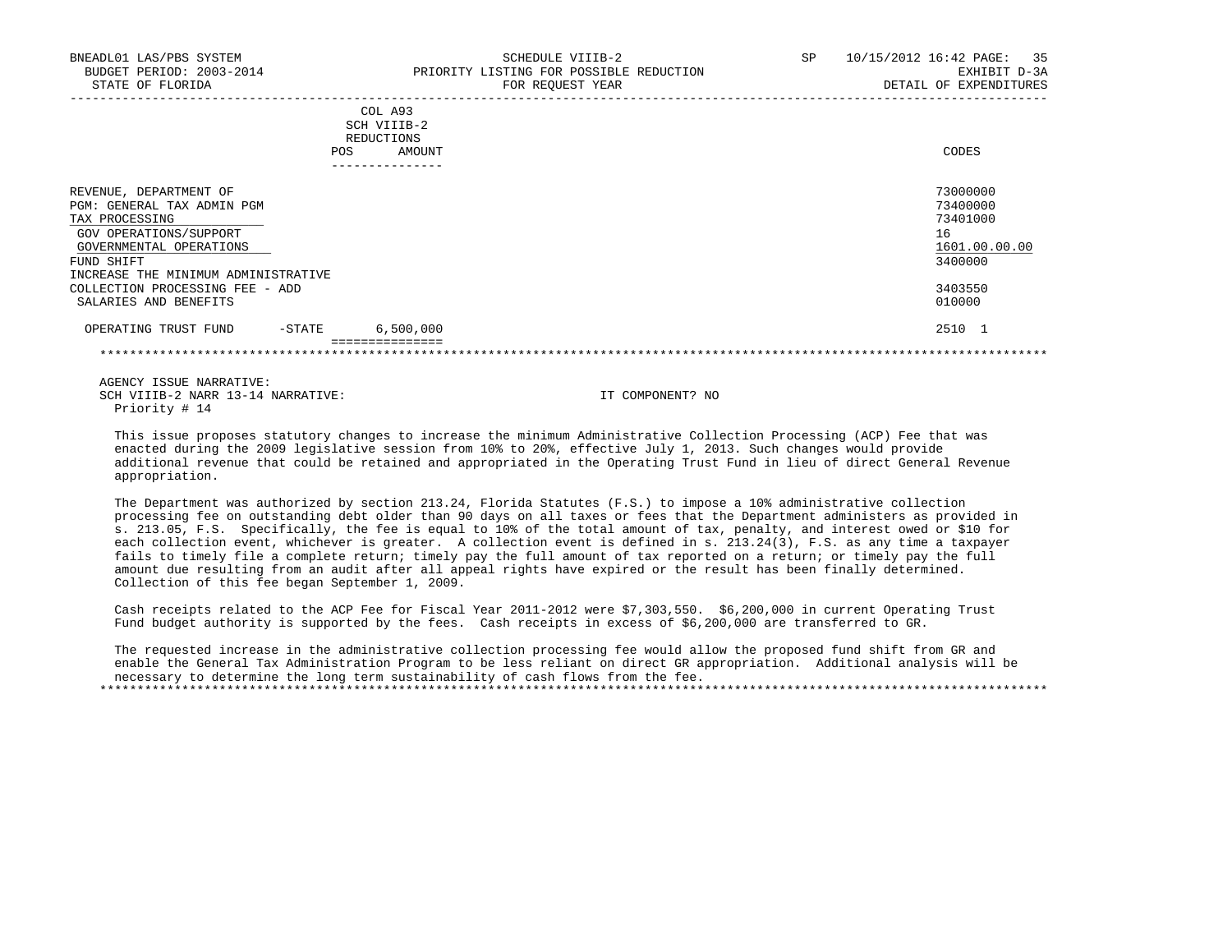| BNEADL01 LAS/PBS SYSTEM<br>BUDGET PERIOD: 2003-2014<br>STATE OF FLORIDA                                                                                                                                             |                                                    |                 |           | SCHEDULE VIIIB-2<br>PRIORITY LISTING FOR POSSIBLE REDUCTION<br>FOR REQUEST YEAR |                  |          | SP 10/15/2012 16:42 PAGE: 36<br>EXHIBIT D-3A<br>DETAIL OF EXPENDITURES        |
|---------------------------------------------------------------------------------------------------------------------------------------------------------------------------------------------------------------------|----------------------------------------------------|-----------------|-----------|---------------------------------------------------------------------------------|------------------|----------|-------------------------------------------------------------------------------|
|                                                                                                                                                                                                                     | COL A93<br>SCH VIIIB-2<br>REDUCTIONS<br>POS AMOUNT | _______________ |           |                                                                                 |                  |          | CODES                                                                         |
| REVENUE, DEPARTMENT OF<br>PGM: GENERAL TAX ADMIN PGM<br>TAX PROCESSING<br>GOV OPERATIONS/SUPPORT<br>GOVERNMENTAL OPERATIONS<br>FUND SHIFT<br>INCREASE THE MINIMUM ADMINISTRATIVE<br>COLLECTION PROCESSING FEE - ADD |                                                    |                 |           |                                                                                 |                  |          | 73000000<br>73400000<br>73401000<br>16<br>1601.00.00.00<br>3400000<br>3403550 |
| POSITION DETAIL OF SALARIES AND BENEFITS:                                                                                                                                                                           |                                                    | FTE             | BASE RATE | ADDITIVES                                                                       | BENEFITS         | SUBTOTAL | LAPSE LAPSED SALARIES<br>% AND BENEFITS                                       |
| A93 - SCH VIIIB-2 REDUCTIONS                                                                                                                                                                                        |                                                    |                 |           |                                                                                 |                  |          |                                                                               |
| CHANGES TO CURRENTLY AUTHORIZED POSITIONS<br>OTHER SALARY AMOUNT<br>2510 OPERATING TRUST FUND                                                                                                                       |                                                    |                 |           |                                                                                 |                  |          | 6,500,000                                                                     |
|                                                                                                                                                                                                                     |                                                    |                 |           |                                                                                 |                  |          | --------------<br>6,500,000<br>==============                                 |
|                                                                                                                                                                                                                     |                                                    |                 |           |                                                                                 |                  |          |                                                                               |
| INCREASE THE MINIMUM ADMINISTRATIVE<br>COLLECTION PROCESSING FEE - DEDUCT<br>SALARIES AND BENEFITS                                                                                                                  |                                                    |                 |           |                                                                                 |                  |          | 3403560<br>010000                                                             |
| GENERAL REVENUE FUND -STATE                                                                                                                                                                                         |                                                    | $6,500,000 -$   |           |                                                                                 |                  |          | 1000 1                                                                        |
|                                                                                                                                                                                                                     | ===============                                    |                 |           |                                                                                 |                  |          |                                                                               |
| AGENCY ISSUE NARRATIVE:<br>SCH VIIIB-2 NARR 13-14 NARRATIVE:<br>Priority # 14                                                                                                                                       |                                                    |                 |           |                                                                                 | IT COMPONENT? NO |          |                                                                               |
| This issue proposes statutory changes to increase the minimum Administrative Collection Processing (ACP) Fee that was                                                                                               |                                                    |                 |           |                                                                                 |                  |          |                                                                               |

 enacted during the 2009 legislative session from 10% to 20%, effective July 1, 2013. Such changes would provide additional revenue that could be retained and appropriated in the Operating Trust Fund in lieu of direct General Revenue appropriation.

 The Department was authorized by section 213.24, Florida Statutes (F.S.) to impose a 10% administrative collection processing fee on outstanding debt older than 90 days on all taxes or fees that the Department administers as provided in s. 213.05, F.S. Specifically, the fee is equal to 10% of the total amount of tax, penalty, and interest owed or \$10 for each collection event, whichever is greater. A collection event is defined in s. 213.24(3), F.S. as any time a taxpayer fails to timely file a complete return; timely pay the full amount of tax reported on a return; or timely pay the full amount due resulting from an audit after all appeal rights have expired or the result has been finally determined.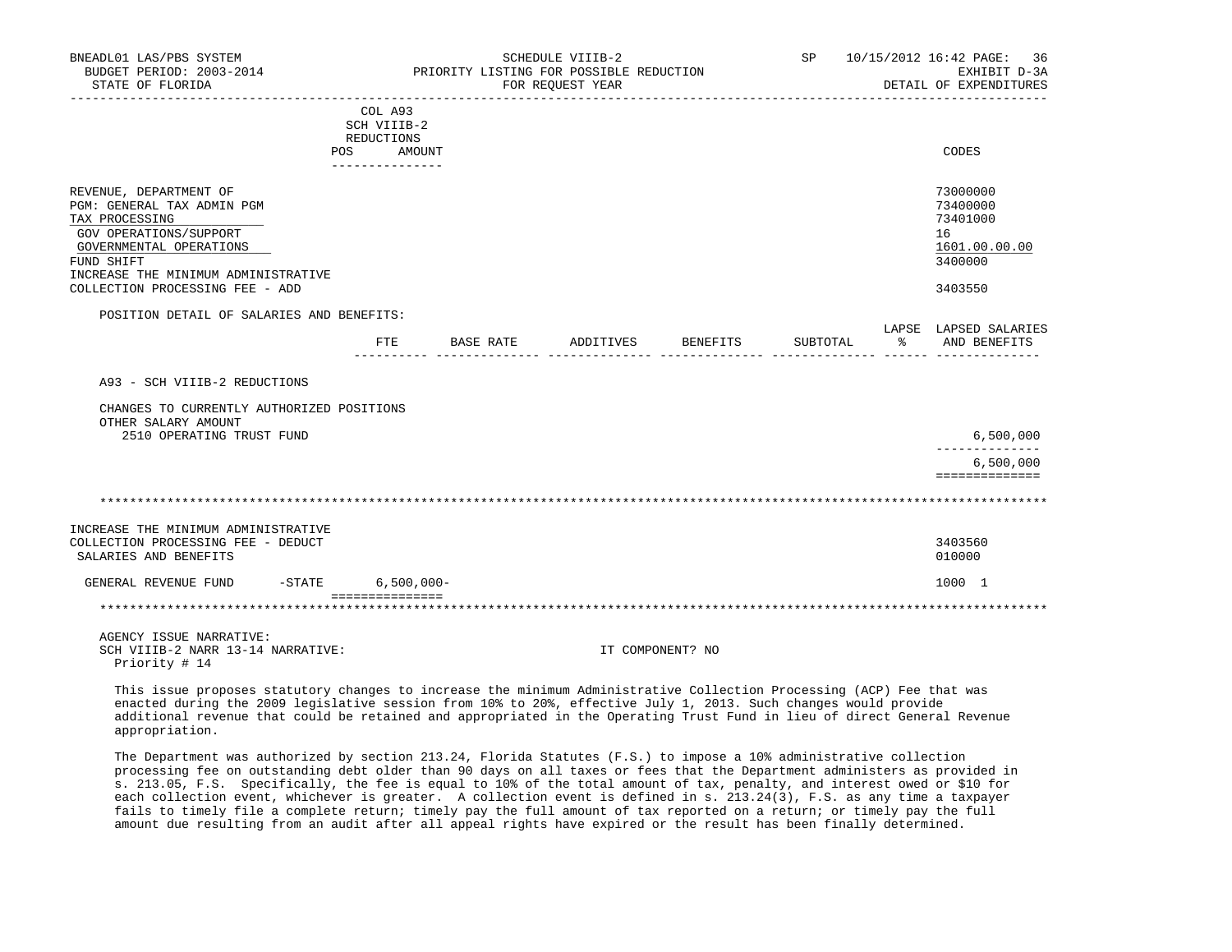|     | --------------- |       |
|-----|-----------------|-------|
| POS | AMOUNT          | CODES |
|     | REDUCTIONS      |       |
|     | SCH VIIIB-2     |       |
|     | COL A93         |       |

| REVENUE, DEPARTMENT OF              | 73000000      |
|-------------------------------------|---------------|
| PGM: GENERAL TAX ADMIN PGM          | 73400000      |
| TAX PROCESSING                      | 73401000      |
| GOV OPERATIONS/SUPPORT              | 16            |
| GOVERNMENTAL OPERATIONS             | 1601.00.00.00 |
| FUND SHIFT                          | 3400000       |
| INCREASE THE MINIMUM ADMINISTRATIVE |               |
| COLLECTION PROCESSING FEE - DEDUCT  | 3403560       |

-----------------------------------------------------------------------------------------------------------------------------------

Collection of this fee began September 1, 2009.

 Cash receipts related to the ACP Fee for Fiscal Year 2011-2012 were \$7,303,550. \$6,200,000 in current Operating Trust Fund budget authority is supported by the fees. Cash receipts in excess of \$6,200,000 are transferred to GR.

 The requested increase in the administrative collection processing fee would allow the proposed fund shift from GR and enable the General Tax Administration Program to be less reliant on direct GR appropriation. Additional analysis will be necessary to determine the long term sustainability of cash flows from the fee. \*\*\*\*\*\*\*\*\*\*\*\*\*\*\*\*\*\*\*\*\*\*\*\*\*\*\*\*\*\*\*\*\*\*\*\*\*\*\*\*\*\*\*\*\*\*\*\*\*\*\*\*\*\*\*\*\*\*\*\*\*\*\*\*\*\*\*\*\*\*\*\*\*\*\*\*\*\*\*\*\*\*\*\*\*\*\*\*\*\*\*\*\*\*\*\*\*\*\*\*\*\*\*\*\*\*\*\*\*\*\*\*\*\*\*\*\*\*\*\*\*\*\*\*\*\*\*

POSITION DETAIL OF SALARIES AND BENEFITS:

|                                                                  | FTE        | BASE RATE | ADDITIVES | BENEFITS | SUBTOTAL | LAPSE<br>ႜ |      | LAPSED SALARIES<br>AND BENEFITS |
|------------------------------------------------------------------|------------|-----------|-----------|----------|----------|------------|------|---------------------------------|
| A93 - SCH VIIIB-2 REDUCTIONS                                     |            |           |           |          |          |            |      |                                 |
| CHANGES TO CURRENTLY AUTHORIZED POSITIONS<br>OTHER SALARY AMOUNT |            |           |           |          |          |            |      |                                 |
| 1000 GENERAL REVENUE FUND                                        |            |           |           |          |          |            |      | $6,500,000 -$                   |
|                                                                  |            |           |           |          |          |            |      | $6,500,000 -$<br>============== |
|                                                                  |            |           |           |          |          |            |      |                                 |
| TOTAL: GOVERNMENTAL OPERATIONS                                   |            |           |           |          |          |            |      | 1601.00.00.00                   |
| BY FUND TYPE                                                     |            |           |           |          |          |            |      |                                 |
| GENERAL REVENUE FUND                                             | 7,048,860- |           |           |          |          |            | 1000 |                                 |
| TRUST FUNDS                                                      | 6,500,000  |           |           |          |          |            | 2000 |                                 |
| TOTAL POSITIONS 17.00-                                           |            |           |           |          |          |            |      |                                 |
| TOTAL PROG COMP                                                  | 548,860-   |           |           |          |          |            |      |                                 |
| TOTAL SALARY RATE $314,911-$                                     |            |           |           |          |          |            |      |                                 |
|                                                                  |            |           |           |          |          |            |      |                                 |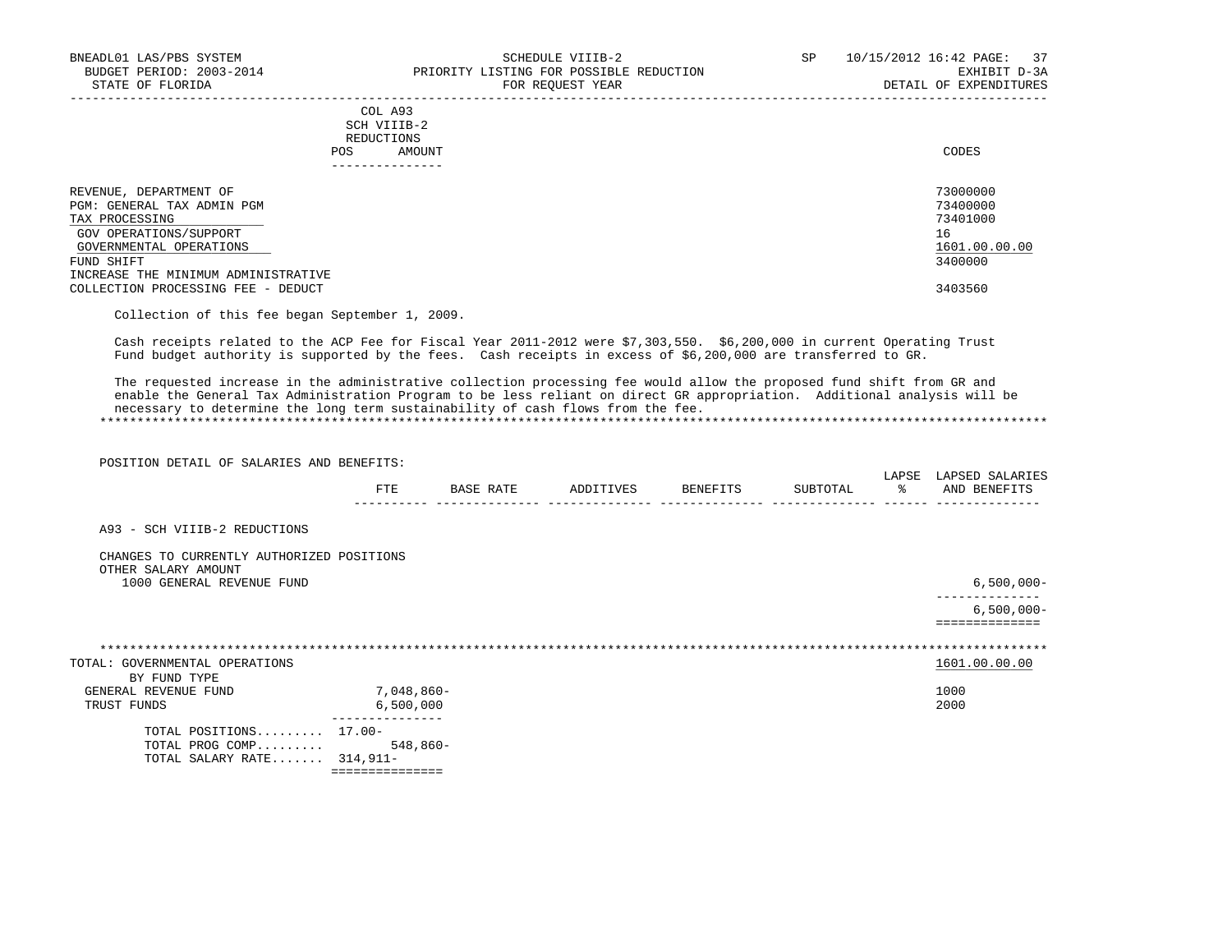| BNEADL01 LAS/PBS SYSTEM<br>BUDGET PERIOD: 2003-2014<br>STATE OF FLORIDA                                                                                                                    |            | SCHEDULE VIIIB-2<br>PRIORITY LISTING FOR POSSIBLE REDUCTION<br>FOR REQUEST YEAR                                                                                                                                                                                                                            | SP               | 10/15/2012 16:42 PAGE:<br>38<br>EXHIBIT D-3A<br>DETAIL OF EXPENDITURES |
|--------------------------------------------------------------------------------------------------------------------------------------------------------------------------------------------|------------|------------------------------------------------------------------------------------------------------------------------------------------------------------------------------------------------------------------------------------------------------------------------------------------------------------|------------------|------------------------------------------------------------------------|
| __________________                                                                                                                                                                         |            | COL A93<br>SCH VIIIB-2<br>REDUCTIONS                                                                                                                                                                                                                                                                       |                  |                                                                        |
|                                                                                                                                                                                            | <b>POS</b> | AMOUNT<br>---------------                                                                                                                                                                                                                                                                                  |                  | CODES                                                                  |
| REVENUE, DEPARTMENT OF<br>PGM: GENERAL TAX ADMIN PGM<br>TAXPAYER AID<br>GOV OPERATIONS/SUPPORT<br>GOVERNMENTAL OPERATIONS<br>STATE FUNDING REDUCTIONS<br>REDUCE GENERAL TAX ADMINISTRATION |            |                                                                                                                                                                                                                                                                                                            |                  | 73000000<br>73400000<br>73401100<br>16<br>1601.00.00.00<br>3300000     |
| EXPENSE FUNDING FOR EQUIPMENT AND<br>FURNITURE<br><b>EXPENSES</b>                                                                                                                          |            |                                                                                                                                                                                                                                                                                                            |                  | 3304020<br>040000                                                      |
| GENERAL REVENUE FUND                                                                                                                                                                       | $-STATE$   | $38,758-$                                                                                                                                                                                                                                                                                                  |                  | 1000 1                                                                 |
|                                                                                                                                                                                            |            | ===============                                                                                                                                                                                                                                                                                            |                  |                                                                        |
| AGENCY ISSUE NARRATIVE:<br>SCH VIIIB-2 NARR 13-14 NARRATIVE:<br>Priority # 02                                                                                                              |            |                                                                                                                                                                                                                                                                                                            | IT COMPONENT? NO |                                                                        |
|                                                                                                                                                                                            |            | This issue proposes a \$38,758 reduction in General Revenue (GR) Expense funding.                                                                                                                                                                                                                          |                  |                                                                        |
|                                                                                                                                                                                            |            | This reduction is a combination of cost savings based on delaying the replacement of existing furniture and repurposing<br>workstation components in the General Tax Administration (GTA) Program.                                                                                                         |                  |                                                                        |
| GENERAL TAX ADMINISTRATION<br>REDUCTION IN EXPENSE<br><b>EXPENSES</b>                                                                                                                      |            |                                                                                                                                                                                                                                                                                                            |                  | 3304030<br>040000                                                      |
| GENERAL REVENUE FUND                                                                                                                                                                       | $-$ STATE  | 150,000-                                                                                                                                                                                                                                                                                                   |                  | 1000 1                                                                 |
|                                                                                                                                                                                            |            | ===============                                                                                                                                                                                                                                                                                            |                  |                                                                        |
| AGENCY ISSUE NARRATIVE:<br>SCH VIIIB-2 NARR 13-14 NARRATIVE:<br>Priority # 02                                                                                                              |            |                                                                                                                                                                                                                                                                                                            | IT COMPONENT? NO |                                                                        |
|                                                                                                                                                                                            |            | This issue proposes a \$150,000 reduction in General Revenue (GR) Expense funding.                                                                                                                                                                                                                         |                  |                                                                        |
|                                                                                                                                                                                            |            | This reduction is based on savings achieved in various areas of operations, including postage meter rentals and general<br>office supplies. The amount of the reduction is based on historical expenditure data covering the last four years. The<br>impact for this reduction is minimal for the program. |                  |                                                                        |

\*\*\*\*\*\*\*\*\*\*\*\*\*\*\*\*\*\*\*\*\*\*\*\*\*\*\*\*\*\*\*\*\*\*\*\*\*\*\*\*\*\*\*\*\*\*\*\*\*\*\*\*\*\*\*\*\*\*\*\*\*\*\*\*\*\*\*\*\*\*\*\*\*\*\*\*\*\*\*\*\*\*\*\*\*\*\*\*\*\*\*\*\*\*\*\*\*\*\*\*\*\*\*\*\*\*\*\*\*\*\*\*\*\*\*\*\*\*\*\*\*\*\*\*\*\*\*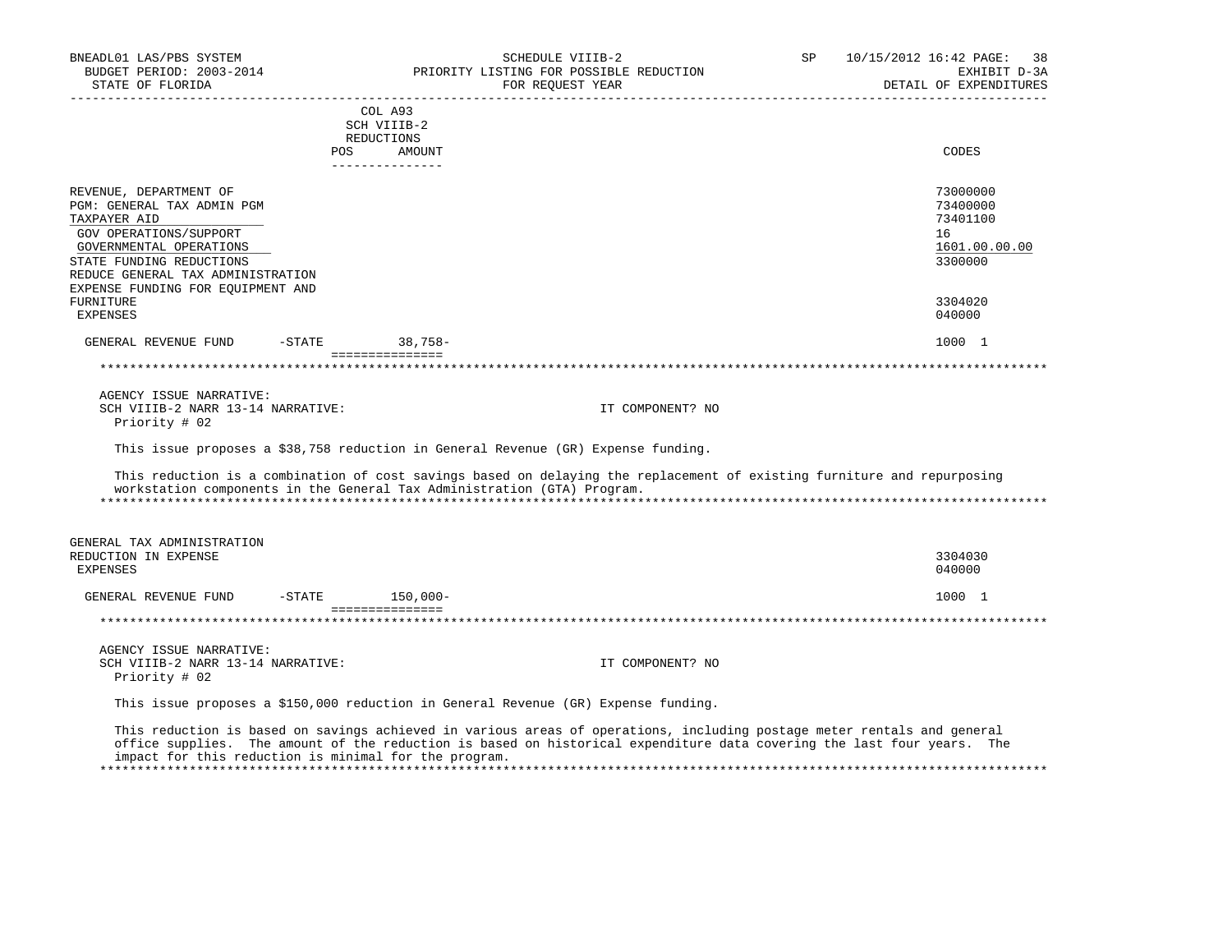| BNEADL01 LAS/PBS SYSTEM<br>BUDGET PERIOD: 2003-2014<br>STATE OF FLORIDA                                                   | SCHEDULE VIIIB-2<br>PRIORITY LISTING FOR POSSIBLE REDUCTION<br>FOR REOUEST YEAR | 10/15/2012 16:42 PAGE: 39<br>SP<br>EXHIBIT D-3A<br>DETAIL OF EXPENDITURES |
|---------------------------------------------------------------------------------------------------------------------------|---------------------------------------------------------------------------------|---------------------------------------------------------------------------|
|                                                                                                                           | COL A93<br>SCH VIIIB-2<br>REDUCTIONS<br><b>POS</b><br>AMOUNT                    | CODES                                                                     |
| REVENUE, DEPARTMENT OF<br>PGM: GENERAL TAX ADMIN PGM<br>TAXPAYER AID<br>GOV OPERATIONS/SUPPORT<br>GOVERNMENTAL OPERATIONS |                                                                                 | 73000000<br>73400000<br>73401100<br>16<br>1601.00.00.00                   |

 $\frac{\rm GOVERNMENTAL}$  OPERATIONS  $\frac{1601.00}{3400000}$  FUND SHIFT 3400000 GENERAL TAX ADMINISTRATION - INCREASE IN THE NON-SUFFICIENT FUNDS CHARGE – ADD 3400230<br>SALARIES AND BENEFITS (1999) 2009 SALARIES AND BENEFITS

## OPERATING TRUST FUND -STATE 1,000,000 2510 1

===============

\*\*\*\*\*\*\*\*\*\*\*\*\*\*\*\*\*\*\*\*\*\*\*\*\*\*\*\*\*\*\*\*\*\*\*\*\*\*\*\*\*\*\*\*\*\*\*\*\*\*\*\*\*\*\*\*\*\*\*\*\*\*\*\*\*\*\*\*\*\*\*\*\*\*\*\*\*\*\*\*\*\*\*\*\*\*\*\*\*\*\*\*\*\*\*\*\*\*\*\*\*\*\*\*\*\*\*\*\*\*\*\*\*\*\*\*\*\*\*\*\*\*\*\*\*\*\*

 AGENCY ISSUE NARRATIVE: SCH VIIIB-2 NARR 13-14 NARRATIVE: IT COMPONENT? NO Priority # 03

 This issue proposes statutory changes to increase the State's non-sufficient funds fee (NSF) from the current 5% (minimum \$15, maximum \$150) to 10% (minimum \$30, maximum \$300). Such changes would provide additional revenue that could be retained and appropriated in the Operating Trust Fund in lieu of direct General Revenue appropriation.

 Chapter 215.34(2), Florida Statutes (F.S.) provides for a fee of 5% of the face amount of any check, draft or order that is dishonored by the financial institution with a minimum fee of \$15 and a maximum fee of \$150 per item. Proceeds from the fee are deposited into the same fund as the collected item. Current collections from this fee average approximately \$1,300,000 annually, of which \$1,000,000 million is GR. The fee amount has been unchanged for over 18 years, and is below the banking industry standard minimum of \$30.

 This proposal increases the fee from the current 5% to 10%, with a minimum amount of \$30 and a maximum of \$300. To implement this strategy, a statutory change would be required. If the necessary law change is made to Ch. 215.34(2), F.S., all state agencies that collect fees or taxes would be impacted, and the increase in total revenues across all agencies would be substantially higher. Alternatively, statutory language could be inserted into Ch. 213. F.S., making this fee amount only applicable to taxes administered by the Department of Revenue.

 It is expected that this change would increase total non-sufficient funds fees from the current \$1.3 million annually to \$2.6 million, and would increase the annual contribution to GR from approximately \$1 million to \$2 million. The requested fund shift to the Operating Trust Fund will be supported from the first \$1 million of additional fees collected, with any excess deposited directly into General Revenue. Operationally, there would be little or no impact and minimal SUNTAX programming would be required.

\*\*\*\*\*\*\*\*\*\*\*\*\*\*\*\*\*\*\*\*\*\*\*\*\*\*\*\*\*\*\*\*\*\*\*\*\*\*\*\*\*\*\*\*\*\*\*\*\*\*\*\*\*\*\*\*\*\*\*\*\*\*\*\*\*\*\*\*\*\*\*\*\*\*\*\*\*\*\*\*\*\*\*\*\*\*\*\*\*\*\*\*\*\*\*\*\*\*\*\*\*\*\*\*\*\*\*\*\*\*\*\*\*\*\*\*\*\*\*\*\*\*\*\*\*\*\*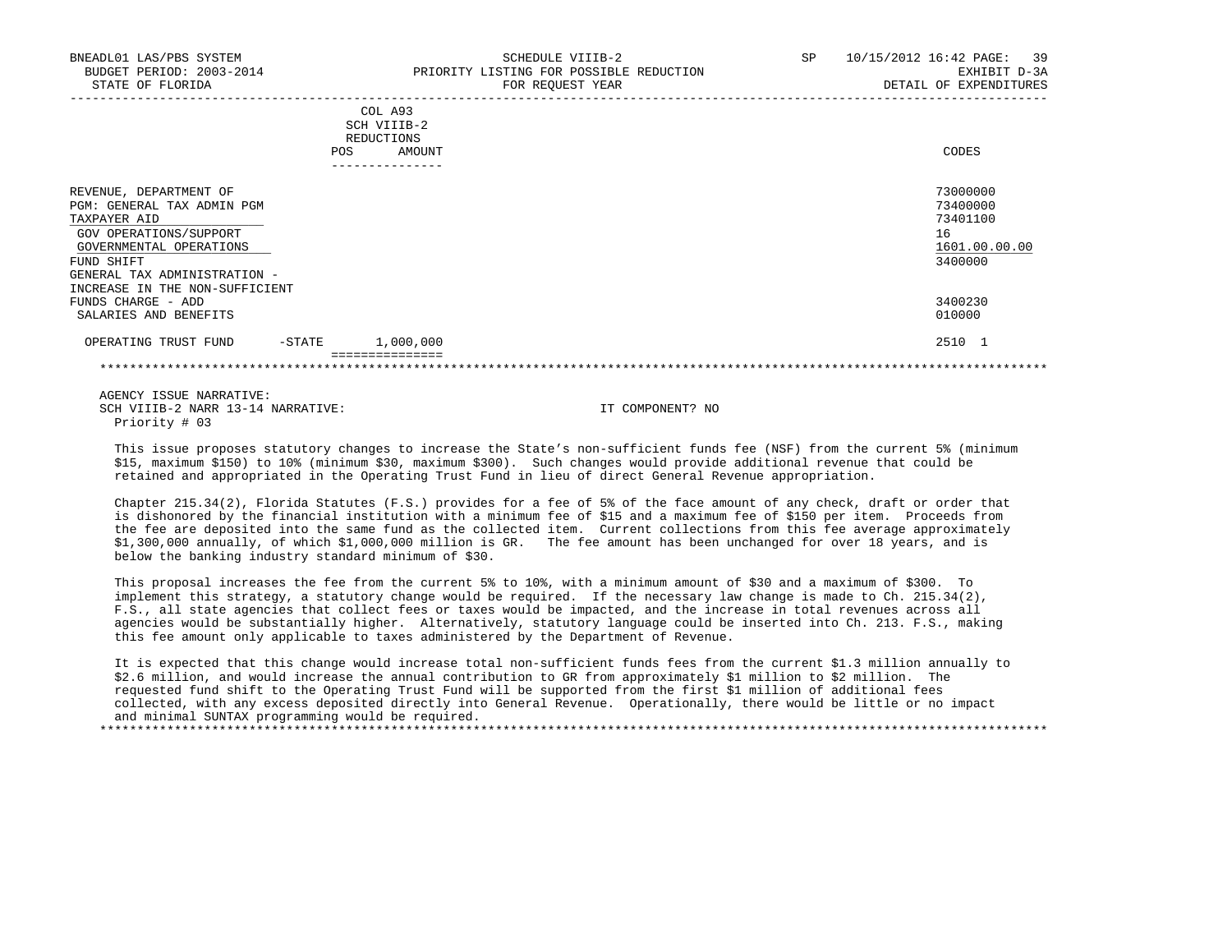| BNEADL01 LAS/PBS SYSTEM<br>BUDGET PERIOD: 2003-2014<br>STATE OF FLORIDA                                                                                                 |                                             |           | SCHEDULE VIIIB-2<br>PRIORITY LISTING FOR POSSIBLE REDUCTION<br>FOR REQUEST YEAR |                  |          |   | SP 10/15/2012 16:42 PAGE: 40<br>EXHIBIT D-3A<br>DETAIL OF EXPENDITURES |
|-------------------------------------------------------------------------------------------------------------------------------------------------------------------------|---------------------------------------------|-----------|---------------------------------------------------------------------------------|------------------|----------|---|------------------------------------------------------------------------|
|                                                                                                                                                                         | COL A93<br>SCH VIIIB-2                      |           |                                                                                 |                  |          |   |                                                                        |
|                                                                                                                                                                         | REDUCTIONS                                  |           |                                                                                 |                  |          |   |                                                                        |
|                                                                                                                                                                         | POS AMOUNT<br>. _ _ _ _ _ _ _ _ _ _ _ _ _ _ |           |                                                                                 |                  |          |   | CODES                                                                  |
| REVENUE, DEPARTMENT OF<br>PGM: GENERAL TAX ADMIN PGM<br>TAXPAYER AID<br>GOV OPERATIONS/SUPPORT<br>GOVERNMENTAL OPERATIONS<br>FUND SHIFT<br>GENERAL TAX ADMINISTRATION - |                                             |           |                                                                                 |                  |          |   | 73000000<br>73400000<br>73401100<br>16<br>1601.00.00.00<br>3400000     |
| INCREASE IN THE NON-SUFFICIENT<br>FUNDS CHARGE - ADD                                                                                                                    |                                             |           |                                                                                 |                  |          |   | 3400230                                                                |
| POSITION DETAIL OF SALARIES AND BENEFITS:                                                                                                                               |                                             |           |                                                                                 |                  |          |   |                                                                        |
|                                                                                                                                                                         | FTE                                         | BASE RATE | ADDITIVES                                                                       | BENEFITS         | SUBTOTAL | ႜ | LAPSE LAPSED SALARIES<br>AND BENEFITS                                  |
| A93 - SCH VIIIB-2 REDUCTIONS                                                                                                                                            |                                             |           |                                                                                 |                  |          |   |                                                                        |
| CHANGES TO CURRENTLY AUTHORIZED POSITIONS<br>OTHER SALARY AMOUNT<br>2510 OPERATING TRUST FUND                                                                           |                                             |           |                                                                                 |                  |          |   | 1,000,000                                                              |
|                                                                                                                                                                         |                                             |           |                                                                                 |                  |          |   | -----------                                                            |
|                                                                                                                                                                         |                                             |           |                                                                                 |                  |          |   | 1,000,000<br>==============                                            |
|                                                                                                                                                                         |                                             |           |                                                                                 |                  |          |   |                                                                        |
| GENERAL TAX ADMINISTRATION -<br>INCREASE IN THE NON-SUFFICIENT<br>FUNDS CHARGE - DEDUCT<br>SALARIES AND BENEFITS                                                        |                                             |           |                                                                                 |                  |          |   | 3400240<br>010000                                                      |
| $-$ STATE $1,000,000-$<br>GENERAL REVENUE FUND                                                                                                                          |                                             |           |                                                                                 |                  |          |   | 1000 1                                                                 |
|                                                                                                                                                                         | ===============                             |           |                                                                                 |                  |          |   |                                                                        |
| AGENCY ISSUE NARRATIVE:<br>SCH VIIIB-2 NARR 13-14 NARRATIVE:<br>Priority # 03                                                                                           |                                             |           |                                                                                 | IT COMPONENT? NO |          |   |                                                                        |
| This issue proposes statutory changes to increase the State's non-sufficient funds fee (NSF) from the current 5% (minimum                                               |                                             |           |                                                                                 |                  |          |   |                                                                        |

 This issue proposes statutory changes to increase the State's non-sufficient funds fee (NSF) from the current 5% (minimum \$15, maximum \$150) to 10% (minimum \$30, maximum \$300). Such changes would provide additional revenue that could be retained and appropriated in the Operating Trust Fund in lieu of direct General Revenue appropriation.

 Chapter 215.34(2), Florida Statutes (F.S.) provides for a fee of 5% of the face amount of any check, draft or order that is dishonored by the financial institution with a minimum fee of \$15 and a maximum fee of \$150 per item. Proceeds from the fee are deposited into the same fund as the collected item. Current collections from this fee average approximately \$1,300,000 annually, of which \$1,000,000 million is GR. The fee amount has been unchanged for over 18 years, and is below the banking industry standard minimum of \$30.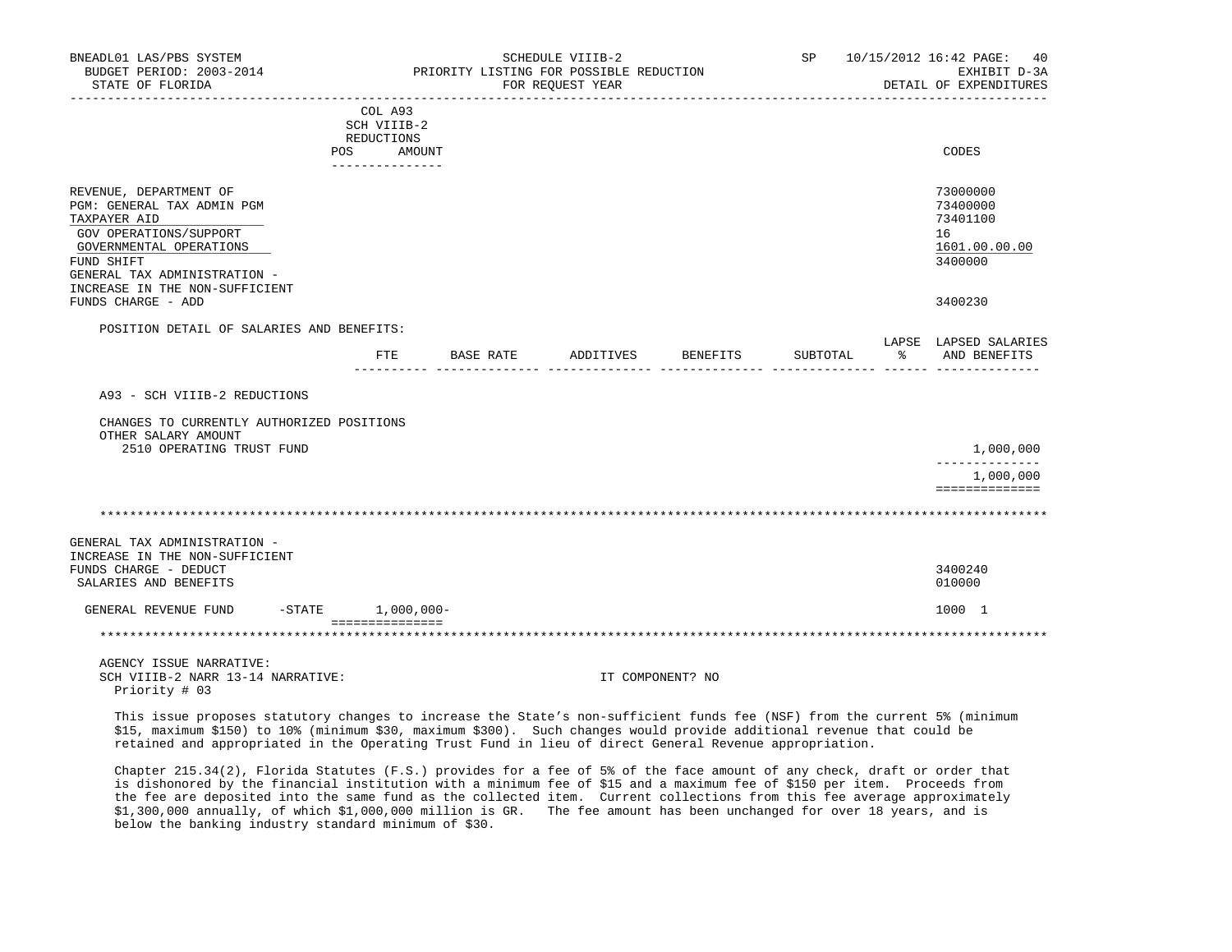| BNEADL01 LAS/PBS SYSTEM<br>BUDGET PERIOD: 2003-2014<br>STATE OF FLORIDA                                                   | SCHEDULE VIIIB-2<br>PRIORITY LISTING FOR POSSIBLE REDUCTION<br>FOR REOUEST YEAR | 10/15/2012 16:42 PAGE: 41<br>SP<br>EXHIBIT D-3A<br>DETAIL OF EXPENDITURES |
|---------------------------------------------------------------------------------------------------------------------------|---------------------------------------------------------------------------------|---------------------------------------------------------------------------|
|                                                                                                                           | COL A93<br>SCH VIIIB-2<br>REDUCTIONS<br>AMOUNT<br>POS                           | CODES                                                                     |
| REVENUE, DEPARTMENT OF<br>PGM: GENERAL TAX ADMIN PGM<br>TAXPAYER AID<br>GOV OPERATIONS/SUPPORT<br>GOVERNMENTAL OPERATIONS |                                                                                 | 73000000<br>73400000<br>73401100<br>16<br>1601.00.00.00                   |
| FUND SHIFT<br>GENERAL TAX ADMINISTRATION -<br>INCREASE IN THE NON-SUFFICIENT<br>FUNDS CHARGE - DEDUCT                     |                                                                                 | 3400000<br>3400240                                                        |

 This proposal increases the fee from the current 5% to 10%, with a minimum amount of \$30 and a maximum of \$300. To implement this strategy, a statutory change would be required. If the necessary law change is made to Ch. 215.34(2), F.S., all state agencies that collect fees or taxes would be impacted, and the increase in total revenues across all agencies would be substantially higher. Alternatively, statutory language could be inserted into Ch. 213. F.S., making this fee amount only applicable to taxes administered by the Department of Revenue.

 It is expected that this change would increase total non-sufficient funds fees from the current \$1.3 million annually to \$2.6 million, and would increase the annual contribution to GR from approximately \$1 million to \$2 million. The requested fund shift to the Operating Trust Fund will be supported from the first \$1 million of additional fees collected, with any excess deposited directly into General Revenue. Operationally, there would be little or no impact and minimal SUNTAX programming would be required. \*\*\*\*\*\*\*\*\*\*\*\*\*\*\*\*\*\*\*\*\*\*\*\*\*\*\*\*\*\*\*\*\*\*\*\*\*\*\*\*\*\*\*\*\*\*\*\*\*\*\*\*\*\*\*\*\*\*\*\*\*\*\*\*\*\*\*\*\*\*\*\*\*\*\*\*\*\*\*\*\*\*\*\*\*\*\*\*\*\*\*\*\*\*\*\*\*\*\*\*\*\*\*\*\*\*\*\*\*\*\*\*\*\*\*\*\*\*\*\*\*\*\*\*\*\*\*

POSITION DETAIL OF SALARIES AND BENEFITS:

|                                                                  | FTE                       | BASE RATE | ADDITIVES | BENEFITS | SUBTOTAL | LAPSE<br>- % | LAPSED SALARIES<br>AND BENEFITS |
|------------------------------------------------------------------|---------------------------|-----------|-----------|----------|----------|--------------|---------------------------------|
| A93 - SCH VIIIB-2 REDUCTIONS                                     |                           |           |           |          |          |              |                                 |
| CHANGES TO CURRENTLY AUTHORIZED POSITIONS<br>OTHER SALARY AMOUNT |                           |           |           |          |          |              |                                 |
| 1000 GENERAL REVENUE FUND                                        |                           |           |           |          |          |              | $1,000,000-$                    |
|                                                                  |                           |           |           |          |          |              | $1,000,000 -$                   |
|                                                                  |                           |           |           |          |          |              |                                 |
| TOTAL: GOVERNMENTAL OPERATIONS                                   |                           |           |           |          |          |              | 1601.00.00.00                   |
| BY FUND TYPE                                                     |                           |           |           |          |          |              |                                 |
| GENERAL REVENUE FUND                                             | 1,188,758-                |           |           |          |          |              | 1000                            |
| TRUST FUNDS                                                      | 1,000,000                 |           |           |          |          |              | 2000                            |
| TOTAL PROG COMP                                                  | 188,758-<br>============= |           |           |          |          |              |                                 |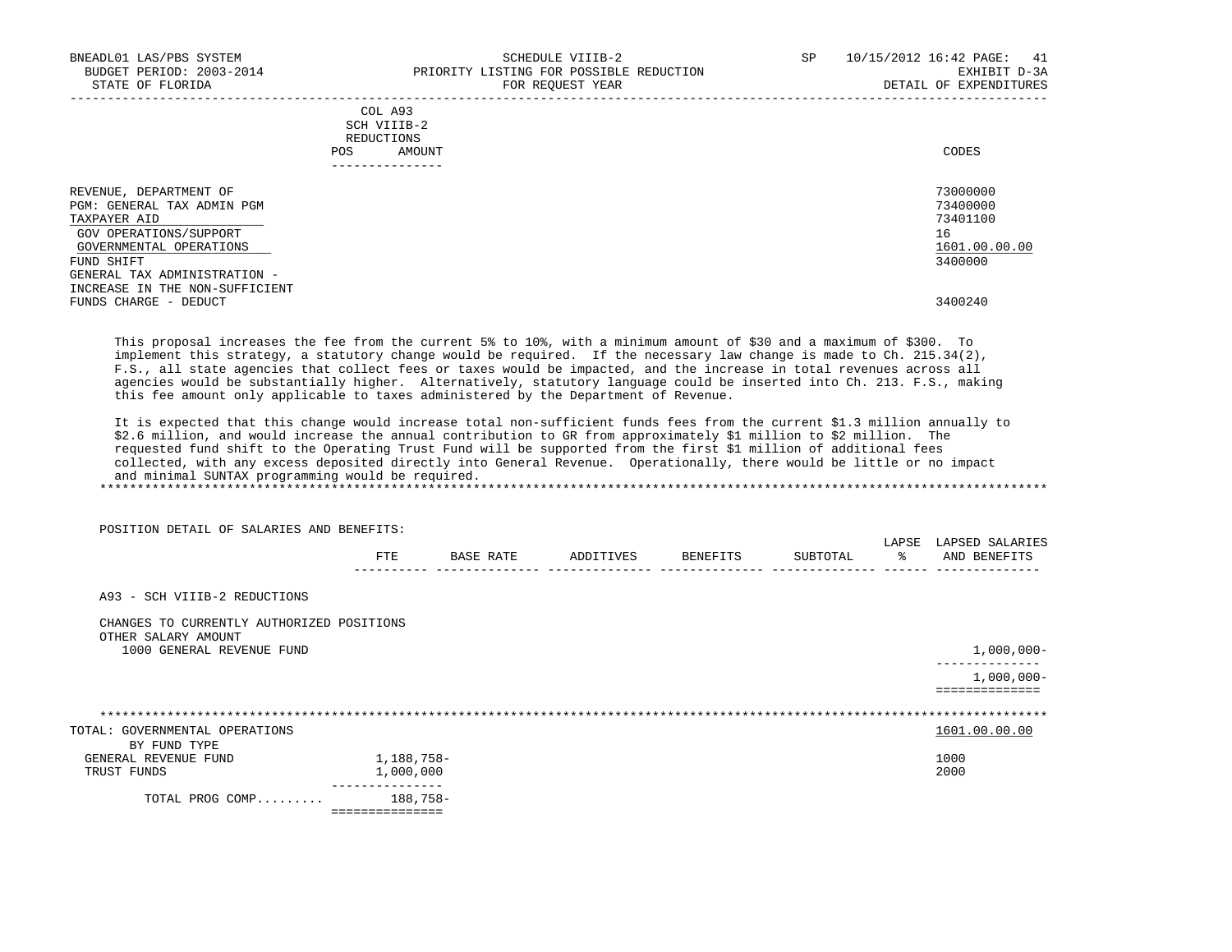| BNEADL01 LAS/PBS SYSTEM<br>BUDGET PERIOD: 2003-2014<br>STATE OF FLORIDA |                                    | SCHEDULE VIIIB-2<br>PRIORITY LISTING FOR POSSIBLE REDUCTION<br>FOR REQUEST YEAR                                          | SP | 10/15/2012 16:42 PAGE: 42<br>EXHIBIT D-3A<br>DETAIL OF EXPENDITURES |
|-------------------------------------------------------------------------|------------------------------------|--------------------------------------------------------------------------------------------------------------------------|----|---------------------------------------------------------------------|
|                                                                         |                                    |                                                                                                                          |    |                                                                     |
|                                                                         | COL A93                            |                                                                                                                          |    |                                                                     |
|                                                                         | SCH VIIIB-2                        |                                                                                                                          |    |                                                                     |
|                                                                         | REDUCTIONS<br>POS AMOUNT           |                                                                                                                          |    | CODES                                                               |
|                                                                         | ---------------                    |                                                                                                                          |    |                                                                     |
|                                                                         |                                    |                                                                                                                          |    |                                                                     |
| REVENUE, DEPARTMENT OF                                                  |                                    |                                                                                                                          |    | 73000000                                                            |
| PGM: GENERAL TAX ADMIN PGM<br>COMPLIANCE DETERMINATION                  |                                    |                                                                                                                          |    | 73400000<br>73401200                                                |
| GOV OPERATIONS/SUPPORT                                                  |                                    |                                                                                                                          |    | 16                                                                  |
| GOVERNMENTAL OPERATIONS                                                 |                                    |                                                                                                                          |    | 1601.00.00.00                                                       |
| STATE FUNDING REDUCTIONS                                                |                                    |                                                                                                                          |    | 3300000                                                             |
| GENERAL TAX ADMINISTRATION -                                            |                                    |                                                                                                                          |    |                                                                     |
| CONTRACTED SERVICES REDUCTION                                           |                                    |                                                                                                                          |    | 3304010                                                             |
| SPECIAL CATEGORIES                                                      |                                    |                                                                                                                          |    | 100000                                                              |
| CONTRACTED SERVICES                                                     |                                    |                                                                                                                          |    | 100777                                                              |
| GENERAL REVENUE FUND                                                    | $-STATE$                           | 27,622-                                                                                                                  |    | 1000 1                                                              |
|                                                                         | ================                   |                                                                                                                          |    |                                                                     |
|                                                                         |                                    |                                                                                                                          |    |                                                                     |
| AGENCY ISSUE NARRATIVE:                                                 |                                    |                                                                                                                          |    |                                                                     |
| SCH VIIIB-2 NARR 13-14 NARRATIVE:                                       |                                    | IT COMPONENT? NO                                                                                                         |    |                                                                     |
| Priority # 02                                                           |                                    |                                                                                                                          |    |                                                                     |
|                                                                         |                                    | This issue proposes a \$27,622 reduction in Contracted Services.                                                         |    |                                                                     |
|                                                                         |                                    |                                                                                                                          |    |                                                                     |
|                                                                         |                                    | This proposed reduction relates to the maturity of the SUNTAX system. The need for training specific to the SAP platform |    |                                                                     |
|                                                                         |                                    | has dwindled dramatically over the last few years, and these funds can be reduced with minimal impact to the program.    |    |                                                                     |
|                                                                         |                                    |                                                                                                                          |    |                                                                     |
|                                                                         |                                    |                                                                                                                          |    |                                                                     |
| REDUCE PROTEST INTAKE STAFFING                                          |                                    |                                                                                                                          |    |                                                                     |
| WITHIN GENERAL TAX ADMINISTRATION                                       |                                    |                                                                                                                          |    | 3304040                                                             |
| SALARY RATE                                                             |                                    |                                                                                                                          |    | 000000                                                              |
| SALARY RATE 76,438-                                                     | ===============                    |                                                                                                                          |    |                                                                     |
|                                                                         |                                    |                                                                                                                          |    |                                                                     |
| SALARIES AND BENEFITS                                                   |                                    |                                                                                                                          |    | 010000                                                              |
|                                                                         | $3.00 -$                           |                                                                                                                          |    |                                                                     |
| GENERAL REVENUE FUND                                                    | -STATE 123,391-<br>=============== |                                                                                                                          |    | 1000 1                                                              |
| TOTAL: REDUCE PROTEST INTAKE STAFFING                                   |                                    |                                                                                                                          |    | 3304040                                                             |
| WITHIN GENERAL TAX ADMINISTRATION                                       |                                    |                                                                                                                          |    |                                                                     |
| TOTAL POSITIONS 3.00-                                                   |                                    |                                                                                                                          |    |                                                                     |
| TOTAL ISSUE $123,391-$                                                  |                                    |                                                                                                                          |    |                                                                     |
| TOTAL SALARY RATE 76,438-                                               |                                    |                                                                                                                          |    |                                                                     |
|                                                                         | ---------------                    |                                                                                                                          |    |                                                                     |
| AGENCY ISSUE NARRATIVE:                                                 |                                    |                                                                                                                          |    |                                                                     |
| SCH VIIIB-2 NARR 13-14 NARRATIVE:                                       |                                    | IT COMPONENT? NO                                                                                                         |    |                                                                     |
| Priority # 04                                                           |                                    |                                                                                                                          |    |                                                                     |
|                                                                         |                                    |                                                                                                                          |    |                                                                     |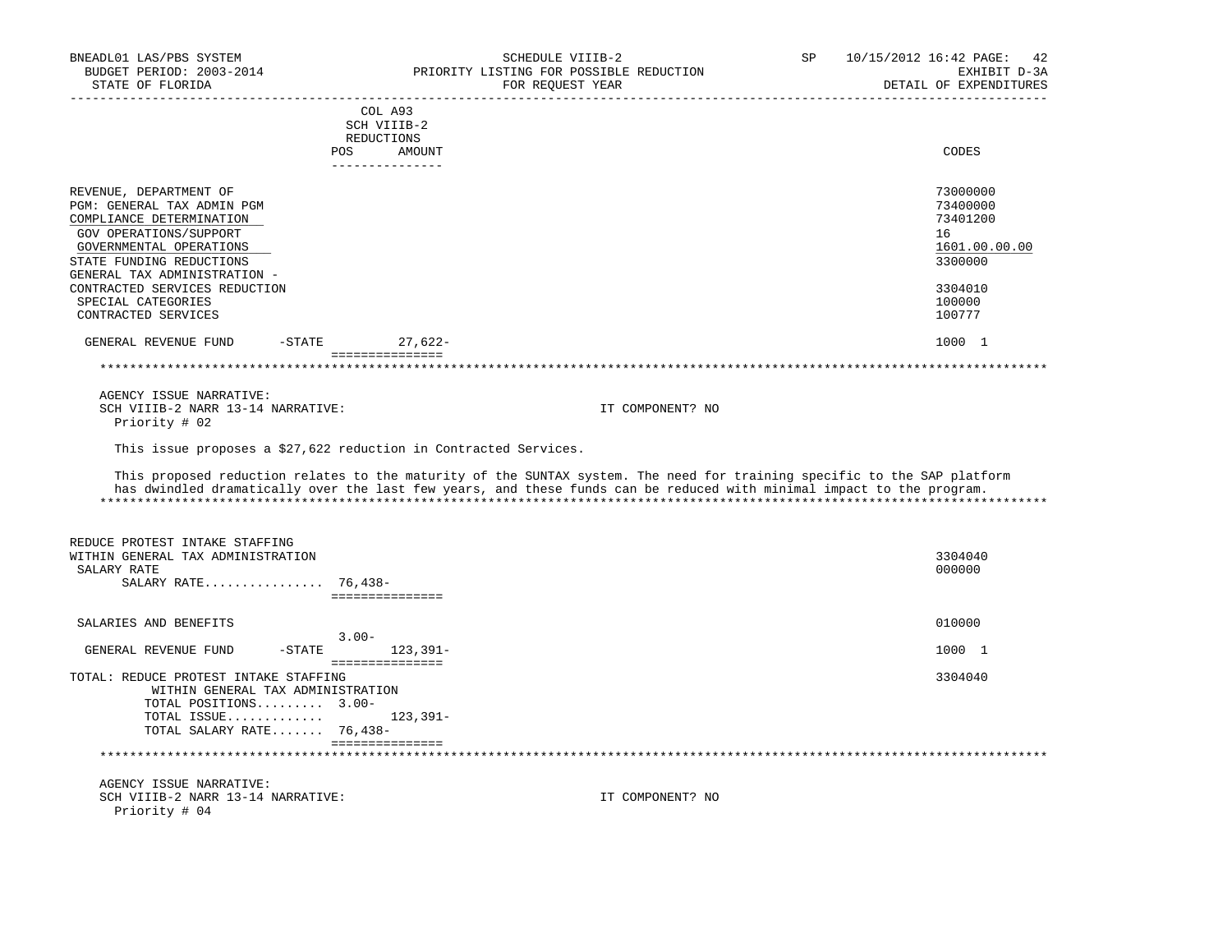POSITION DETAIL OF SALARIES AND BENEFITS:

-----------------------------------------------------------------------------------------------------------------------------------

|            | _______________ |       |
|------------|-----------------|-------|
| POS        | AMOUNT          | CODES |
| REDUCTIONS |                 |       |
|            | SCH VIIIB-2     |       |
|            | COL A93         |       |

| DEPARTMENT OF<br>REVENUE,         | 73000000      |
|-----------------------------------|---------------|
| PGM: GENERAL TAX ADMIN PGM        | 73400000      |
| COMPLIANCE DETERMINATION          | 73401200      |
| GOV OPERATIONS/SUPPORT            | 16            |
| GOVERNMENTAL OPERATIONS           | 1601.00.00.00 |
| STATE FUNDING REDUCTIONS          | 3300000       |
| REDUCE PROTEST INTAKE STAFFING    |               |
| WITHIN GENERAL TAX ADMINISTRATION | 3304040       |
|                                   |               |

 This issue reduces \$123,391 in General Revenue Salaries and Benefits and 3 full time equivalent (FTE) positions that respond to audit and campaign protests.

 The General Tax Administration Program (GTA) assumed the duties of audit and discovery protest intake from the Technical Assistance and Dispute Resolution (TADR) Section within the Administrative Services Program in the mid nineteen nineties due to the large percentage of cases requiring audit file revisions prior to TADR disposition. The number of audit cases requiring revisions has dramatically decreased through procedural enhancements and educational efforts. This proposal reduces protest intake staffing from 5 to 2 FTE in GTA and transfers primary intake activities back to TADR. A GTA program position would be designated to continue providing assistance in a support/coordination role for TADR and GTA's dispute resolution process owner. The other resource is currently dedicated to handling reemployment tax (RT) protests regarding audits and blocked claims associated with benefits. These responsibilities would remain within GTA as this resource coordinates protest activities between FDOR's Office of General Counsel and the Department of Economic Opportunity Reemployment Assistance Appeals Commission. This issue would not have a negative impact on services or wait times as the current functions related to the other taxes (e.g. sales and use, corporate, and documentary stamp) have transitioned into a triage process given the reduction of cases needing further review by field operations staff. \*\*\*\*\*\*\*\*\*\*\*\*\*\*\*\*\*\*\*\*\*\*\*\*\*\*\*\*\*\*\*\*\*\*\*\*\*\*\*\*\*\*\*\*\*\*\*\*\*\*\*\*\*\*\*\*\*\*\*\*\*\*\*\*\*\*\*\*\*\*\*\*\*\*\*\*\*\*\*\*\*\*\*\*\*\*\*\*\*\*\*\*\*\*\*\*\*\*\*\*\*\*\*\*\*\*\*\*\*\*\*\*\*\*\*\*\*\*\*\*\*\*\*\*\*\*\*

| PUSIIIUN DEIAIL UP SALAKIES AND BENEPIIS.                                                 |          |           |           |          |                  |            |                                 |
|-------------------------------------------------------------------------------------------|----------|-----------|-----------|----------|------------------|------------|---------------------------------|
|                                                                                           | FTE      | BASE RATE | ADDITIVES | BENEFITS | SUBTOTAL         | LAPSE<br>° | LAPSED SALARIES<br>AND BENEFITS |
| A93 - SCH VIIIB-2 REDUCTIONS                                                              |          |           |           |          |                  |            |                                 |
| CHANGES TO CURRENTLY AUTHORIZED POSITIONS<br>0709 ADMINISTRATIVE ASSISTANT I<br>N0900 001 | $3.00 -$ | 76,438-   |           | 40,334-  | $116,772 - 0.00$ |            | 116,772-                        |
| TOTALS FOR ISSUE BY FUND<br>1000 GENERAL REVENUE FUND                                     |          |           |           |          |                  |            | $116,772-$                      |
|                                                                                           | $3.00 -$ | 76,438-   |           | 40,334-  | 116,772-         |            | $116,772-$                      |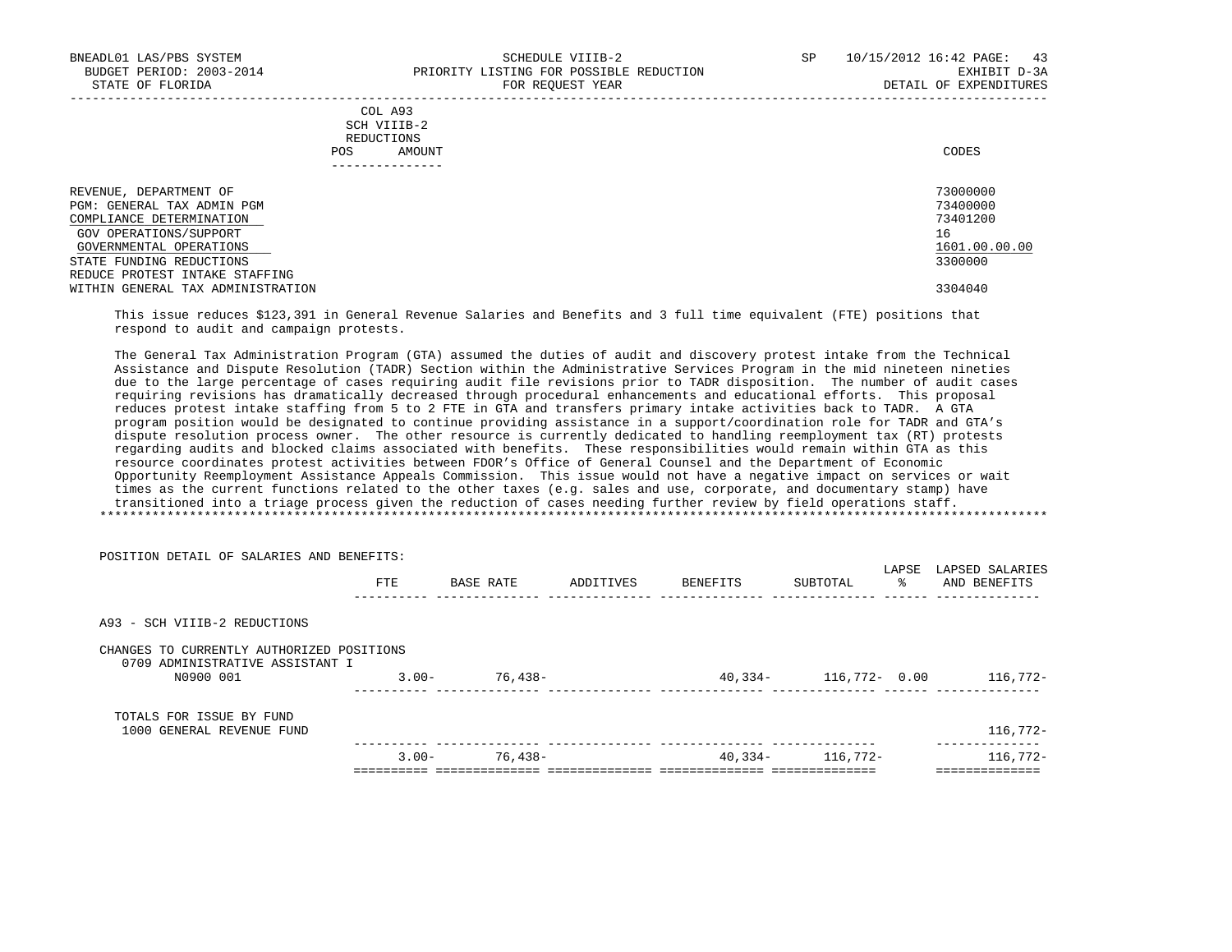| BNEADL01 LAS/PBS SYSTEM<br>BUDGET PERIOD: 2003-2014<br>STATE OF FLORIDA                                                                                                                                                                  |                                                                          |           | SCHEDULE VIIIB-2<br>PRIORITY LISTING FOR POSSIBLE REDUCTION<br>FOR REQUEST YEAR |                    | SP       |     | 10/15/2012 16:42 PAGE: 44<br>EXHIBIT D-3A<br>DETAIL OF EXPENDITURES           |
|------------------------------------------------------------------------------------------------------------------------------------------------------------------------------------------------------------------------------------------|--------------------------------------------------------------------------|-----------|---------------------------------------------------------------------------------|--------------------|----------|-----|-------------------------------------------------------------------------------|
|                                                                                                                                                                                                                                          | COL A93<br>SCH VIIIB-2<br>REDUCTIONS<br>POS<br>AMOUNT<br>--------------- |           |                                                                                 |                    |          |     | CODES                                                                         |
| REVENUE, DEPARTMENT OF<br>PGM: GENERAL TAX ADMIN PGM<br>COMPLIANCE DETERMINATION<br>GOV OPERATIONS/SUPPORT<br>GOVERNMENTAL OPERATIONS<br>STATE FUNDING REDUCTIONS<br>REDUCE PROTEST INTAKE STAFFING<br>WITHIN GENERAL TAX ADMINISTRATION |                                                                          |           |                                                                                 |                    |          |     | 73000000<br>73400000<br>73401200<br>16<br>1601.00.00.00<br>3300000<br>3304040 |
| POSITION DETAIL OF SALARIES AND BENEFITS:                                                                                                                                                                                                | FTE                                                                      | BASE RATE |                                                                                 | ADDITIVES BENEFITS | SUBTOTAL | ာ ေ | LAPSE LAPSED SALARIES<br>AND BENEFITS                                         |
| A93 - SCH VIIIB-2 REDUCTIONS<br>CHANGES TO CURRENTLY AUTHORIZED POSITIONS<br>OTHER SALARY AMOUNT<br>1000 GENERAL REVENUE FUND                                                                                                            |                                                                          |           |                                                                                 |                    |          |     | 6,619-<br>--------------<br>$123, 391 -$                                      |
|                                                                                                                                                                                                                                          |                                                                          |           |                                                                                 |                    |          |     | ==============                                                                |
| REQUIRE CORPORATE INCOME TAX AND<br>RE-EMPLOYMENT TAX RETURNS MUST BE<br>SUBMITTED ELECTRONICALLY - GENERAL<br>TAX ADMINISTRATION<br>SALARY RATE<br>SALARY RATE 279,260-                                                                 | ===============                                                          |           |                                                                                 |                    |          |     | 3304050<br>000000                                                             |
| SALARIES AND BENEFITS                                                                                                                                                                                                                    | $10.00 -$                                                                |           |                                                                                 |                    |          |     | 010000                                                                        |
| GENERAL REVENUE FUND                                                                                                                                                                                                                     | $-$ STATE 451, 140-<br>===============                                   |           |                                                                                 |                    |          |     | 1000 1                                                                        |
| TOTAL: REQUIRE CORPORATE INCOME TAX AND<br>RE-EMPLOYMENT TAX RETURNS MUST BE<br>SUBMITTED ELECTRONICALLY - GENERAL<br>TAX ADMINISTRATION<br>TOTAL POSITIONS 10.00-<br>TOTAL ISSUE<br>TOTAL SALARY RATE 279,260-                          | 451,140-<br>===============                                              |           |                                                                                 |                    |          |     | 3304050                                                                       |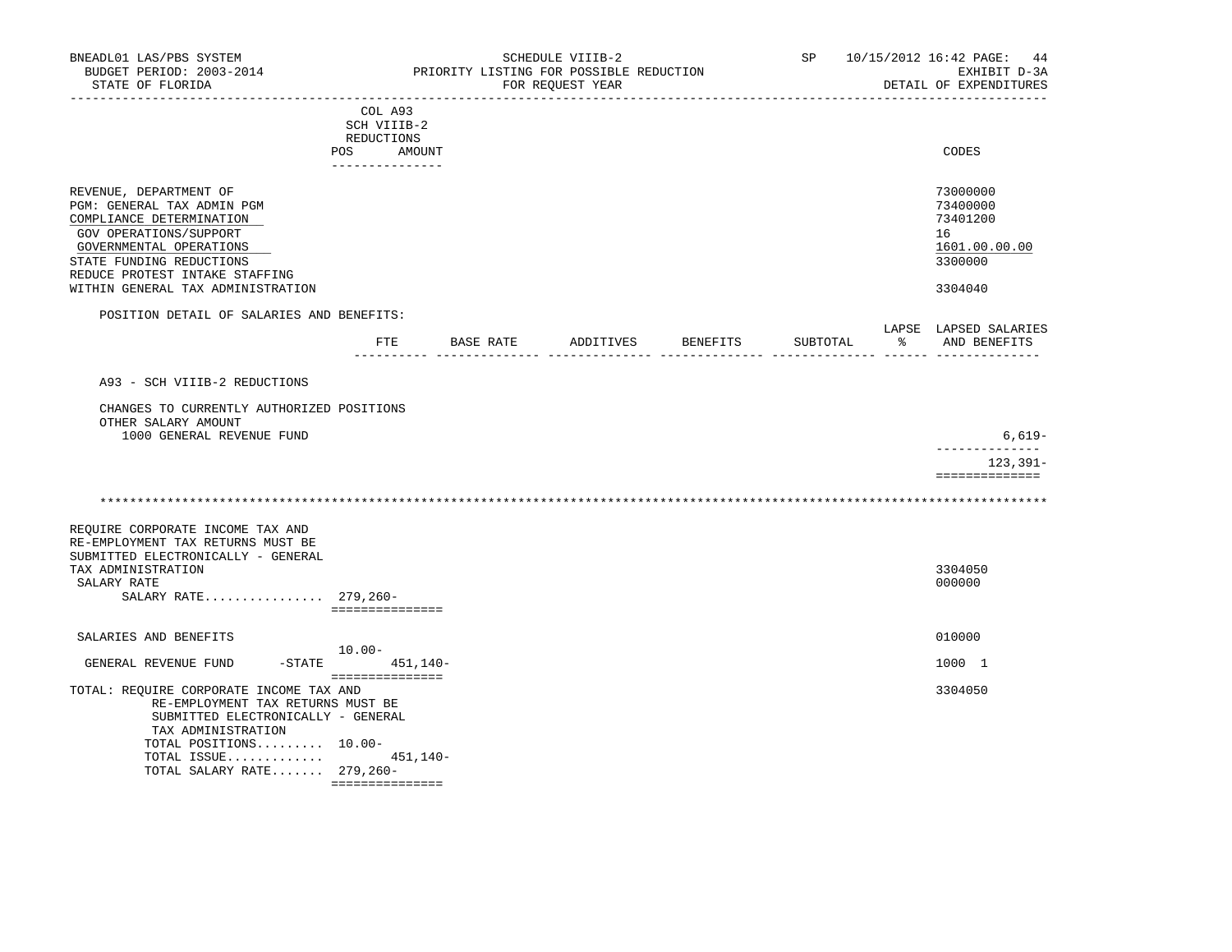| VEADLO1 LAS/PBS SYSTEM SCHEDULE VIIIB-2<br>BUDGET PERIOD: 2003-2014 PRIORITY LISTING FOR POSSIBLE REDUCTION<br>BNEADL01 LAS/PBS SYSTEM<br>STATE OF FLORIDA                                                                                                                                                                                                                                                                                                                                                                        |                                      |                     | FOR REOUEST YEAR |                                                               | SP | 10/15/2012 16:42 PAGE: 45<br>EXHIBIT D-3A<br>DETAIL OF EXPENDITURES |
|-----------------------------------------------------------------------------------------------------------------------------------------------------------------------------------------------------------------------------------------------------------------------------------------------------------------------------------------------------------------------------------------------------------------------------------------------------------------------------------------------------------------------------------|--------------------------------------|---------------------|------------------|---------------------------------------------------------------|----|---------------------------------------------------------------------|
|                                                                                                                                                                                                                                                                                                                                                                                                                                                                                                                                   |                                      |                     |                  |                                                               |    |                                                                     |
|                                                                                                                                                                                                                                                                                                                                                                                                                                                                                                                                   | COL A93<br>SCH VIIIB-2<br>REDUCTIONS |                     |                  |                                                               |    |                                                                     |
|                                                                                                                                                                                                                                                                                                                                                                                                                                                                                                                                   | POS AMOUNT<br>---------------        |                     |                  |                                                               |    | CODES                                                               |
| REVENUE, DEPARTMENT OF                                                                                                                                                                                                                                                                                                                                                                                                                                                                                                            |                                      |                     |                  |                                                               |    | 73000000                                                            |
| PGM: GENERAL TAX ADMIN PGM<br>COMPLIANCE DETERMINATION                                                                                                                                                                                                                                                                                                                                                                                                                                                                            |                                      |                     |                  |                                                               |    | 73400000<br>73401200                                                |
| GOV OPERATIONS/SUPPORT<br>GOVERNMENTAL OPERATIONS                                                                                                                                                                                                                                                                                                                                                                                                                                                                                 |                                      |                     |                  |                                                               |    | 16<br>1601.00.00.00                                                 |
| STATE FUNDING REDUCTIONS                                                                                                                                                                                                                                                                                                                                                                                                                                                                                                          |                                      |                     |                  |                                                               |    | 3300000                                                             |
| REQUIRE CORPORATE INCOME TAX AND<br>RE-EMPLOYMENT TAX RETURNS MUST BE                                                                                                                                                                                                                                                                                                                                                                                                                                                             |                                      |                     |                  |                                                               |    |                                                                     |
| SUBMITTED ELECTRONICALLY - GENERAL<br>TAX ADMINISTRATION                                                                                                                                                                                                                                                                                                                                                                                                                                                                          |                                      |                     |                  |                                                               |    | 3304050                                                             |
|                                                                                                                                                                                                                                                                                                                                                                                                                                                                                                                                   |                                      |                     |                  |                                                               |    |                                                                     |
| AGENCY ISSUE NARRATIVE:                                                                                                                                                                                                                                                                                                                                                                                                                                                                                                           |                                      |                     |                  |                                                               |    |                                                                     |
| SCH VIIIB-2 NARR 13-14 NARRATIVE:<br>Priority # 06                                                                                                                                                                                                                                                                                                                                                                                                                                                                                |                                      |                     |                  | IT COMPONENT? NO                                              |    |                                                                     |
| This issue reduces a total of \$1,000,000 in General Revenue (GR) Salaries and Benefits funding and 27 full-time<br>equivalent (FTE) positions based on requiring electronic submission of all corporate income tax (CIT) and reemployment<br>tax (RT) returns.                                                                                                                                                                                                                                                                   |                                      |                     |                  |                                                               |    |                                                                     |
| Requiring the electronic submission of CIT and RT returns would allow the General Tax Administration Program (GTA) to<br>more fully utilize its electronic return processing capabilities, thereby, reducing the FTE requirement associated with<br>paper processing of CIT and RT returns. The program would no longer accept alternative paper forms which require manual<br>processing. The electronic submission of these returns should result in improved filing accuracy due to the built in<br>edit checks of the system. |                                      |                     |                  |                                                               |    |                                                                     |
| To accommodate customers with limited or no internet access, the waiver process would be used to allow such users to be<br>exempted from the electronic submission requirement. This issue will require review of sections 213.05, 213.755, 220.21<br>and 443.163, Florida Statutes, and any necessary changes will be proposed.                                                                                                                                                                                                  |                                      |                     |                  |                                                               |    |                                                                     |
|                                                                                                                                                                                                                                                                                                                                                                                                                                                                                                                                   |                                      |                     |                  |                                                               |    |                                                                     |
| POSITION DETAIL OF SALARIES AND BENEFITS:                                                                                                                                                                                                                                                                                                                                                                                                                                                                                         |                                      |                     |                  |                                                               |    |                                                                     |
|                                                                                                                                                                                                                                                                                                                                                                                                                                                                                                                                   |                                      |                     |                  | FTE BASE RATE ADDITIVES BENEFITS SUBTOTAL $\ast$ AND BENEFITS |    | LAPSE LAPSED SALARIES                                               |
| A93 - SCH VIIIB-2 REDUCTIONS                                                                                                                                                                                                                                                                                                                                                                                                                                                                                                      |                                      |                     |                  |                                                               |    |                                                                     |
| CHANGES TO CURRENTLY AUTHORIZED POSITIONS                                                                                                                                                                                                                                                                                                                                                                                                                                                                                         |                                      |                     |                  |                                                               |    |                                                                     |
| 1701 REVENUE SPECIALIST III<br>N9500 001                                                                                                                                                                                                                                                                                                                                                                                                                                                                                          |                                      | $10.00 - 279,260 -$ |                  | $137,589-416,849-0.00$ 416,849-                               |    |                                                                     |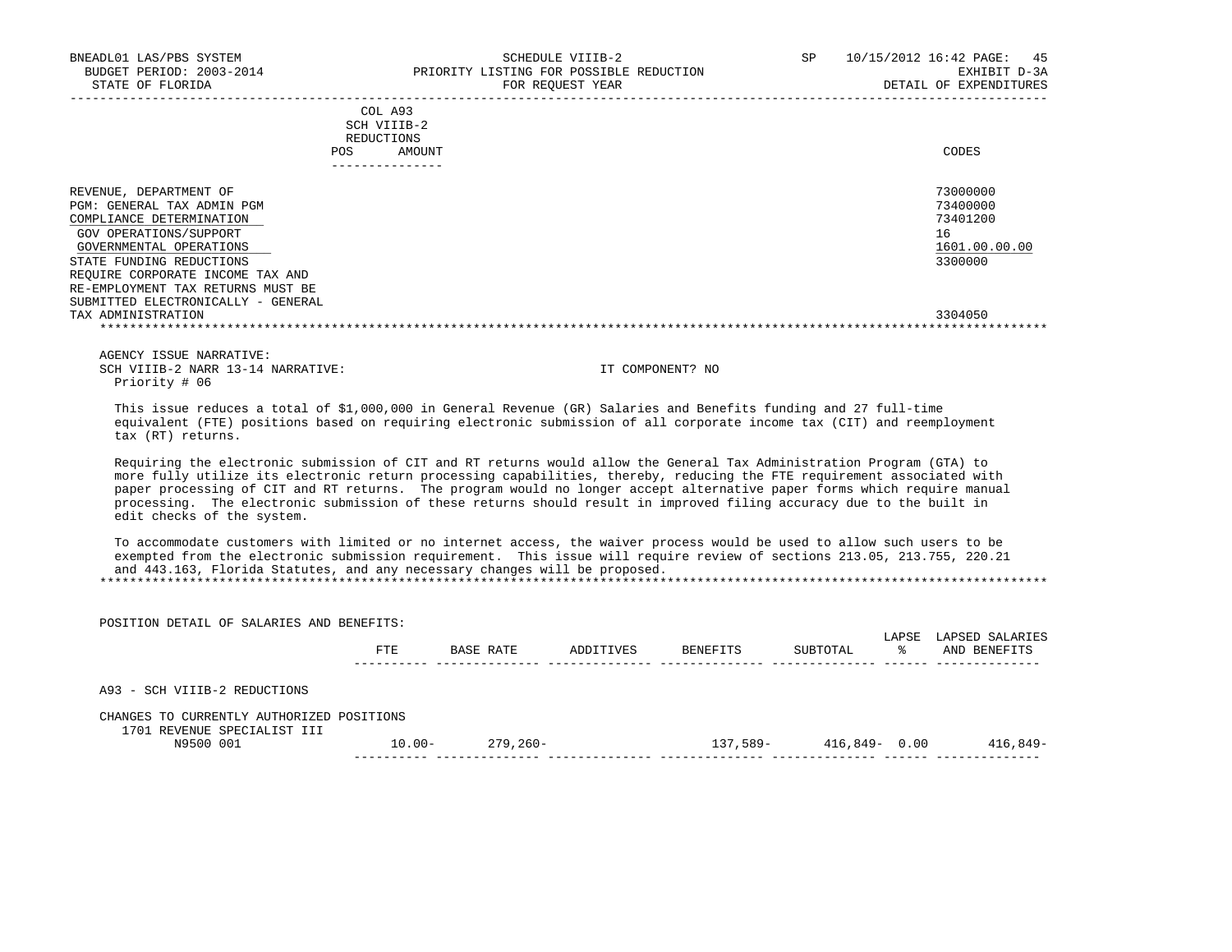| BNEADL01 LAS/PBS SYSTEM<br>BUDGET PERIOD: 2003-2014<br>STATE OF FLORIDA                                                                                                                                                                                                          |                                      |                     | SCHEDULE VIIIB-2<br>PRIORITY LISTING FOR POSSIBLE REDUCTION<br>FOR REQUEST YEAR |                          | SP                |   | 10/15/2012 16:42 PAGE: 46<br>EXHIBIT D-3A<br>DETAIL OF EXPENDITURES |
|----------------------------------------------------------------------------------------------------------------------------------------------------------------------------------------------------------------------------------------------------------------------------------|--------------------------------------|---------------------|---------------------------------------------------------------------------------|--------------------------|-------------------|---|---------------------------------------------------------------------|
| ------------------------                                                                                                                                                                                                                                                         | COL A93<br>SCH VIIIB-2<br>REDUCTIONS |                     |                                                                                 | ------------------------ |                   |   |                                                                     |
|                                                                                                                                                                                                                                                                                  | POS AMOUNT<br>--------------         |                     |                                                                                 |                          |                   |   | CODES                                                               |
| REVENUE, DEPARTMENT OF<br>PGM: GENERAL TAX ADMIN PGM<br>COMPLIANCE DETERMINATION<br>GOV OPERATIONS/SUPPORT<br>GOVERNMENTAL OPERATIONS<br>STATE FUNDING REDUCTIONS<br>REOUIRE CORPORATE INCOME TAX AND<br>RE-EMPLOYMENT TAX RETURNS MUST BE<br>SUBMITTED ELECTRONICALLY - GENERAL |                                      |                     |                                                                                 |                          |                   |   | 73000000<br>73400000<br>73401200<br>16<br>1601.00.00.00<br>3300000  |
| TAX ADMINISTRATION                                                                                                                                                                                                                                                               |                                      |                     |                                                                                 |                          |                   |   | 3304050                                                             |
| POSITION DETAIL OF SALARIES AND BENEFITS:                                                                                                                                                                                                                                        |                                      | FTE BASE RATE       |                                                                                 | ADDITIVES BENEFITS       | SUBTOTAL          | ႜ | LAPSE LAPSED SALARIES<br>AND BENEFITS                               |
| A93 - SCH VIIIB-2 REDUCTIONS                                                                                                                                                                                                                                                     |                                      |                     |                                                                                 |                          |                   |   |                                                                     |
| CHANGES TO CURRENTLY AUTHORIZED POSITIONS                                                                                                                                                                                                                                        |                                      |                     |                                                                                 |                          |                   |   |                                                                     |
| TOTALS FOR ISSUE BY FUND<br>1000 GENERAL REVENUE FUND                                                                                                                                                                                                                            |                                      |                     |                                                                                 |                          |                   |   | 416,849-                                                            |
|                                                                                                                                                                                                                                                                                  |                                      | $10.00 - 279,260 -$ |                                                                                 |                          | 137,589- 416,849- |   | --------------<br>416,849-<br>==============                        |
| OTHER SALARY AMOUNT<br>1000 GENERAL REVENUE FUND                                                                                                                                                                                                                                 |                                      |                     |                                                                                 |                          |                   |   | 34,291-                                                             |
|                                                                                                                                                                                                                                                                                  |                                      |                     |                                                                                 |                          |                   |   | ------------<br>451,140-<br>==============                          |
|                                                                                                                                                                                                                                                                                  |                                      |                     |                                                                                 |                          |                   |   |                                                                     |
| GENERAL TAX ADMINISTRATION - STOP<br>MAILING TAX INFORMATION<br>PUBLICATIONS TO TAXPAYERS<br>SPECIAL CATEGORIES<br>CONTRACTED SERVICES                                                                                                                                           |                                      |                     |                                                                                 |                          |                   |   | 3304060<br>100000<br>100777                                         |
| GENERAL REVENUE FUND                                                                                                                                                                                                                                                             | -STATE 25,000-                       |                     |                                                                                 |                          |                   |   | 1000 1                                                              |
|                                                                                                                                                                                                                                                                                  | ----------------                     |                     |                                                                                 |                          |                   |   |                                                                     |
| AGENCY ISSUE NARRATIVE:<br>SCH VIIIB-2 NARR 13-14 NARRATIVE:<br>Priority # 09                                                                                                                                                                                                    |                                      |                     |                                                                                 | IT COMPONENT? NO         |                   |   |                                                                     |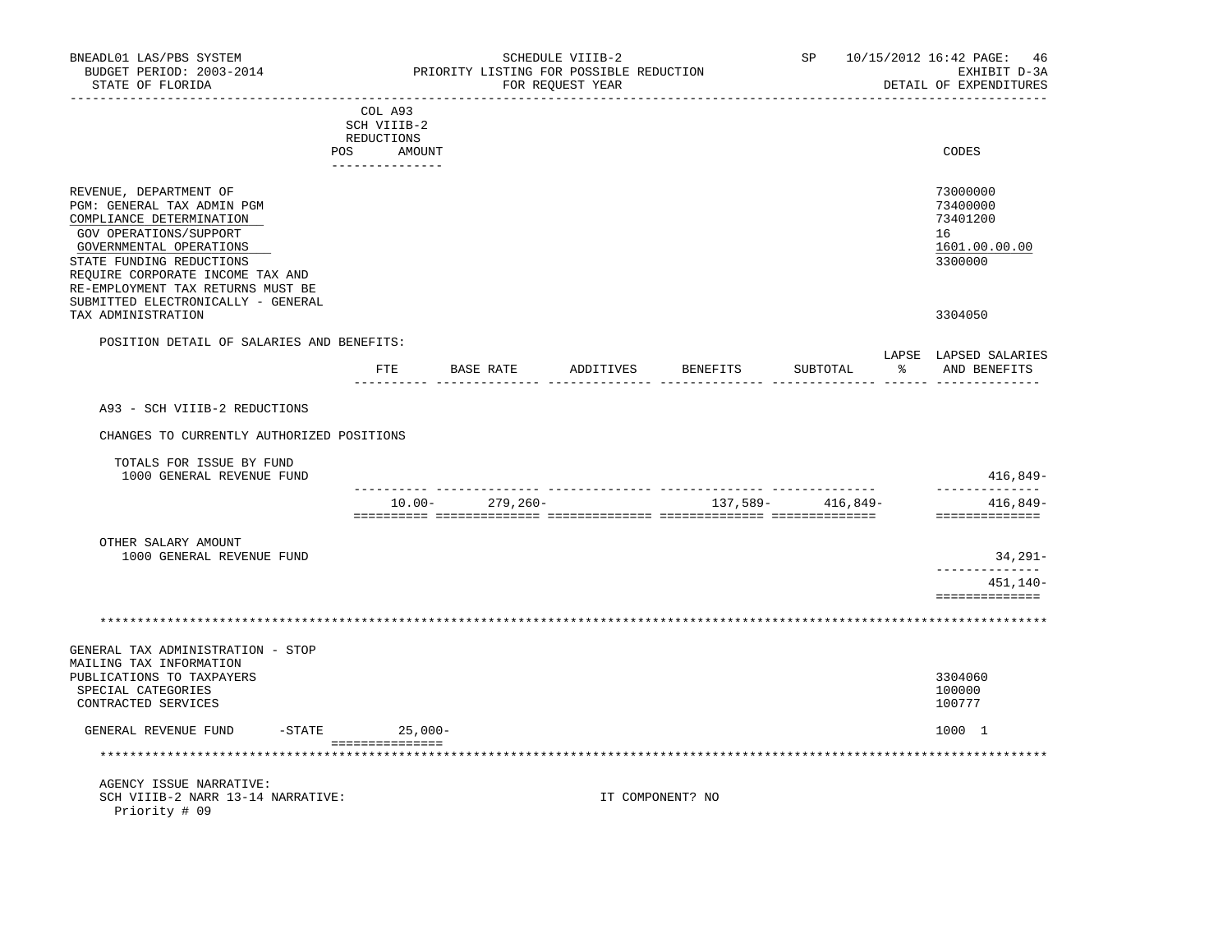| BNEADL01 LAS/PBS SYSTEM<br>BUDGET PERIOD: 2003-2014<br>STATE OF FLORIDA                                                                                                                                | SCHEDULE VIIIB-2<br>PRIORITY LISTING FOR POSSIBLE REDUCTION<br>FOR REOUEST YEAR                                                                                                                                                                                                                                                                                                                                                                                                                                                                                                                                                                                                                                                                                           | 10/15/2012 16:42 PAGE:<br>SP<br>47<br>EXHIBIT D-3A<br>DETAIL OF EXPENDITURES |
|--------------------------------------------------------------------------------------------------------------------------------------------------------------------------------------------------------|---------------------------------------------------------------------------------------------------------------------------------------------------------------------------------------------------------------------------------------------------------------------------------------------------------------------------------------------------------------------------------------------------------------------------------------------------------------------------------------------------------------------------------------------------------------------------------------------------------------------------------------------------------------------------------------------------------------------------------------------------------------------------|------------------------------------------------------------------------------|
|                                                                                                                                                                                                        | COL A93<br>SCH VIIIB-2<br>REDUCTIONS                                                                                                                                                                                                                                                                                                                                                                                                                                                                                                                                                                                                                                                                                                                                      |                                                                              |
|                                                                                                                                                                                                        | POS<br>AMOUNT<br>_______________                                                                                                                                                                                                                                                                                                                                                                                                                                                                                                                                                                                                                                                                                                                                          | CODES                                                                        |
| REVENUE, DEPARTMENT OF<br>PGM: GENERAL TAX ADMIN PGM<br>COMPLIANCE DETERMINATION<br>GOV OPERATIONS/SUPPORT<br>GOVERNMENTAL OPERATIONS<br>STATE FUNDING REDUCTIONS<br>GENERAL TAX ADMINISTRATION - STOP |                                                                                                                                                                                                                                                                                                                                                                                                                                                                                                                                                                                                                                                                                                                                                                           | 73000000<br>73400000<br>73401200<br>16<br>1601.00.00.00<br>3300000           |
| MAILING TAX INFORMATION<br>PUBLICATIONS TO TAXPAYERS                                                                                                                                                   |                                                                                                                                                                                                                                                                                                                                                                                                                                                                                                                                                                                                                                                                                                                                                                           | 3304060                                                                      |
|                                                                                                                                                                                                        | This issue reduces \$25,000 in General Revenue (GR) Contracted Services funding and \$515,000 GR Expense based on<br>discontinuing printing and mailing Tax Information Publications (TIPS).<br>Approximately 1.3 million TIPS are mailed annually by the General Tax Administration Program (GTA). The information is<br>currently posted on the Department's internet site along with electronic notifications that are sent directly to<br>subscribers opting to receive these updates. This concept is in line with expanding self-service for taxpayers and<br>moving towards a paperless environment. It is expected that this proposal will have a minimal impact on customers, since<br>the majority of TIPS recipients are businesses that have internet access. |                                                                              |
| FUND SHIFT<br>GENERAL TAX ADMINISTRATION -<br>COMMUNICATIONS SERVICES TAX<br>REDUCTION AND CAP IN COLLECTION                                                                                           |                                                                                                                                                                                                                                                                                                                                                                                                                                                                                                                                                                                                                                                                                                                                                                           | 3400000                                                                      |
| ALLOWANCE - ADD<br>SALARIES AND BENEFITS                                                                                                                                                               |                                                                                                                                                                                                                                                                                                                                                                                                                                                                                                                                                                                                                                                                                                                                                                           | 3400250<br>010000                                                            |
| $-STATE$<br>OPERATING TRUST FUND                                                                                                                                                                       | 6,200,000<br>===============                                                                                                                                                                                                                                                                                                                                                                                                                                                                                                                                                                                                                                                                                                                                              | 2510 1                                                                       |
|                                                                                                                                                                                                        |                                                                                                                                                                                                                                                                                                                                                                                                                                                                                                                                                                                                                                                                                                                                                                           |                                                                              |
| AGENCY ISSUE NARRATIVE:<br>SCH VIIIB-2 NARR 13-14 NARRATIVE:<br>Priority # 15                                                                                                                          | IT COMPONENT? NO                                                                                                                                                                                                                                                                                                                                                                                                                                                                                                                                                                                                                                                                                                                                                          |                                                                              |
|                                                                                                                                                                                                        | This issue proposes statutory changes to reduce the collection allowance for the Communications Services Tax to a uniform<br>.25%, and establish a standard maximum collection allowance of \$1,000. Such changes would provide additional revenue<br>that could be retained and appropriated in the Operating Trust Fund in lieu of direct General Revenue appropriation.                                                                                                                                                                                                                                                                                                                                                                                                |                                                                              |

 The Florida Legislature enacted the 2000 Communications Services Tax Simplification Law in part to meet the need for greater administrative efficiency in the taxation of communications services. Prior to the law, communications services were subject to as many as seven different taxes and fees imposed and administered to varying degrees by 404 municipalities, 67 counties, and the state. Currently, a collection allowance of 0.75% is allowed if the communications services provider notifies the Department that they are using a qualified database or other approved method to assign their customers' addresses to one specific local taxing jurisdiction (also referred to as situs). All others are allowed a 0.25% collection allowance.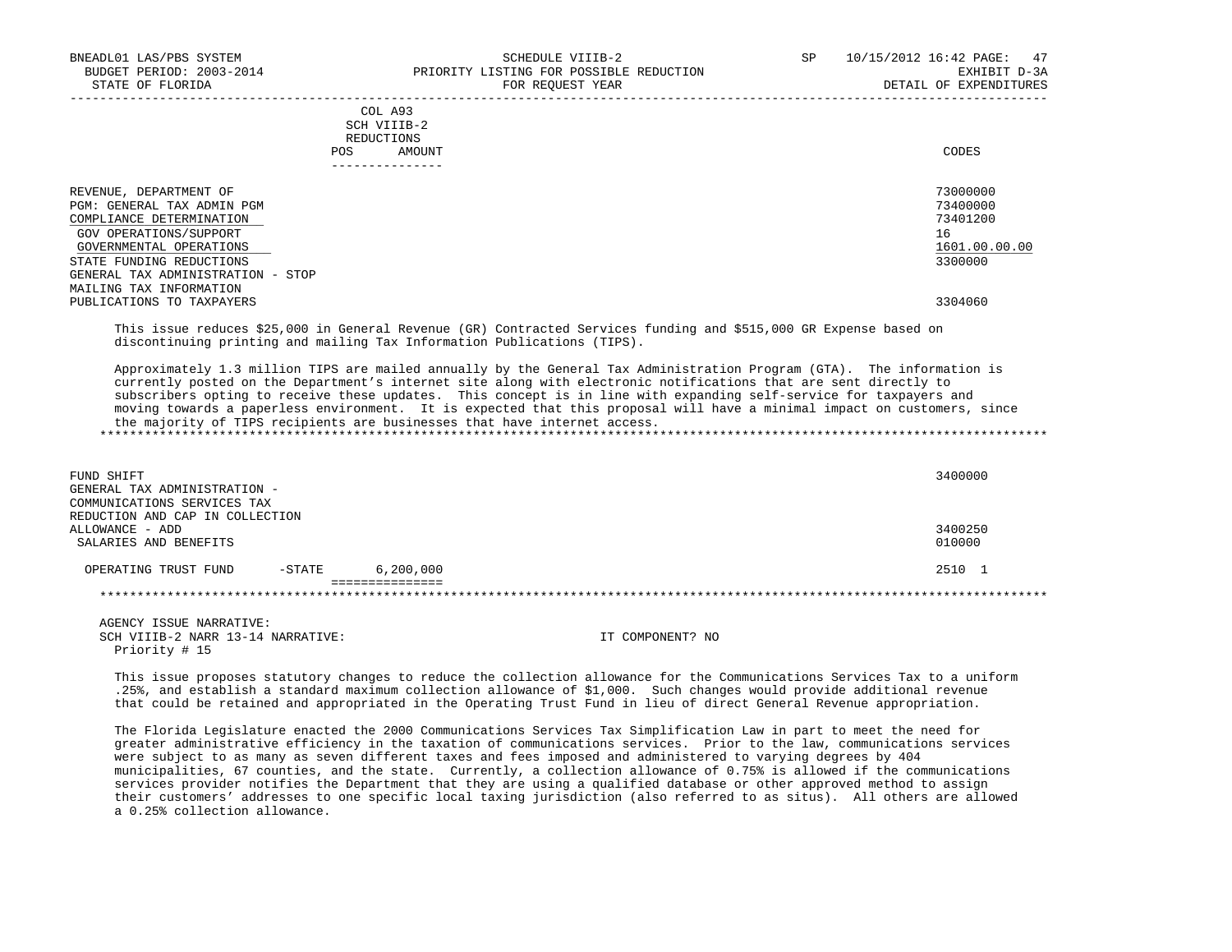| BNEADL01 LAS/PBS SYSTEM<br>BUDGET PERIOD: 2003-2014<br>STATE OF FLORIDA                                                               | SCHEDULE VIIIB-2<br>PRIORITY LISTING FOR POSSIBLE REDUCTION<br>FOR REOUEST YEAR | 10/15/2012 16:42 PAGE:<br>SP<br>EXHIBIT D-3A<br>DETAIL OF EXPENDITURES | -48 |
|---------------------------------------------------------------------------------------------------------------------------------------|---------------------------------------------------------------------------------|------------------------------------------------------------------------|-----|
|                                                                                                                                       | COL A93<br>SCH VIIIB-2<br>REDUCTIONS<br>POS<br>AMOUNT<br>--------------         | CODES                                                                  |     |
| REVENUE, DEPARTMENT OF<br>PGM: GENERAL TAX ADMIN PGM<br>COMPLIANCE DETERMINATION<br>GOV OPERATIONS/SUPPORT<br>GOVERNMENTAL OPERATIONS |                                                                                 | 73000000<br>73400000<br>73401200<br>16<br>1601.00.00.00                |     |
| FUND SHIFT<br>GENERAL TAX ADMINISTRATION -<br>COMMUNICATIONS SERVICES TAX<br>REDUCTION AND CAP IN COLLECTION<br>ALLOWANCE - ADD       |                                                                                 | 3400000<br>3400250                                                     |     |

Since the imposition of the tax, the department has found that multi-jurisdictional service providers (taxpayers) have been unable to provide situsing data for a given audit period, thus creating the potential for taxes collected not being accurately distributed to local jurisdictions. Since the purpose of the collection allowance was primarily intended to defray the costs associated with maintaining a qualified database with complete and accurate records, it is recommended the collection allowance be reduced to 0.25% for all tax filers with a maximum allowable collection allowance of \$1,000.

 The estimated collection allowances taken annually by taxpayers are \$15.5 million. Reduction of this allowance to 0.25% with a maximum of \$1,000 would reduce the collection allowance taken by \$14.5 million to \$1.0 million. If this issue is adopted, General Revenue (GR), Public Education Capital Outlay (PECO), and local governments would benefit financially. An estimated increase of \$6.2 million in GR, \$2.8 million in PECO, and \$5.4 million for local governments could be realized if the allowance was reduced as proposed. This would allow for the deposit of \$6.2 million annually into GTA's Operating Trust Fund to offset GR funding.

 Changes to section 202.28, F.S., would be required to implement this proposal. \*\*\*\*\*\*\*\*\*\*\*\*\*\*\*\*\*\*\*\*\*\*\*\*\*\*\*\*\*\*\*\*\*\*\*\*\*\*\*\*\*\*\*\*\*\*\*\*\*\*\*\*\*\*\*\*\*\*\*\*\*\*\*\*\*\*\*\*\*\*\*\*\*\*\*\*\*\*\*\*\*\*\*\*\*\*\*\*\*\*\*\*\*\*\*\*\*\*\*\*\*\*\*\*\*\*\*\*\*\*\*\*\*\*\*\*\*\*\*\*\*\*\*\*\*\*\*

 POSITION DETAIL OF SALARIES AND BENEFITS: LAPSE LAPSED SALARIES FTE BASE RATE ADDITIVES BENEFITS SUBTOTAL % AND BENEFITS ---------- -------------- -------------- -------------- -------------- ------ -------------- A93 - SCH VIIIB-2 REDUCTIONS CHANGES TO CURRENTLY AUTHORIZED POSITIONS OTHER SALARY AMOUNT 2510 OPERATING TRUST FUND 6,200,000 --------------  $6\,,200\,,000$  ============== \*\*\*\*\*\*\*\*\*\*\*\*\*\*\*\*\*\*\*\*\*\*\*\*\*\*\*\*\*\*\*\*\*\*\*\*\*\*\*\*\*\*\*\*\*\*\*\*\*\*\*\*\*\*\*\*\*\*\*\*\*\*\*\*\*\*\*\*\*\*\*\*\*\*\*\*\*\*\*\*\*\*\*\*\*\*\*\*\*\*\*\*\*\*\*\*\*\*\*\*\*\*\*\*\*\*\*\*\*\*\*\*\*\*\*\*\*\*\*\*\*\*\*\*\*\*\*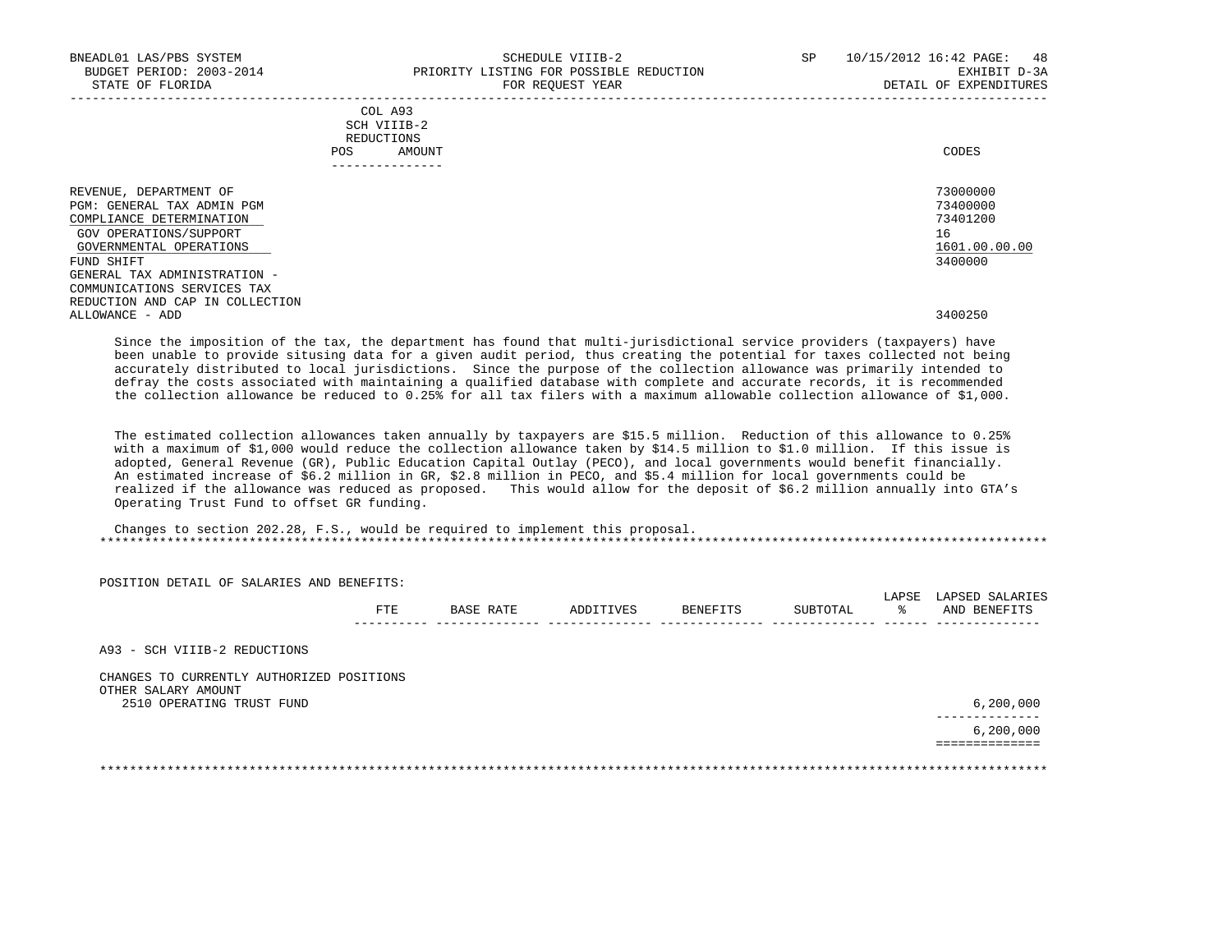| BNEADL01 LAS/PBS SYSTEM<br>BUDGET PERIOD: 2003-2014<br>STATE OF FLORIDA                                                                                                                                                                               | SCHEDULE VIIIB-2<br>PRIORITY LISTING FOR POSSIBLE REDUCTION<br>FOR REQUEST YEAR | SP | 10/15/2012 16:42 PAGE: 49<br>EXHIBIT D-3A<br>DETAIL OF EXPENDITURES |
|-------------------------------------------------------------------------------------------------------------------------------------------------------------------------------------------------------------------------------------------------------|---------------------------------------------------------------------------------|----|---------------------------------------------------------------------|
|                                                                                                                                                                                                                                                       | COL A93<br>SCH VIIIB-2<br>REDUCTIONS<br>POS<br>AMOUNT                           |    | CODES                                                               |
| REVENUE, DEPARTMENT OF<br>PGM: GENERAL TAX ADMIN PGM<br>COMPLIANCE DETERMINATION<br>GOV OPERATIONS/SUPPORT<br>GOVERNMENTAL OPERATIONS<br>FUND SHIFT<br>GENERAL TAX ADMINISTRATION -<br>COMMUNICATIONS SERVICES TAX<br>REDUCTION AND CAP IN COLLECTION |                                                                                 |    | 73000000<br>73400000<br>73401200<br>16<br>1601.00.00.00<br>3400000  |
| ALLOWANCE - DEDUCT<br>SALARIES AND BENEFITS                                                                                                                                                                                                           |                                                                                 |    | 3400260<br>010000                                                   |
| $-$ STATE<br>GENERAL REVENUE FUND                                                                                                                                                                                                                     | $6, 200, 000 -$<br>===============                                              |    | 1000 1                                                              |
|                                                                                                                                                                                                                                                       |                                                                                 |    |                                                                     |

 This issue proposes statutory changes to reduce the collection allowance for the Communications Services Tax to a uniform .25%, and establish a standard maximum collection allowance of \$1,000. Such changes would provide additional revenue that could be retained and appropriated in the Operating Trust Fund in lieu of direct General Revenue appropriation.

 The Florida Legislature enacted the 2000 Communications Services Tax Simplification Law in part to meet the need for greater administrative efficiency in the taxation of communications services. Prior to the law, communications services were subject to as many as seven different taxes and fees imposed and administered to varying degrees by 404 municipalities, 67 counties, and the state. Currently, a collection allowance of 0.75% is allowed if the communications services provider notifies the Department that they are using a qualified database or other approved method to assign their customers' addresses to one specific local taxing jurisdiction (also referred to as situs). All others are allowed a 0.25% collection allowance.

 Since the imposition of the tax, the department has found that multi-jurisdictional service providers (taxpayers) have been unable to provide situsing data for a given audit period, thus creating the potential for taxes collected not being accurately distributed to local jurisdictions. Since the purpose of the collection allowance was primarily intended to defray the costs associated with maintaining a qualified database with complete and accurate records, it is recommended the collection allowance be reduced to 0.25% for all tax filers with a maximum allowable collection allowance of \$1,000.

 The estimated collection allowances taken annually by taxpayers are \$15.5 million. Reduction of this allowance to 0.25% with a maximum of \$1,000 would reduce the collection allowance taken by \$14.5 million to \$1.0 million. If this issue is adopted, General Revenue (GR), Public Education Capital Outlay (PECO), and local governments would benefit financially. An estimated increase of \$6.2 million in GR, \$2.8 million in PECO, and \$5.4 million for local governments could be realized if the allowance was reduced as proposed. This would allow for the deposit of \$6.2 million annually into GTA's Operating Trust Fund to offset GR funding.

 Changes to section 202.28, F.S., would be required to implement this proposal. \*\*\*\*\*\*\*\*\*\*\*\*\*\*\*\*\*\*\*\*\*\*\*\*\*\*\*\*\*\*\*\*\*\*\*\*\*\*\*\*\*\*\*\*\*\*\*\*\*\*\*\*\*\*\*\*\*\*\*\*\*\*\*\*\*\*\*\*\*\*\*\*\*\*\*\*\*\*\*\*\*\*\*\*\*\*\*\*\*\*\*\*\*\*\*\*\*\*\*\*\*\*\*\*\*\*\*\*\*\*\*\*\*\*\*\*\*\*\*\*\*\*\*\*\*\*\*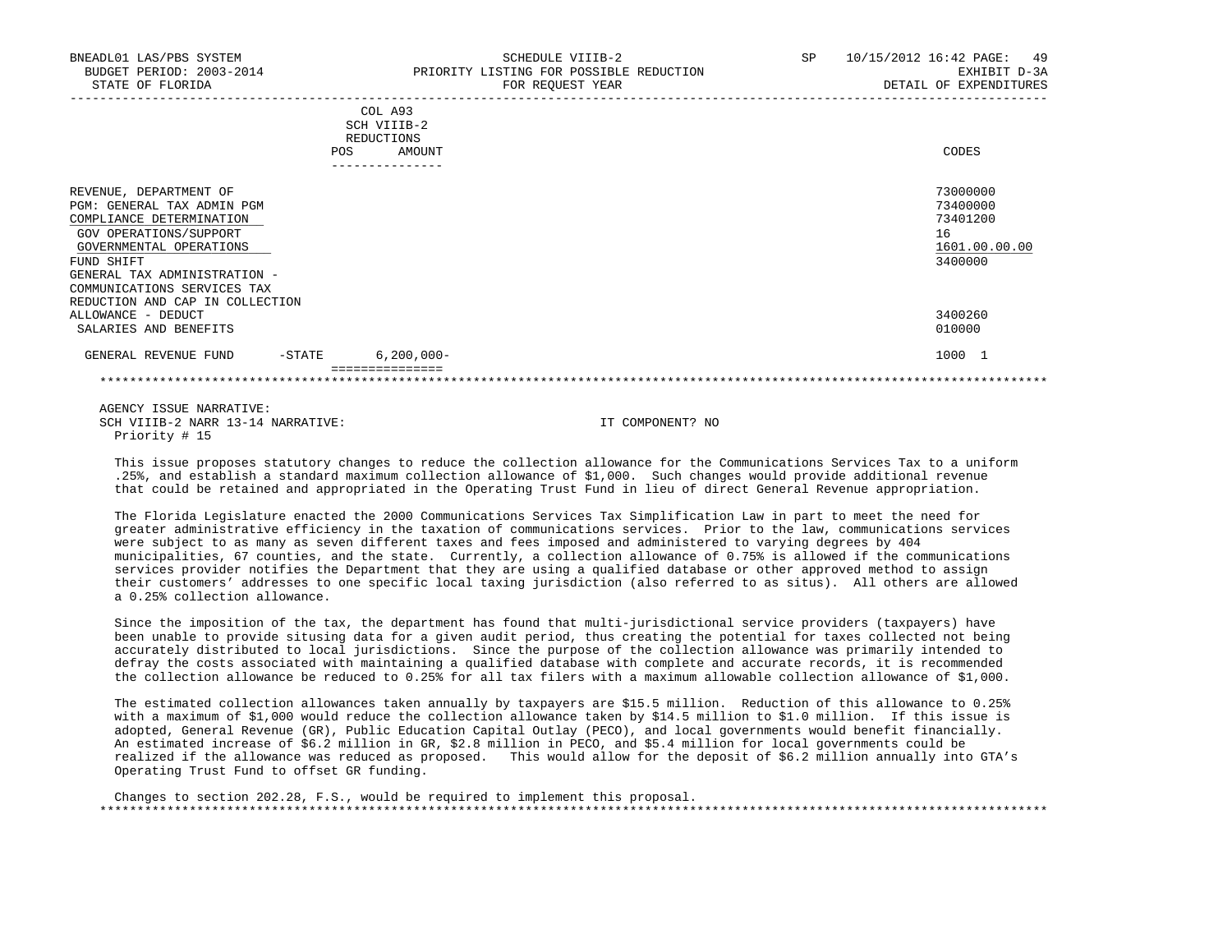| BNEADL01 LAS/PBS SYSTEM<br>BUDGET PERIOD: 2003-2014<br>STATE OF FLORIDA                                                                                                                                                                               |                                                                          |           | SCHEDULE VIIIB-2<br>PRIORITY LISTING FOR POSSIBLE REDUCTION<br>FOR REQUEST YEAR |          | SP       |    | 10/15/2012 16:42 PAGE:<br>50<br>EXHIBIT D-3A<br>DETAIL OF EXPENDITURES |
|-------------------------------------------------------------------------------------------------------------------------------------------------------------------------------------------------------------------------------------------------------|--------------------------------------------------------------------------|-----------|---------------------------------------------------------------------------------|----------|----------|----|------------------------------------------------------------------------|
|                                                                                                                                                                                                                                                       | COL A93<br>SCH VIIIB-2<br>REDUCTIONS<br>POS<br>AMOUNT<br>--------------- |           |                                                                                 |          |          |    | CODES                                                                  |
| REVENUE, DEPARTMENT OF<br>PGM: GENERAL TAX ADMIN PGM<br>COMPLIANCE DETERMINATION<br>GOV OPERATIONS/SUPPORT<br>GOVERNMENTAL OPERATIONS<br>FUND SHIFT<br>GENERAL TAX ADMINISTRATION -<br>COMMUNICATIONS SERVICES TAX<br>REDUCTION AND CAP IN COLLECTION |                                                                          |           |                                                                                 |          |          |    | 73000000<br>73400000<br>73401200<br>16<br>1601.00.00.00<br>3400000     |
| ALLOWANCE - DEDUCT                                                                                                                                                                                                                                    |                                                                          |           |                                                                                 |          |          |    | 3400260                                                                |
| POSITION DETAIL OF SALARIES AND BENEFITS:                                                                                                                                                                                                             |                                                                          |           |                                                                                 |          |          |    | LAPSE LAPSED SALARIES                                                  |
|                                                                                                                                                                                                                                                       | FTE                                                                      | BASE RATE | ADDITIVES                                                                       | BENEFITS | SUBTOTAL | ႜႜ | AND BENEFITS                                                           |
| A93 - SCH VIIIB-2 REDUCTIONS                                                                                                                                                                                                                          |                                                                          |           |                                                                                 |          |          |    |                                                                        |
| CHANGES TO CURRENTLY AUTHORIZED POSITIONS<br>OTHER SALARY AMOUNT<br>1000 GENERAL REVENUE FUND                                                                                                                                                         |                                                                          |           |                                                                                 |          |          |    | $6, 200, 000 -$                                                        |
|                                                                                                                                                                                                                                                       |                                                                          |           |                                                                                 |          |          |    | ---------------                                                        |
|                                                                                                                                                                                                                                                       |                                                                          |           |                                                                                 |          |          |    | $6, 200, 000 -$<br>==============                                      |
| TOTAL: GOVERNMENTAL OPERATIONS<br>BY FUND TYPE                                                                                                                                                                                                        |                                                                          |           |                                                                                 |          |          |    | 1601.00.00.00                                                          |
| GENERAL REVENUE FUND<br>TRUST FUNDS                                                                                                                                                                                                                   | $6,827,153-$<br>6, 200, 000<br>---------------                           |           |                                                                                 |          |          |    | 1000<br>2000                                                           |
| TOTAL POSITIONS 13.00-<br>TOTAL PROG COMP<br>TOTAL SALARY RATE 355,698-                                                                                                                                                                               | 627,153-<br>===============                                              |           |                                                                                 |          |          |    |                                                                        |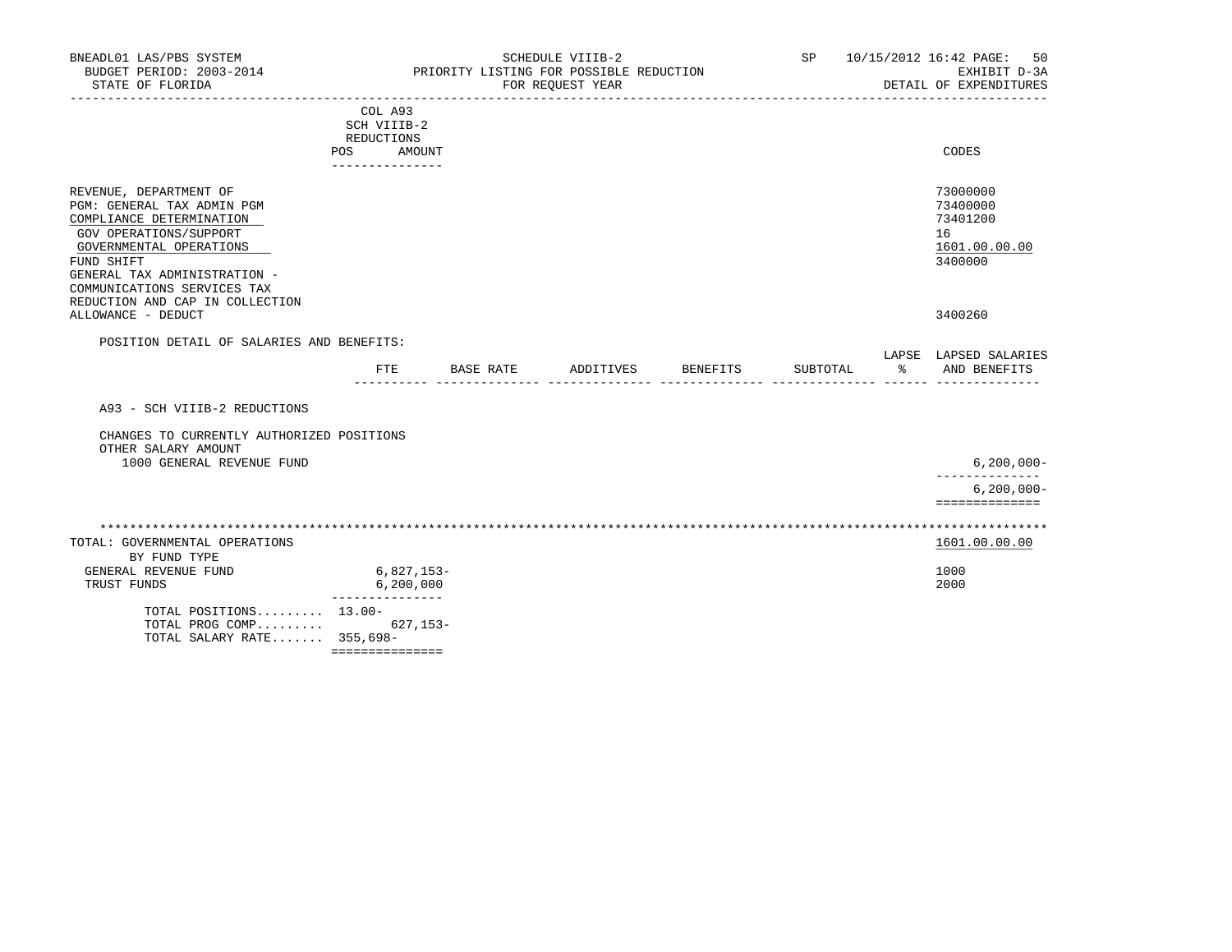| BNEADL01 LAS/PBS SYSTEM<br>BUDGET PERIOD: 2003-2014<br>STATE OF FLORIDA                                                                                                                             |                     | SCHEDULE VIIIB-2<br>PRIORITY LISTING FOR POSSIBLE REDUCTION<br>FOR REQUEST YEAR                                                                                                                                                                                                                                                                                                                                                                                                                                                                                           | SP.              | 10/15/2012 16:42 PAGE:<br>-51<br>EXHIBIT D-3A<br>DETAIL OF EXPENDITURES |
|-----------------------------------------------------------------------------------------------------------------------------------------------------------------------------------------------------|---------------------|---------------------------------------------------------------------------------------------------------------------------------------------------------------------------------------------------------------------------------------------------------------------------------------------------------------------------------------------------------------------------------------------------------------------------------------------------------------------------------------------------------------------------------------------------------------------------|------------------|-------------------------------------------------------------------------|
|                                                                                                                                                                                                     | REDUCTIONS          | COL A93<br>SCH VIIIB-2                                                                                                                                                                                                                                                                                                                                                                                                                                                                                                                                                    |                  |                                                                         |
|                                                                                                                                                                                                     | POS                 | AMOUNT<br>---------------                                                                                                                                                                                                                                                                                                                                                                                                                                                                                                                                                 |                  | CODES                                                                   |
| REVENUE, DEPARTMENT OF<br>PGM: GENERAL TAX ADMIN PGM<br>COMPLIANCE RESOLUTION<br>GOV OPERATIONS/SUPPORT<br>GOVERNMENTAL OPERATIONS<br>STATE FUNDING REDUCTIONS<br>GENERAL TAX ADMINISTRATION - STOP |                     |                                                                                                                                                                                                                                                                                                                                                                                                                                                                                                                                                                           |                  | 73000000<br>73400000<br>73401300<br>16<br>1601.00.00.00<br>3300000      |
| MAILING TAX INFORMATION<br>PUBLICATIONS TO TAXPAYERS<br><b>EXPENSES</b>                                                                                                                             |                     |                                                                                                                                                                                                                                                                                                                                                                                                                                                                                                                                                                           |                  | 3304060<br>040000                                                       |
| GENERAL REVENUE FUND                                                                                                                                                                                | $-$ STATE 515,000 - |                                                                                                                                                                                                                                                                                                                                                                                                                                                                                                                                                                           |                  | 1000 1                                                                  |
|                                                                                                                                                                                                     |                     | ===============                                                                                                                                                                                                                                                                                                                                                                                                                                                                                                                                                           |                  |                                                                         |
| AGENCY ISSUE NARRATIVE:<br>SCH VIIIB-2 NARR 13-14 NARRATIVE:<br>Priority # 09                                                                                                                       |                     |                                                                                                                                                                                                                                                                                                                                                                                                                                                                                                                                                                           | IT COMPONENT? NO |                                                                         |
|                                                                                                                                                                                                     |                     | This issue reduces \$25,000 in General Revenue (GR) Contracted Services funding and \$515,000 GR Expense based on<br>discontinuing printing and mailing Tax Information Publications (TIPS).                                                                                                                                                                                                                                                                                                                                                                              |                  |                                                                         |
|                                                                                                                                                                                                     |                     | Approximately 1.3 million TIPS are mailed annually by the General Tax Administration Program (GTA). The information is<br>currently posted on the Department's internet site along with electronic notifications that are sent directly to<br>subscribers opting to receive these updates. This concept is in line with expanding self-service for taxpayers and<br>moving towards a paperless environment. It is expected that this proposal will have a minimal impact on customers, since<br>the majority of TIPS recipients are businesses that have internet access. |                  |                                                                         |
| FUND SHIFT<br>INCREASE THE MINIMUM ADMINISTRATIVE                                                                                                                                                   |                     |                                                                                                                                                                                                                                                                                                                                                                                                                                                                                                                                                                           |                  | 3400000                                                                 |
| COLLECTION PROCESSING FEE - ADD<br>SALARIES AND BENEFITS                                                                                                                                            |                     |                                                                                                                                                                                                                                                                                                                                                                                                                                                                                                                                                                           |                  | 3403550<br>010000                                                       |
| OPERATING TRUST FUND                                                                                                                                                                                | $-$ STATE           | 6,500,000                                                                                                                                                                                                                                                                                                                                                                                                                                                                                                                                                                 |                  | 2510 1                                                                  |
|                                                                                                                                                                                                     |                     | ===============                                                                                                                                                                                                                                                                                                                                                                                                                                                                                                                                                           |                  |                                                                         |
| AGENCY ISSUE NARRATIVE:<br>SCH VIIIB-2 NARR 13-14 NARRATIVE:<br>Priority # 14                                                                                                                       |                     |                                                                                                                                                                                                                                                                                                                                                                                                                                                                                                                                                                           | IT COMPONENT? NO |                                                                         |
|                                                                                                                                                                                                     |                     | This issue proposes statutory changes to increase the minimum Administrative Collection Processing (ACP) Fee that was<br>enacted during the 2009 legislative session from 10% to 20%, effective July 1, 2013. Such changes would provide                                                                                                                                                                                                                                                                                                                                  |                  |                                                                         |

 additional revenue that could be retained and appropriated in the Operating Trust Fund in lieu of direct General Revenue appropriation.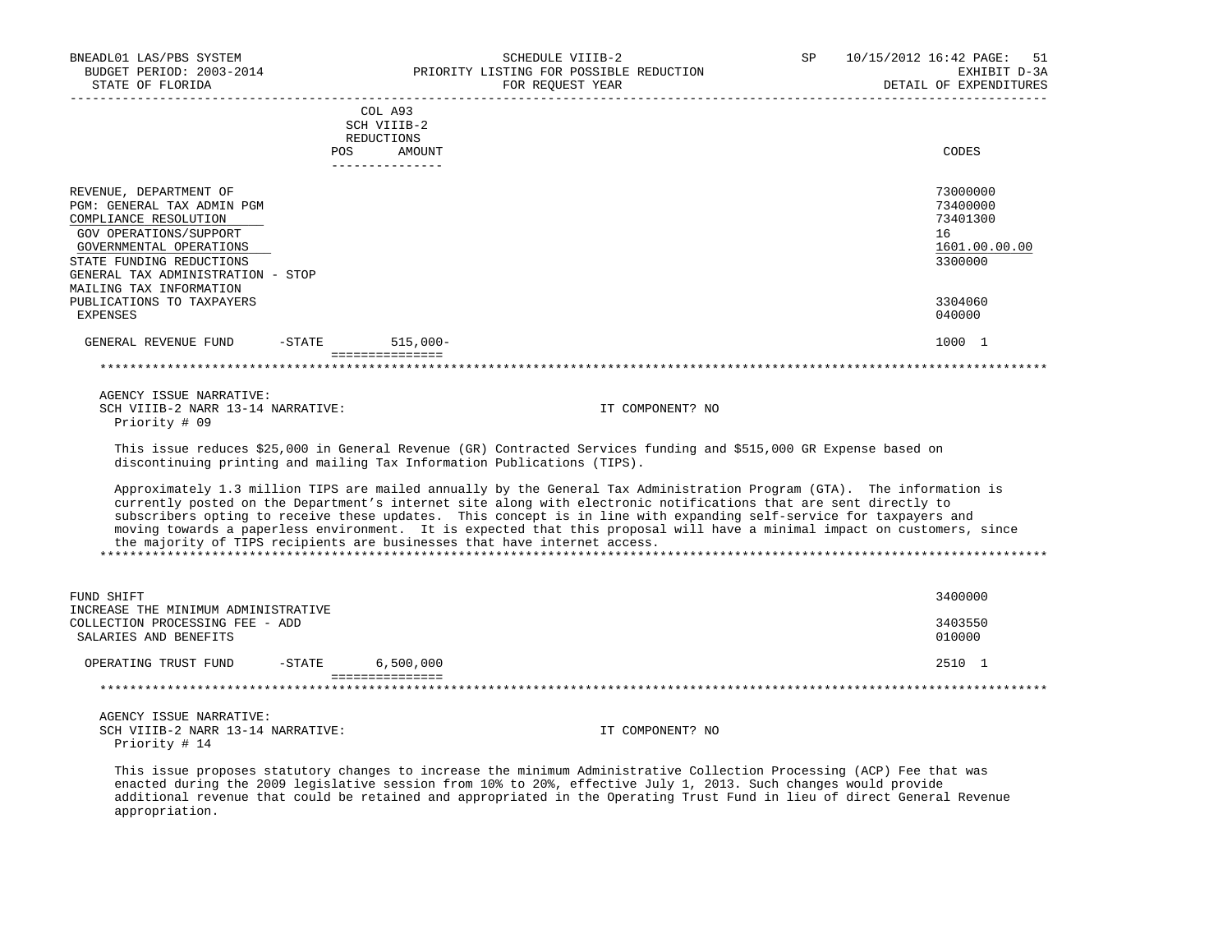|            | COL A93     |       |
|------------|-------------|-------|
|            | SCH VIIIB-2 |       |
| REDUCTIONS |             |       |
| POS        | AMOUNT      | CODES |

| REVENUE, DEPARTMENT OF              | 73000000      |
|-------------------------------------|---------------|
| PGM: GENERAL TAX ADMIN PGM          | 73400000      |
| COMPLIANCE RESOLUTION               | 73401300      |
| GOV OPERATIONS/SUPPORT              | 16            |
| GOVERNMENTAL OPERATIONS             | 1601.00.00.00 |
| FUND SHIFT                          | 3400000       |
| INCREASE THE MINIMUM ADMINISTRATIVE |               |
| COLLECTION PROCESSING FEE - ADD     | 3403550       |

-----------------------------------------------------------------------------------------------------------------------------------

 The Department was authorized by section 213.24, Florida Statutes (F.S.) to impose a 10% administrative collection processing fee on outstanding debt older than 90 days on all taxes or fees that the Department administers as provided in s. 213.05, F.S. Specifically, the fee is equal to 10% of the total amount of tax, penalty, and interest owed or \$10 for each collection event, whichever is greater. A collection event is defined in s. 213.24(3), F.S. as any time a taxpayer fails to timely file a complete return; timely pay the full amount of tax reported on a return; or timely pay the full amount due resulting from an audit after all appeal rights have expired or the result has been finally determined. Collection of this fee began September 1, 2009.

 Cash receipts related to the ACP Fee for Fiscal Year 2011-2012 were \$7,303,550. \$6,200,000 in current Operating Trust Fund budget authority is supported by the fees. Cash receipts in excess of \$6,200,000 are transferred to GR.

 The requested increase in the administrative collection processing fee would allow the proposed fund shift from GR and enable the General Tax Administration Program to be less reliant on direct GR appropriation. Additional analysis will be necessary to determine the long term sustainability of cash flows from the fee. \*\*\*\*\*\*\*\*\*\*\*\*\*\*\*\*\*\*\*\*\*\*\*\*\*\*\*\*\*\*\*\*\*\*\*\*\*\*\*\*\*\*\*\*\*\*\*\*\*\*\*\*\*\*\*\*\*\*\*\*\*\*\*\*\*\*\*\*\*\*\*\*\*\*\*\*\*\*\*\*\*\*\*\*\*\*\*\*\*\*\*\*\*\*\*\*\*\*\*\*\*\*\*\*\*\*\*\*\*\*\*\*\*\*\*\*\*\*\*\*\*\*\*\*\*\*\*

POSITION DETAIL OF SALARIES AND BENEFITS:

|     |           |          |                 | $\pi$ $\pi$<br>Yor<br>ىد عالم | A P.S.E.D<br>''ARIES |
|-----|-----------|----------|-----------------|-------------------------------|----------------------|
| FTE | TVE:<br>. | BENEFITS | <b>TUBTOTAL</b> |                               | AND<br><b>BENEF</b>  |
|     |           |          |                 |                               |                      |

A93 - SCH VIIIB-2 REDUCTIONS

 CHANGES TO CURRENTLY AUTHORIZED POSITIONS OTHER SALARY AMOUNT 2510 OPERATING TRUST FUND 6,500,000

 --------------  $6\,,500\,,000$ 

==============

\*\*\*\*\*\*\*\*\*\*\*\*\*\*\*\*\*\*\*\*\*\*\*\*\*\*\*\*\*\*\*\*\*\*\*\*\*\*\*\*\*\*\*\*\*\*\*\*\*\*\*\*\*\*\*\*\*\*\*\*\*\*\*\*\*\*\*\*\*\*\*\*\*\*\*\*\*\*\*\*\*\*\*\*\*\*\*\*\*\*\*\*\*\*\*\*\*\*\*\*\*\*\*\*\*\*\*\*\*\*\*\*\*\*\*\*\*\*\*\*\*\*\*\*\*\*\*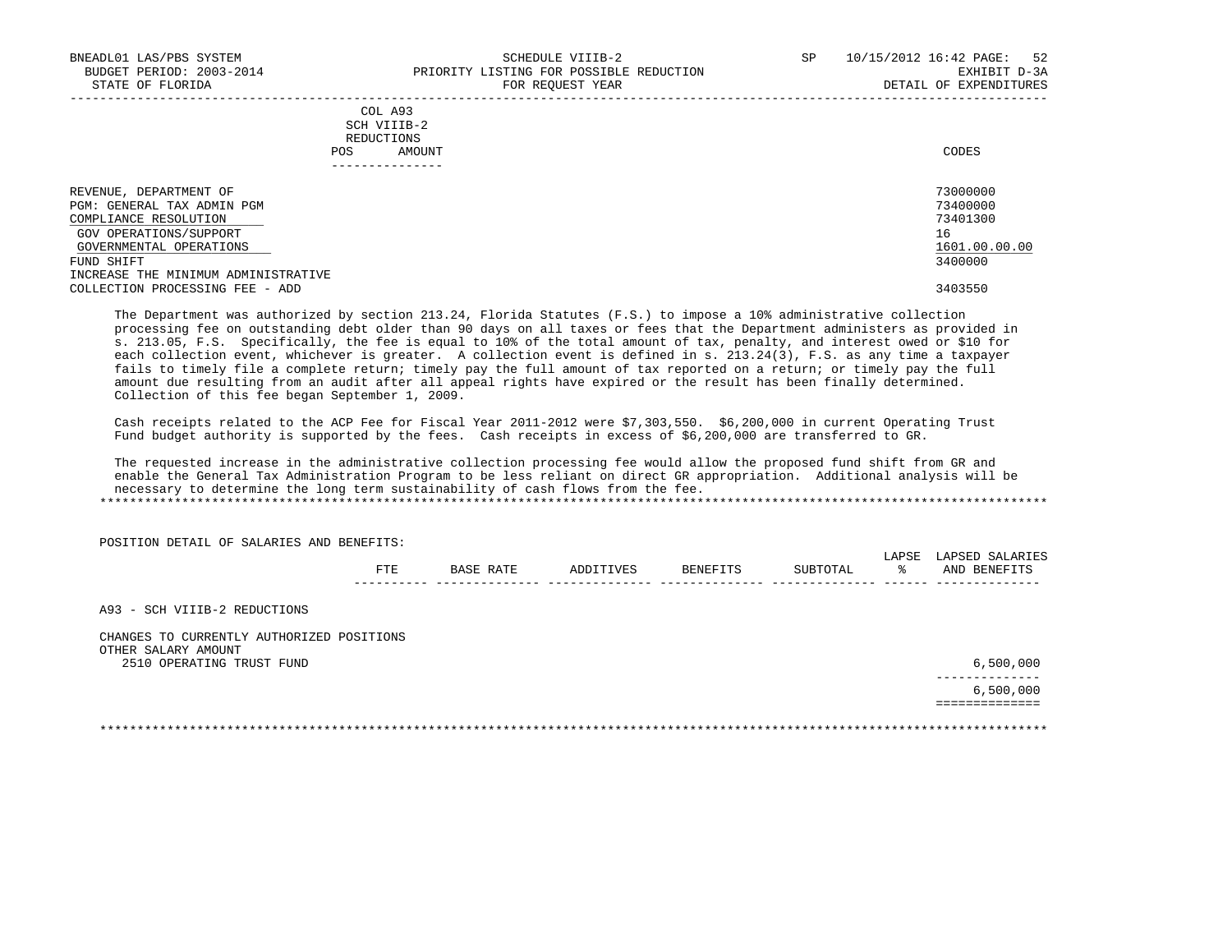| BNEADL01 LAS/PBS SYSTEM<br>BUDGET PERIOD: 2003-2014                                                     | SCHEDULE VIIIB-2<br>PRIORITY LISTING FOR POSSIBLE REDUCTION | 10/15/2012 16:42 PAGE:<br>53<br>SP<br>EXHIBIT D-3A |
|---------------------------------------------------------------------------------------------------------|-------------------------------------------------------------|----------------------------------------------------|
| STATE OF FLORIDA                                                                                        | FOR REQUEST YEAR                                            | DETAIL OF EXPENDITURES                             |
|                                                                                                         | COL A93<br>SCH VIIIB-2<br>REDUCTIONS<br>AMOUNT<br>POS.      | CODES                                              |
| REVENUE, DEPARTMENT OF<br>PGM: GENERAL TAX ADMIN PGM<br>COMPLIANCE RESOLUTION<br>GOV OPERATIONS/SUPPORT |                                                             | 73000000<br>73400000<br>73401300<br>16             |

 $\frac{\rm GOVERMEMTAL~OPERATIONS} {\rm 1601.00.00}$  and  $\frac{\rm 1601.00.000} {\rm 3400000}$  FUND SHIFT 3400000 INCREASE THE MINIMUM ADMINISTRATIVE COLLECTION PROCESSING FEE - DEDUCT 3403560 SALARIES AND BENEFITS

GENERAL REVENUE FUND -STATE 6,500,000- 1000 1 and the state of the state of the state of the state of the state of the state of the state of the state of the state of the state of the state of the state of the state of the ===============

\*\*\*\*\*\*\*\*\*\*\*\*\*\*\*\*\*\*\*\*\*\*\*\*\*\*\*\*\*\*\*\*\*\*\*\*\*\*\*\*\*\*\*\*\*\*\*\*\*\*\*\*\*\*\*\*\*\*\*\*\*\*\*\*\*\*\*\*\*\*\*\*\*\*\*\*\*\*\*\*\*\*\*\*\*\*\*\*\*\*\*\*\*\*\*\*\*\*\*\*\*\*\*\*\*\*\*\*\*\*\*\*\*\*\*\*\*\*\*\*\*\*\*\*\*\*\*

 AGENCY ISSUE NARRATIVE: SCH VIIIB-2 NARR 13-14 NARRATIVE: IT COMPONENT? NO Priority # 14

 This issue proposes statutory changes to increase the minimum Administrative Collection Processing (ACP) Fee that was enacted during the 2009 legislative session from 10% to 20%, effective July 1, 2013. Such changes would provide additional revenue that could be retained and appropriated in the Operating Trust Fund in lieu of direct General Revenue appropriation.

 The Department was authorized by section 213.24, Florida Statutes (F.S.) to impose a 10% administrative collection processing fee on outstanding debt older than 90 days on all taxes or fees that the Department administers as provided in s. 213.05, F.S. Specifically, the fee is equal to 10% of the total amount of tax, penalty, and interest owed or \$10 for each collection event, whichever is greater. A collection event is defined in s. 213.24(3), F.S. as any time a taxpayer fails to timely file a complete return; timely pay the full amount of tax reported on a return; or timely pay the full amount due resulting from an audit after all appeal rights have expired or the result has been finally determined. Collection of this fee began September 1, 2009.

 Cash receipts related to the ACP Fee for Fiscal Year 2011-2012 were \$7,303,550. \$6,200,000 in current Operating Trust Fund budget authority is supported by the fees. Cash receipts in excess of \$6,200,000 are transferred to GR.

 The requested increase in the administrative collection processing fee would allow the proposed fund shift from GR and enable the General Tax Administration Program to be less reliant on direct GR appropriation. Additional analysis will be necessary to determine the long term sustainability of cash flows from the fee.

\*\*\*\*\*\*\*\*\*\*\*\*\*\*\*\*\*\*\*\*\*\*\*\*\*\*\*\*\*\*\*\*\*\*\*\*\*\*\*\*\*\*\*\*\*\*\*\*\*\*\*\*\*\*\*\*\*\*\*\*\*\*\*\*\*\*\*\*\*\*\*\*\*\*\*\*\*\*\*\*\*\*\*\*\*\*\*\*\*\*\*\*\*\*\*\*\*\*\*\*\*\*\*\*\*\*\*\*\*\*\*\*\*\*\*\*\*\*\*\*\*\*\*\*\*\*\*